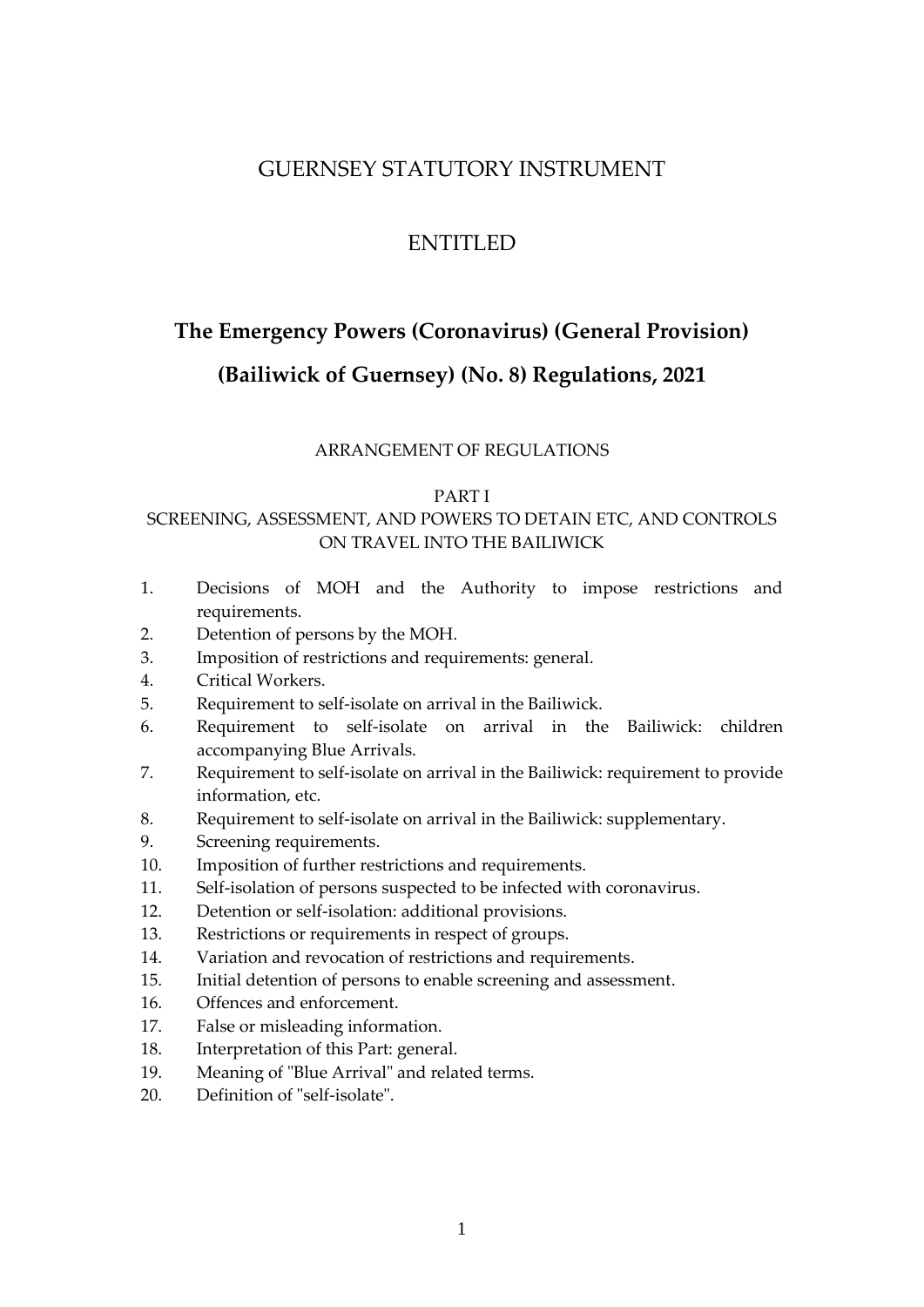### PART II MISCELLANEOUS AND FINAL

- 21. [Modification of legislation relating to mental health.](#page-40-0)
- 22. Population Management Law: Employment Permits.
- 23. [Court of Appeal.](#page-42-0)
- 24. [Offences by legal persons and unincorporated bodies.](#page-43-0)
- 25. Revocation and savings.
- 26. Interpretation.
- 27. [Citation.](#page-46-0)
- 28. [Extent.](#page-47-0)
- 29. [Commencement.](#page-47-1)

| <b>SCHEDULE 1</b> | Critical Workers.                                      |
|-------------------|--------------------------------------------------------|
| SCHEDULE 2        | <b>Country Categories.</b>                             |
| SCHEDULE 3        | Modification of legislation relating to mental health. |

[Explanatory Note.](#page-75-0)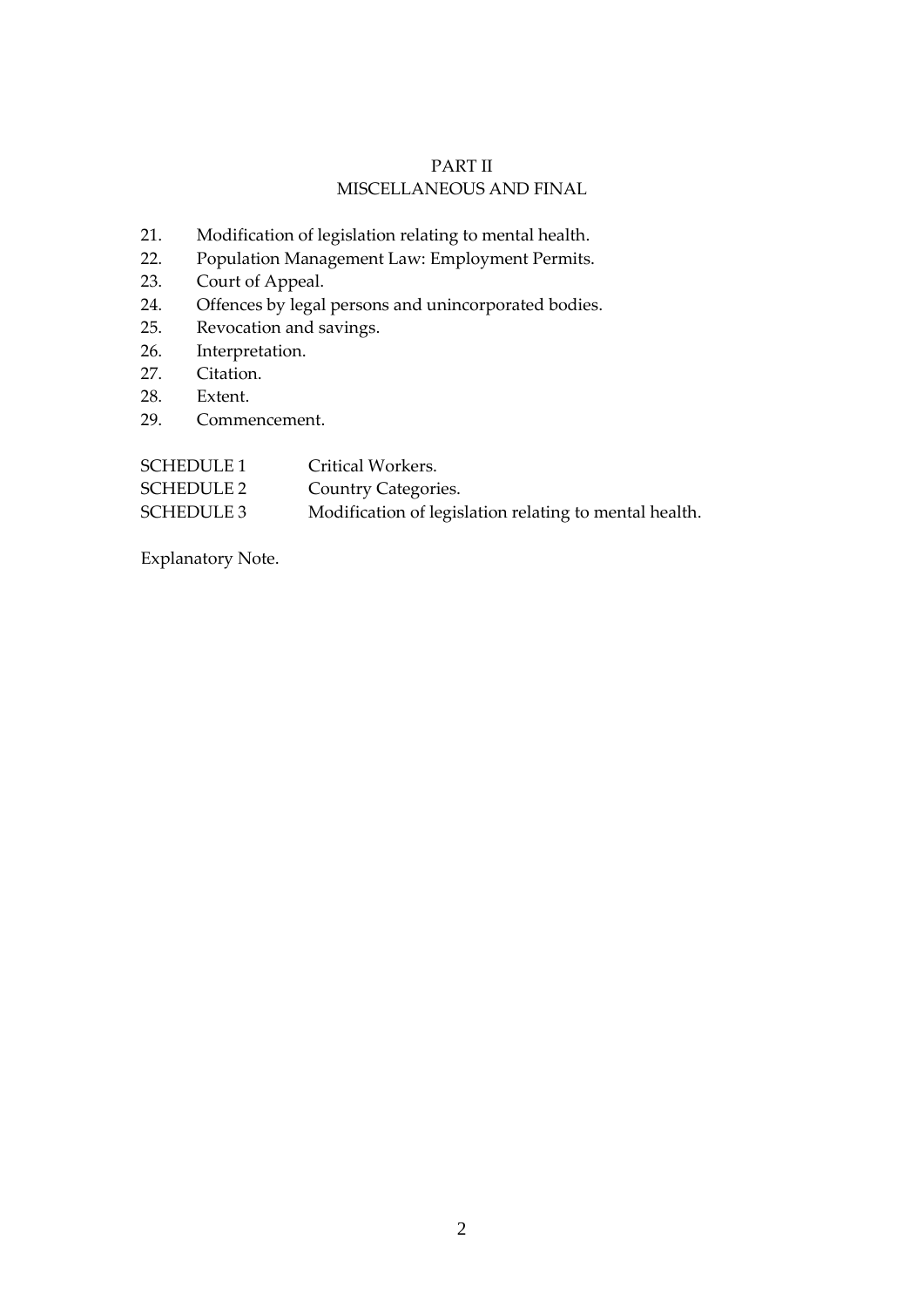# GUERNSEY STATUTORY INSTRUMENT 2021 No.

# **The [Emergency Powers \(Coronavirus\) \(General](#page-0-0)  [Provision\) \(Bailiwick of Guernsey\) \(No. 8\) Regulations,](#page-0-0)  [202](#page-0-0)1**

| Made                   | $15th$ July, 2021 |
|------------------------|-------------------|
| Coming into operation  | $16th$ July, 2021 |
| Laid before the States | 2021              |

**WHEREAS** there are one or more persons within the Bailiwick, or who may enter the Bailiwick, who may be infected with Severe Acute Respiratory Syndrome Coronavirus 2, resulting in the occurrence of an emergency within the meaning of the Civil Contingencies (Bailiwick of Guernsey) Law, 2012**<sup>a</sup>** ;

**AND WHEREAS** one or more persons within the Bailiwick have died after being infected with Severe Acute Respiratory Syndrome Coronavirus 2;

**AND WHEREAS** there has been a recent surge of infections of several different variants of Severe Acute Respiratory Syndrome Coronavirus 2 in Europe;

**AND WHEREAS** the people of the Bailiwick are increasingly protected

**<sup>a</sup>** Order in Council No. XIV of 2012; amended by Ordinance No. IX of 2016; and No. II of 2017.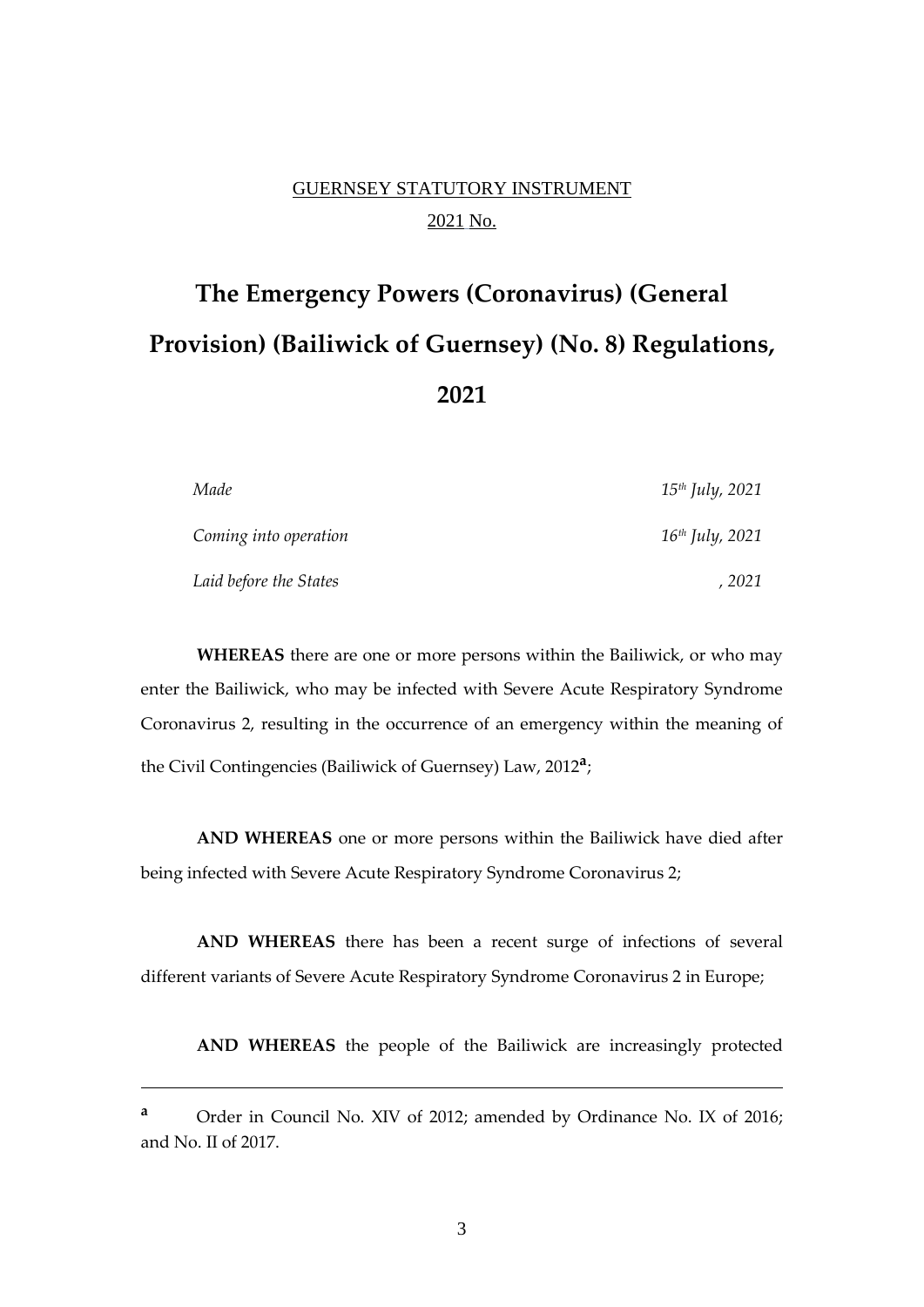against infection with Severe Acute Respiratory Syndrome Coronavirus 2 as a result of the Bailiwick's vaccination programme and vaccination programmes implemented by other countries and territories;

**AND WHEREAS** the Civil Contingencies Authority (**"the Authority"**) (having consulted the Medical Officer of Health in respect of the risk to public health created thereby and by the spread of Severe Acute Respiratory Syndrome Coronavirus 2, the virus causing the disease COVID-19, and in respect of the measures necessary to prevent or slow the spread of infection) is satisfied that the conditions set out in section 13 of the Law are satisfied, and that the following regulations contain only provisions which are appropriate for and proportionate to the purpose of preventing, controlling or mitigating the emergency referred to above;

**AND WHEREAS** the Authority is satisfied that the effect of the following regulations is in due proportion to that emergency, and that they are compatible with the Convention rights within the meaning of section 1 of the Human Rights (Bailiwick of Guernsey) Law**,** 2000**<sup>b</sup>** ;

**NOW THEREFORE THE AUTHORITY,** in exercise of the powers conferred upon it by sections 12(1), 14 and 19 of the Law, and of all other powers enabling it in that behalf, hereby makes the following regulations: –

#### PART I

# <span id="page-3-0"></span>SCREENING, ASSESSMENT, AND POWERS TO DETAIN ETC, AND CONTROLS ON TRAVEL INTO THE BAILIWICK

4

**<sup>b</sup>** Order in Council No. XIV of 2000; amended by No. I of 2005; Ordinance No. XXXVII of 2001; No. XXXIII of 2003; No. XX of 2015; No. IX of 2016; No. XXVI of 2018; and G.S.I. No. 27 of 2006.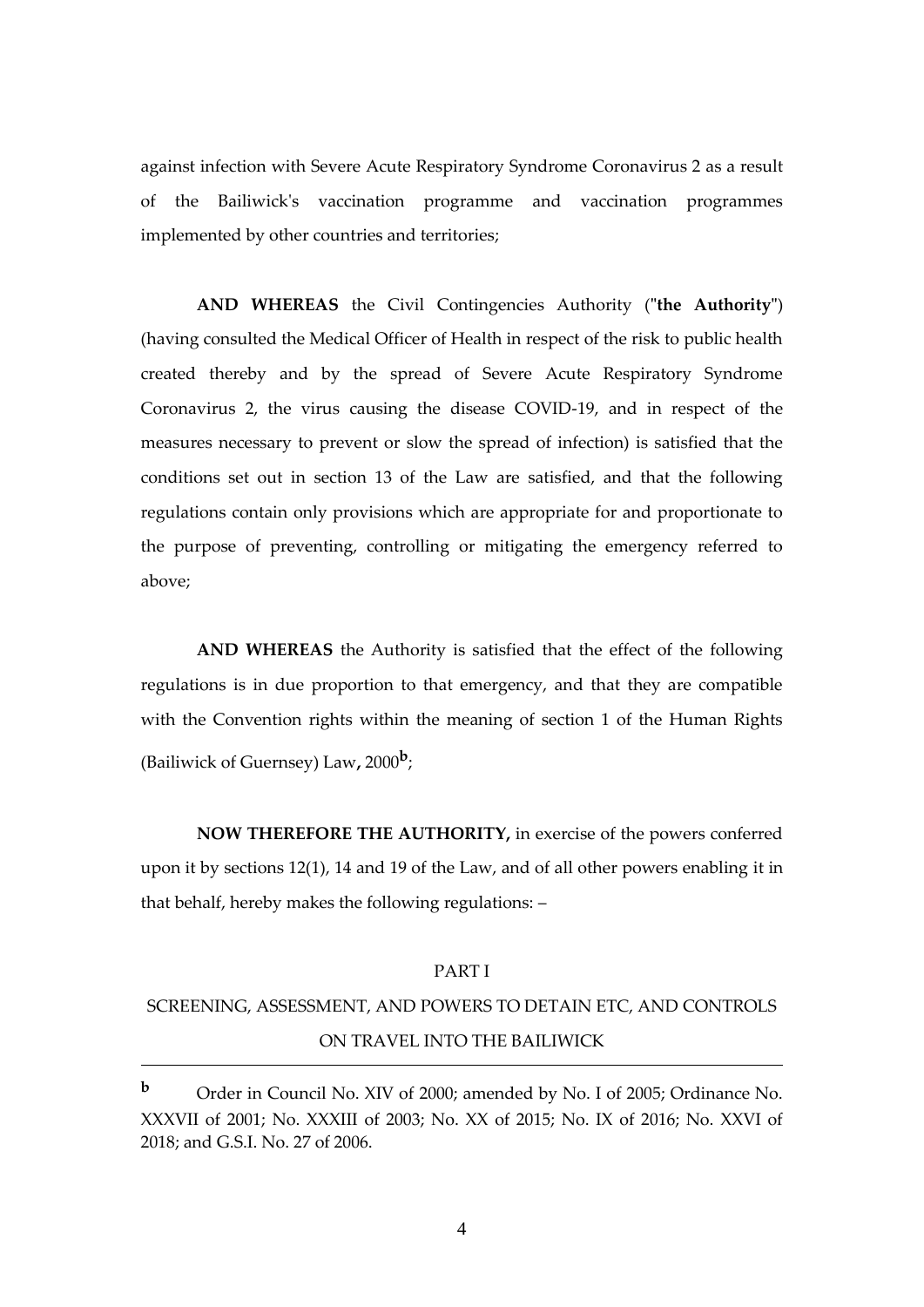#### <span id="page-4-0"></span>**Decisions of MOH and the Authority to impose restrictions and requirements.**

**1.** (1) Subject to paragraph (3), the Medical Officer of Health ("**the MOH**") may not impose a restriction or requirement under this Part unless the MOH has sought the advice of Her Majesty's Procureur in relation to the appropriateness and proportionality of the proposed requirement or restriction, and has taken account of that advice.

(2) Subject to paragraph (3), the Civil Contingencies Authority (**"the Authority"**) may not impose a requirement under regulation 8(1) unless the Authority has sought the advice of the MOH in relation to the appropriateness of the proposed requirement and has taken account of that advice.

(3) Neither the requirement in paragraph (1) nor the requirement in paragraph (2) applies where the MOH or the Authority (as the case may be) considers that, in all the circumstances, it would be impracticable to comply with it.

(4) Where the MOH imposes a restriction or requirement under these Regulations without seeking the advice of Her Majesty's Procureur, in reliance on paragraph (3), the MOH shall, as soon as reasonably practicable, give notice that he or she has done so to Her Majesty's Procureur.

(5) Where the Authority imposes a requirement under regulation 8(1) without seeking the advice of the MOH, in reliance on paragraph (3), the Authority shall, as soon as reasonably practicable, give notice that it has done so to the MOH.

### <span id="page-4-1"></span>**Detention of persons by the MOH.**

**2.** (1) This regulation applies where the MOH has reasonable grounds to believe that a person (**"P"**) –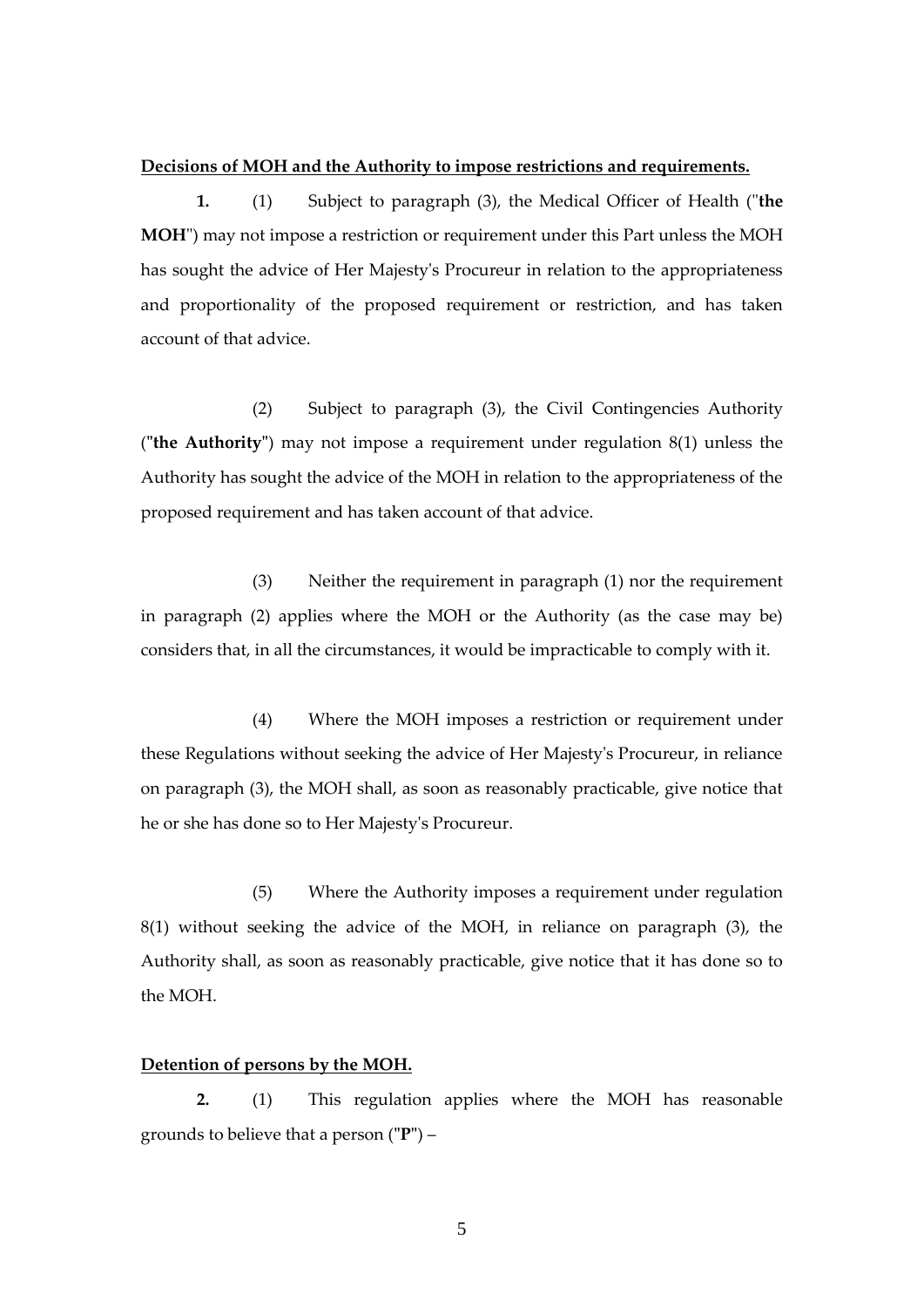- (a) is, or may be, infected or contaminated with, or is suspected or confirmed to be suffering from, coronavirus, and there is a risk that P might infect or contaminate others, or
- (b) has arrived in the Bailiwick by air or sea and has left an infected area within the 14 day period immediately preceding the date of P's arrival in the Bailiwick.

(2) Where paragraph  $(1)(a)$  or  $(b)$  is met in relation to P, the MOH may, for the purposes of screening, assessment or the imposition of any restriction or requirement under regulation 3, impose on P a requirement to be detained until the later of –

- (a) the end of the period of 48 hours beginning with the time from which P's detention under this regulation begins,
- (b) such time as any screening requirements imposed on or in relation to P under regulation 3 have been complied with and the assessment referred to in that regulation carried out in relation to P.

### <span id="page-5-0"></span>**Imposition of restrictions and requirements: general.**

**3.** (1) Where regulation 2(1)(a) or (b) is met in relation to a person (**"P"**), the MOH may –

(a) (orally or in writing) impose on or in relation to P one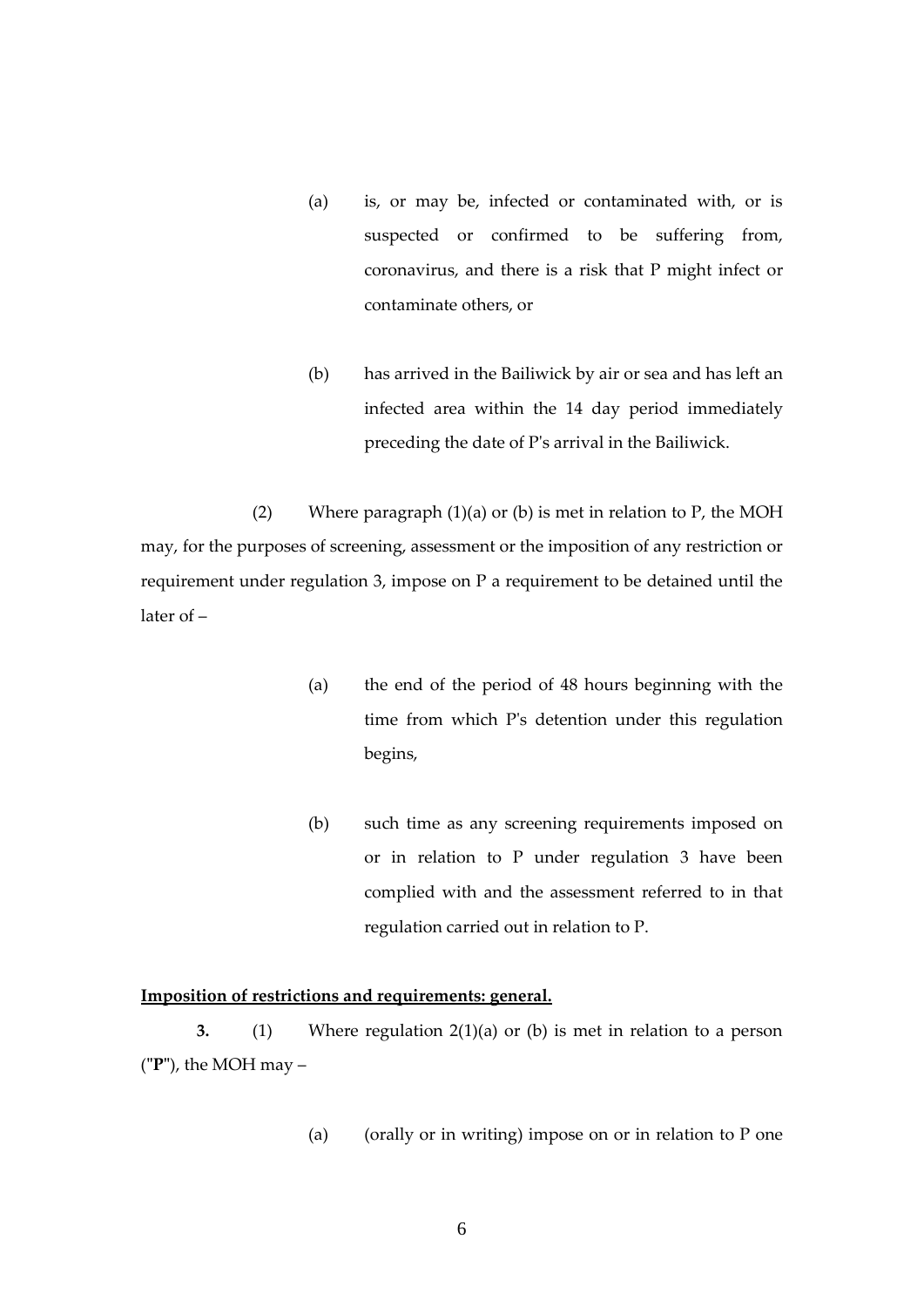or more screening requirements to inform an assessment by the MOH of whether P presents, or could present, a risk of infecting or contaminating others,

- (b) carry out such an assessment in relation to P, and
- (c) following such an assessment, (orally or in writing) impose on or in relation to P any other restriction or requirement which the MOH considers necessary for the purposes of removing or reducing the risk referred to in subparagraph (a), including (without limitation) the restrictions or requirements set out in paragraph (2).
- (2) The restrictions or requirements are
	- (a) that P submit to medical examination,
	- (b) that P be removed to a hospital or other suitable establishment,
	- (c) that P be detained in a hospital or other suitable establishment,
	- (d) that P self-isolate,
	- (e) that P be disinfected or decontaminated,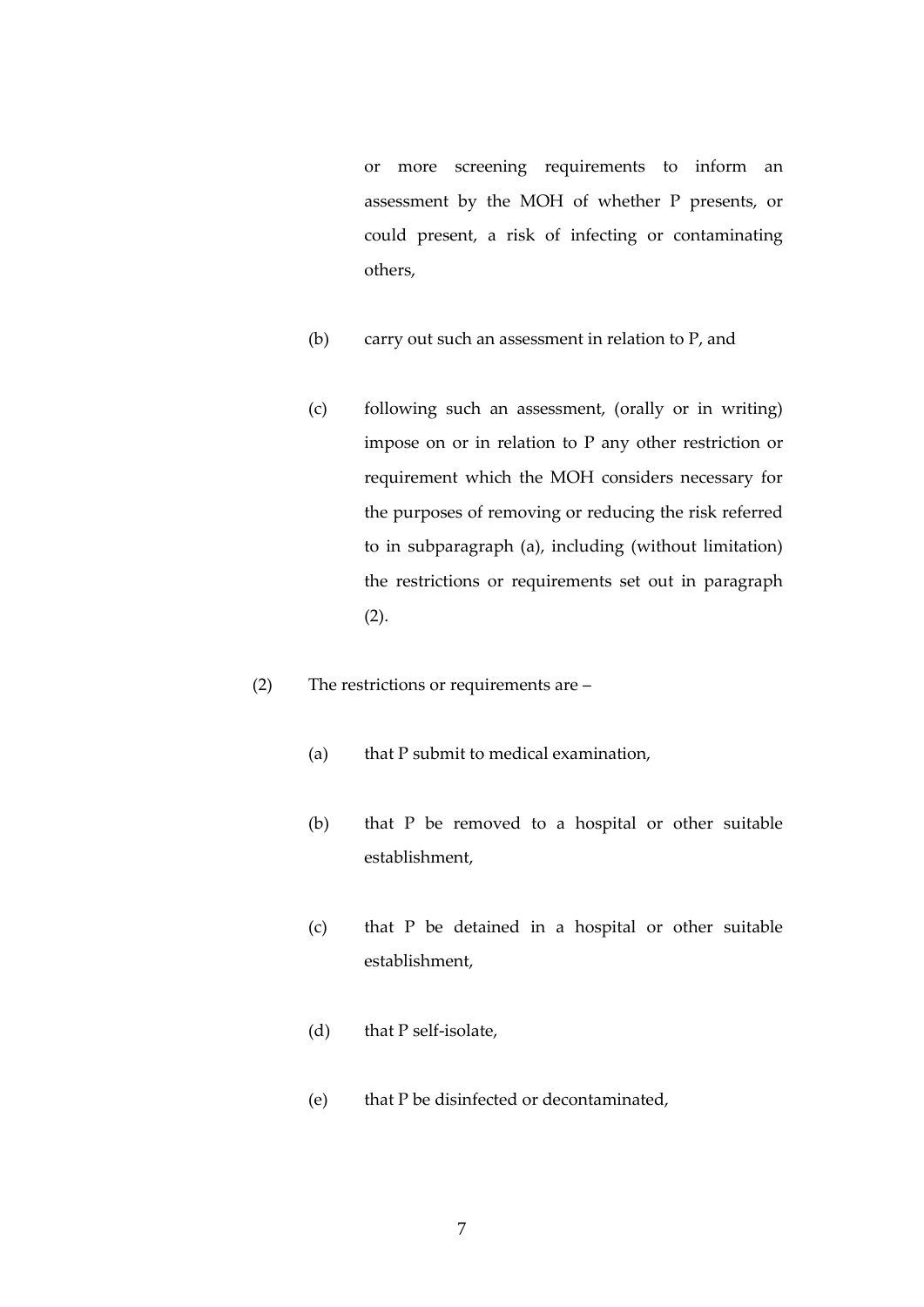- (f) that P wear protective clothing,
- (g) that P provide information or answer questions about P's health or other circumstances,
- (h) that P's health be monitored and the results reported,
- (i) that P attend training or advice sessions on how to reduce the risk of infecting or contaminating others,
- (j) that P be subject to restrictions on where P goes or with whom P has contact,
- (k) that P abstain from working or trading.

 (3) For the avoidance of doubt, a requirement to self-isolate imposed under paragraph (1) may be for such period as the MOH thinks necessary in all the circumstances, and may include provision for that period to be shortened in circumstances where P undergoes a test for COVID-19 and the result of that test is negative.

(4) A restriction or requirement imposed under paragraph (1) may be varied by the MOH orally or in writing.

(5) Neither paragraph (1) nor regulation 5 or 8 affects the exercise of any powers under regulation 12; and nothing in this regulation (or in any other provision in these Regulations) affects the MOH's powers under any other enactment.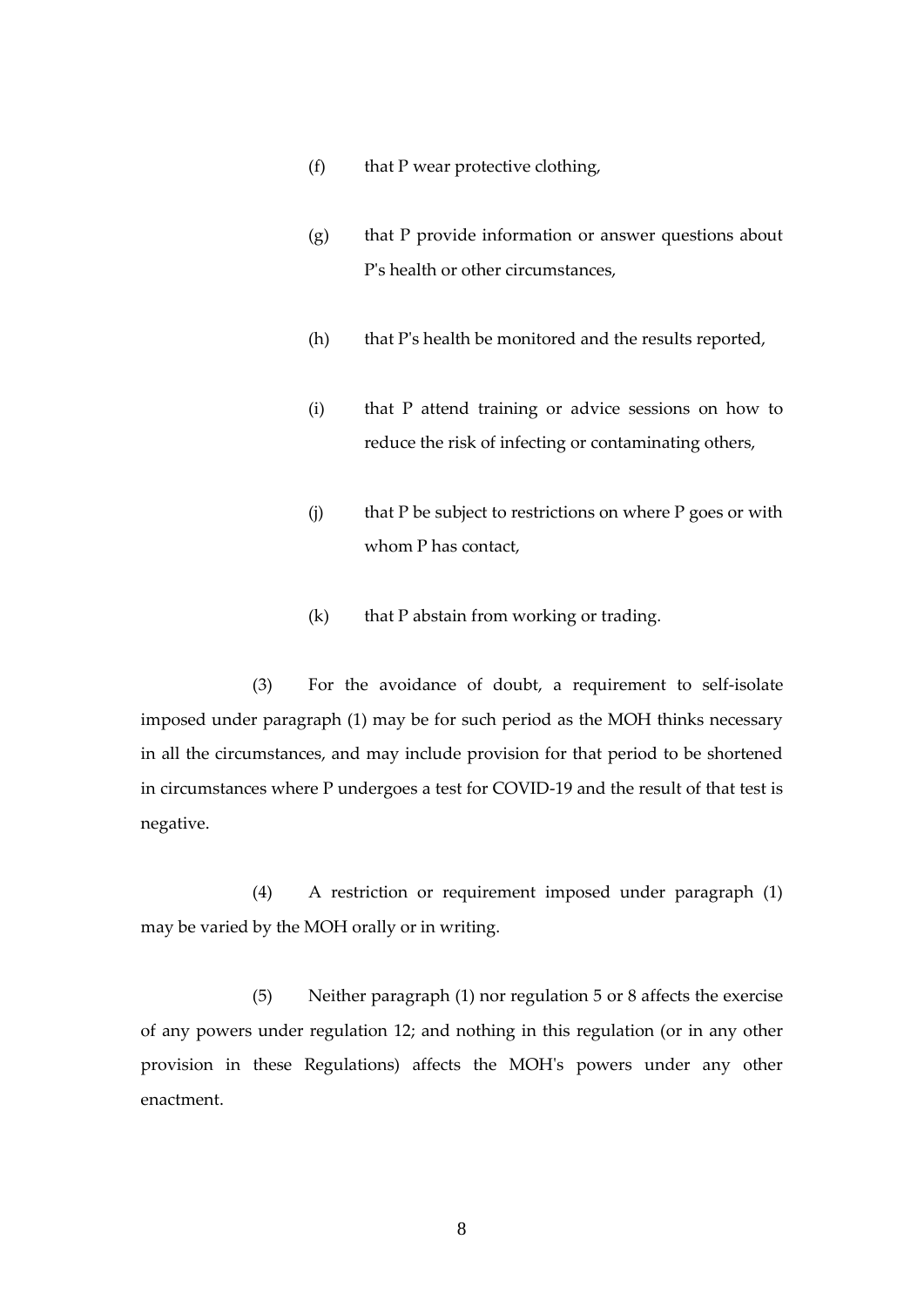(6) In this regulation and regulation 8 a power to vary a requirement or restriction includes a power to revoke it.

### **Critical Workers.**

**4.** Schedule 1 (concerning Critical Workers) has effect.

### <span id="page-8-0"></span>**Requirement to self-isolate on arrival in the Bailiwick.**

- **5.** (1) Subject to
	- (a) provision made in or under Schedule 1 (concerning Critical Workers) or Schedule 2 (concerning Country Categories, which Schedule has effect),
	- (b) paragraphs (2) to (7), and
	- (c) regulation 6 (requirement to self-isolate on arrival in the Bailiwick: children accompanying Blue Arrivals),

a person who has arrived in the Bailiwick from outside by air or sea, other than a Blue Arrival, must self-isolate for 21 days; and for the avoidance of doubt, subject to any direction to the contrary from the MOH in any particular case, and to any direction from the Authority in relation to one or more categories of case or in relation to all cases, a Blue Arrival is not required to self-isolate, and is not subject to any other restrictions or requirements.

 (2) If a person falling within paragraph (1) who underwent a test for COVID-19 directly on arrival in the Bailiwick undergoes a test for COVID-19 13 days after his or her date of arrival (or at such other time as the MOH may direct under this paragraph) (in this regulation, a **"Day 13 test"**), and the result of that Day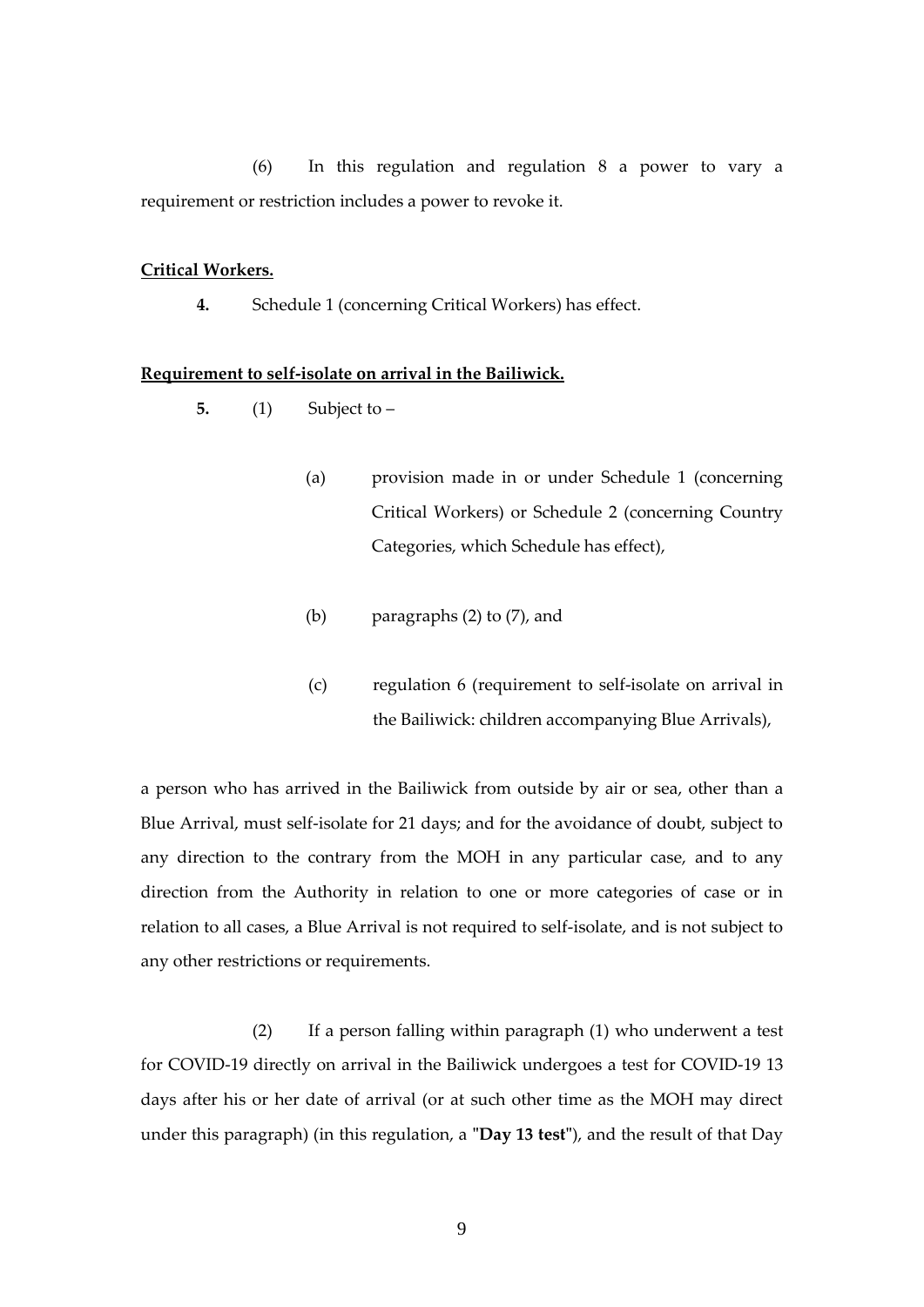13 test is negative, that person will not be required to self-isolate for the remainder of the 21 day period.

(3) If a person falling within paragraph (1) undergoes a Day 13 test, and the result of that Day 13 test is positive, he or she will be required to selfisolate in accordance with instructions from the MOH and to comply with all other restrictions and requirements imposed on him or her by the MOH.

 (4) Subject to where paragraph (6) or regulation 6 applies, a child under the age of 12 who has arrived in the Bailiwick by air or sea must self-isolate for 14 days.

(5) Paragraph (6) applies where a child (**"C"**) has been selfisolating in a household bubble.

(6) Where this paragraph applies, even after the cessation of the requirement on C to self-isolate, C may not attend college, school, nursery or childcare (as the case may be) until every other member of C's household bubble has either –

- (a) undergone a Day 13 test and received a negative result, or
- (b) self-isolated for 21 days.
- (7) In this regulation –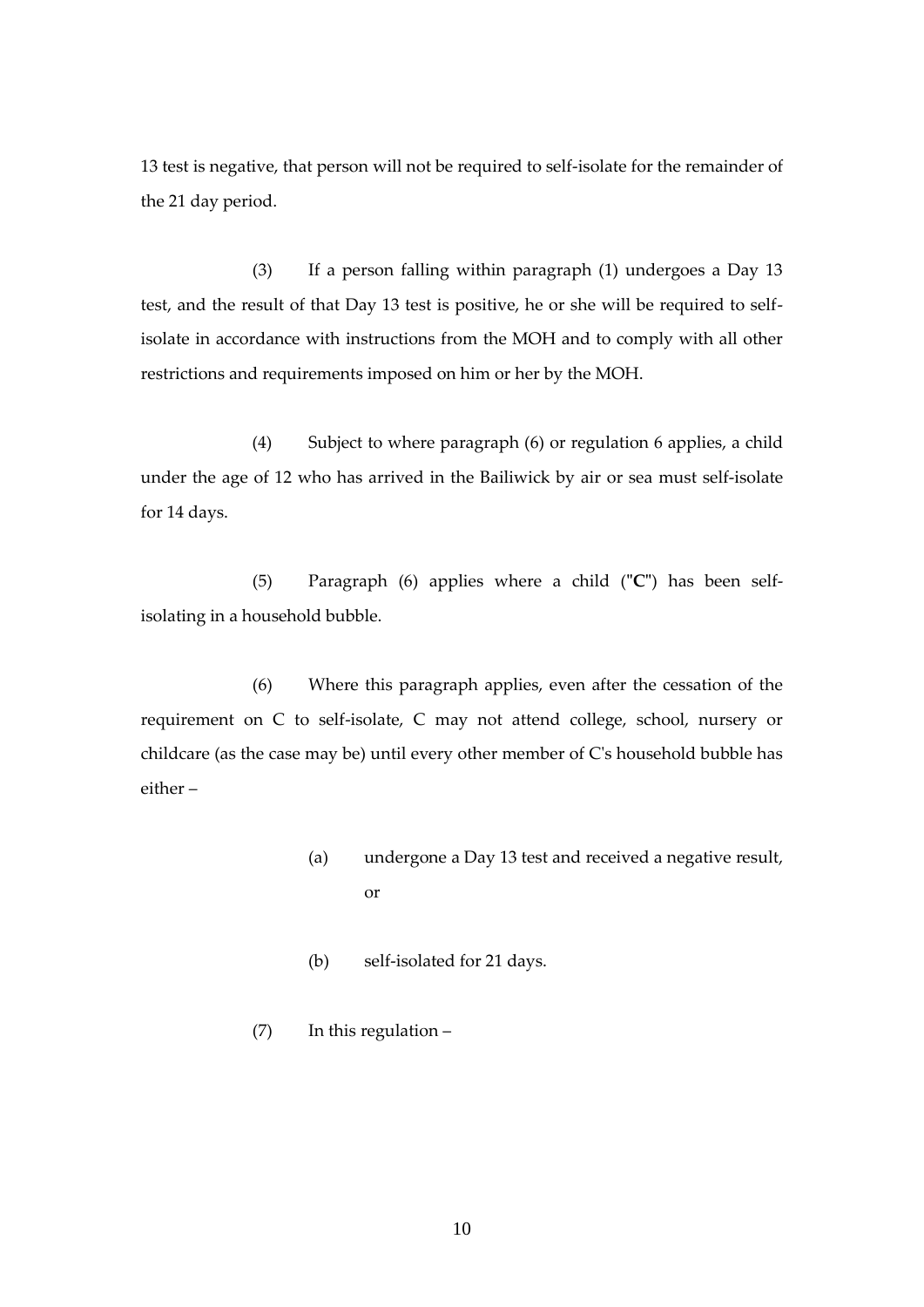- (a) **"childcare"** means such types of arrangement for the care of children under school age as the MOH may specify by direction from time to time, and
- (b) **"self-isolating in a household bubble"** means selfisolating with other members of the same household in such a way that household members –
	- (i) do not keep themselves separated from other household members, but
	- (ii) do keep themselves separated from any other person, in such a manner as to prevent infection or contamination,

and references to members of a household bubble (and the definition of "self-isolate" in regulation 20) shall be construed accordingly.

# **Requirement to self-isolate on arrival in the Bailiwick: children accompanying Blue Arrivals.**

**6.** (1) Subject to any direction to the contrary from the MOH in any particular case, and to any direction from the Authority in relation to one or more categories of case or in relation to all cases, a child under 12 years who has arrived in the Bailiwick from outside by air or sea accompanied by a Blue Arrival is not required to self-isolate, and is not subject to any other restrictions or requirements.

- (2) Subject to  $-$ 
	- (a) any direction to the contrary from the MOH in any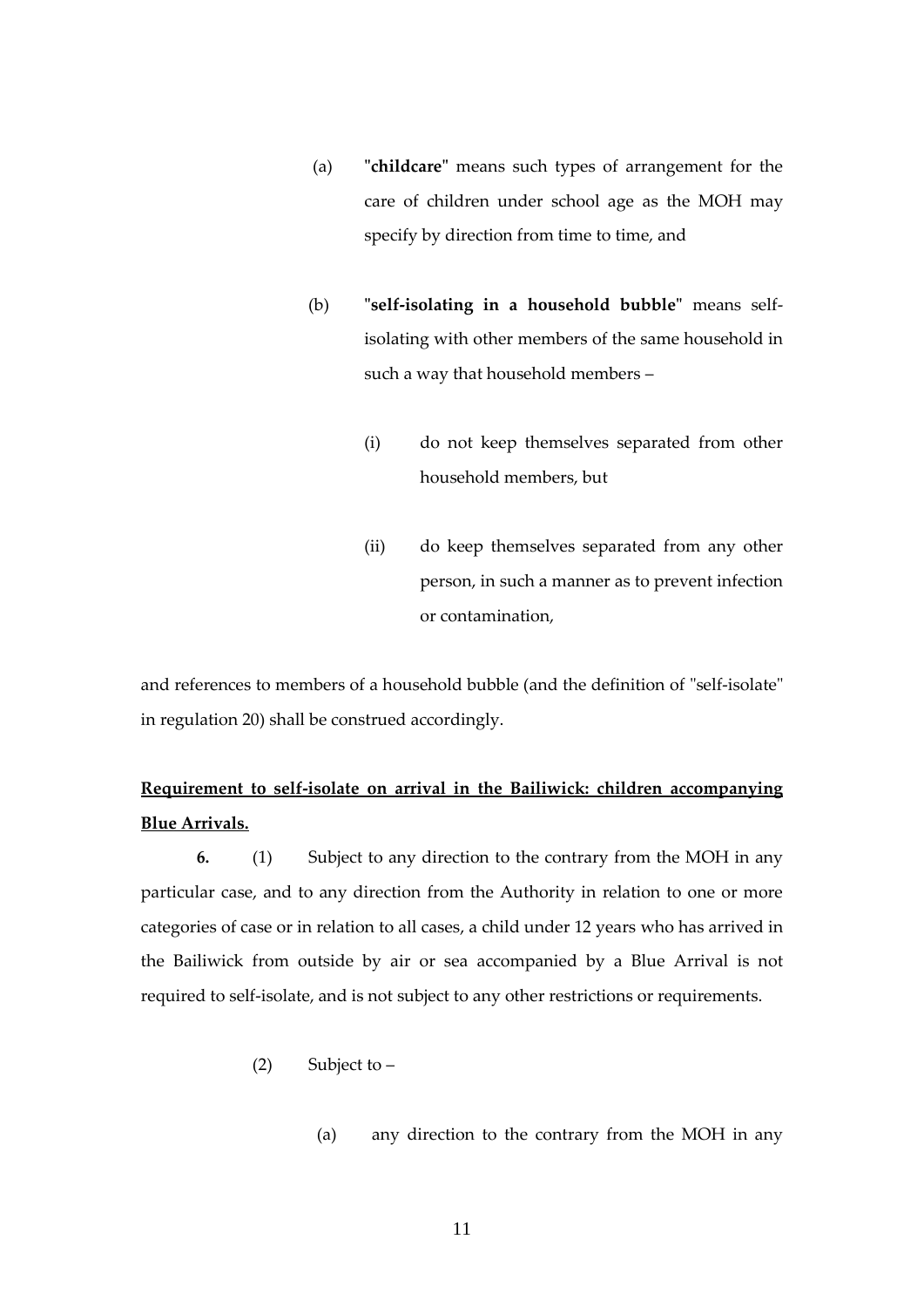particular case, and to any direction from the Authority in relation to one or more categories of case or in relation to all cases, and

(b) paragraph (3),

a child of 12 years or over who has arrived in the Bailiwick from outside by air or sea accompanied by a Blue Arrival must self-isolate for 14 days.

(3) Subject to the terms of any direction made under paragraph (2), a child of 12 years or over who has arrived in the Bailiwick from outside by air or sea accompanied by a Blue Arrival may, on arrival, elect to comply with paragraph 4 (Category 2 country arrivals) of Schedule 2, as it applies to a Relevant Person (within the meaning of that Schedule) described in subparagraph (1) of that paragraph.

(4) For the avoidance of doubt, a child of 12 years or over who has made an election under paragraph (3) is not required to self-isolate under regulation 5 or paragraph (2), but he or she -

- (a) must comply with paragraph 4 (Category 2 country arrivals) of Schedule 2, as it applies to a Relevant Person (within the meaning of that Schedule) described in subparagraph (1) of that paragraph, and
- (b) shall for all purposes (including, but not limited to, paragraphs 1(5) and 7 of Schedule 2 and regulations 16 and 17, which provisions concern offences) be treated as if he or she is –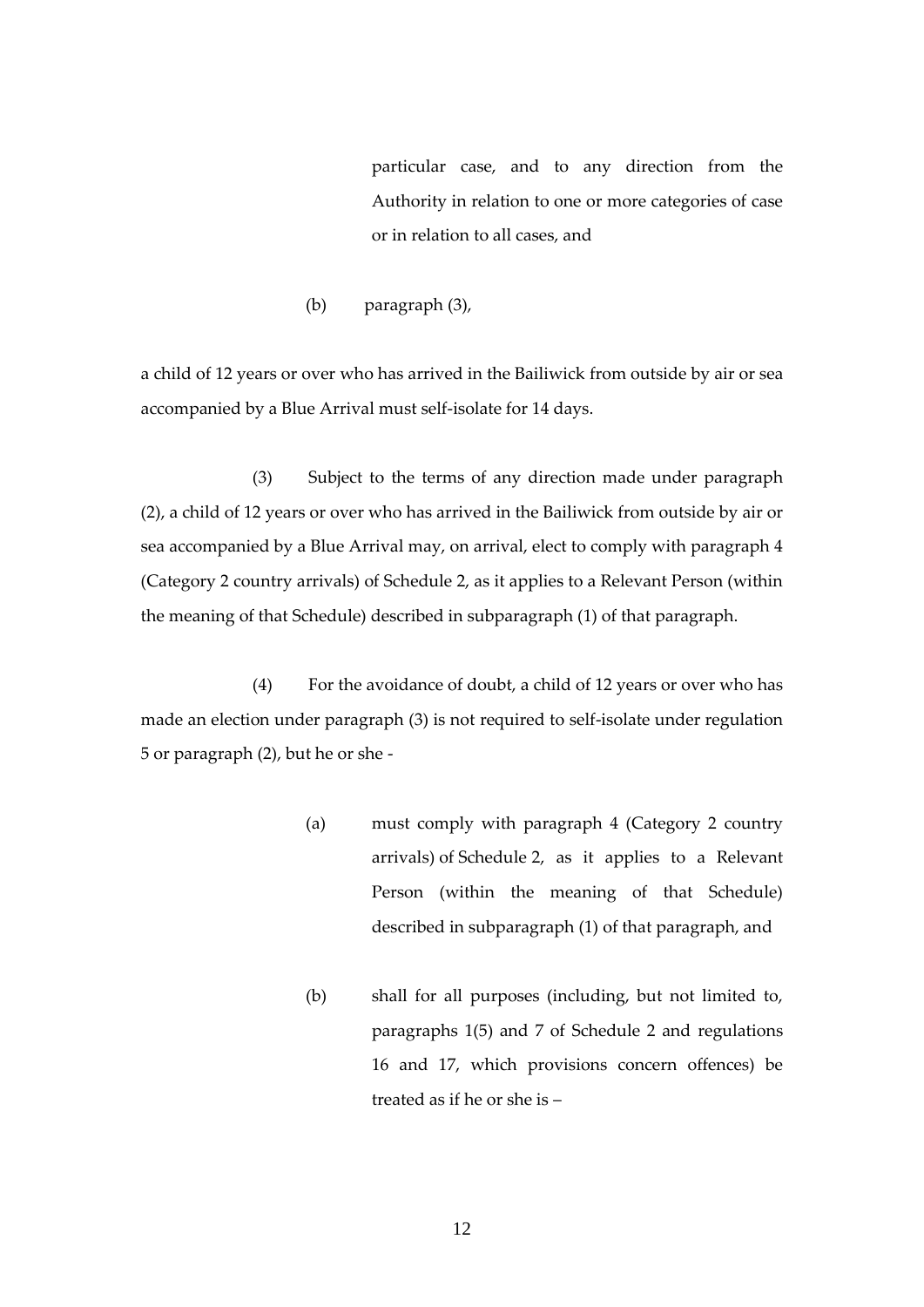- (i) a Relevant Person (within the meaning of Schedule 2) described in paragraph 4(1) of that Schedule, and,
- (ii) for the avoidance of doubt, a child taking part in the reduced self-isolation option for the purposes of paragraph 6 of that Schedule.

(5) A direction made under regulation  $5(1)$ ,  $6(1)$  or  $6(2)$  may be made by the Authority by publication on the States of Guernsey website, and by the MOH in such manner as the MOH thinks fit.

# **Requirement to self-isolate on arrival in the Bailiwick: requirement to provide information, etc.**

**7.** (1) Before travelling to the Bailiwick from any place outside the Bailiwick, and on arrival in the Bailiwick from any place outside the Bailiwick, a person (P) (other than a child under 12 years of age) must provide such information–

- (a) relating to  $-$ 
	- (i) P, and P's travel during the 14 day period immediately preceding the date of his or her arrival in the Bailiwick, and
	- (ii) any child under 12 years of age travelling with P, and that child's travel during the 14 day period immediately preceding the date of his or her arrival in the Bailiwick,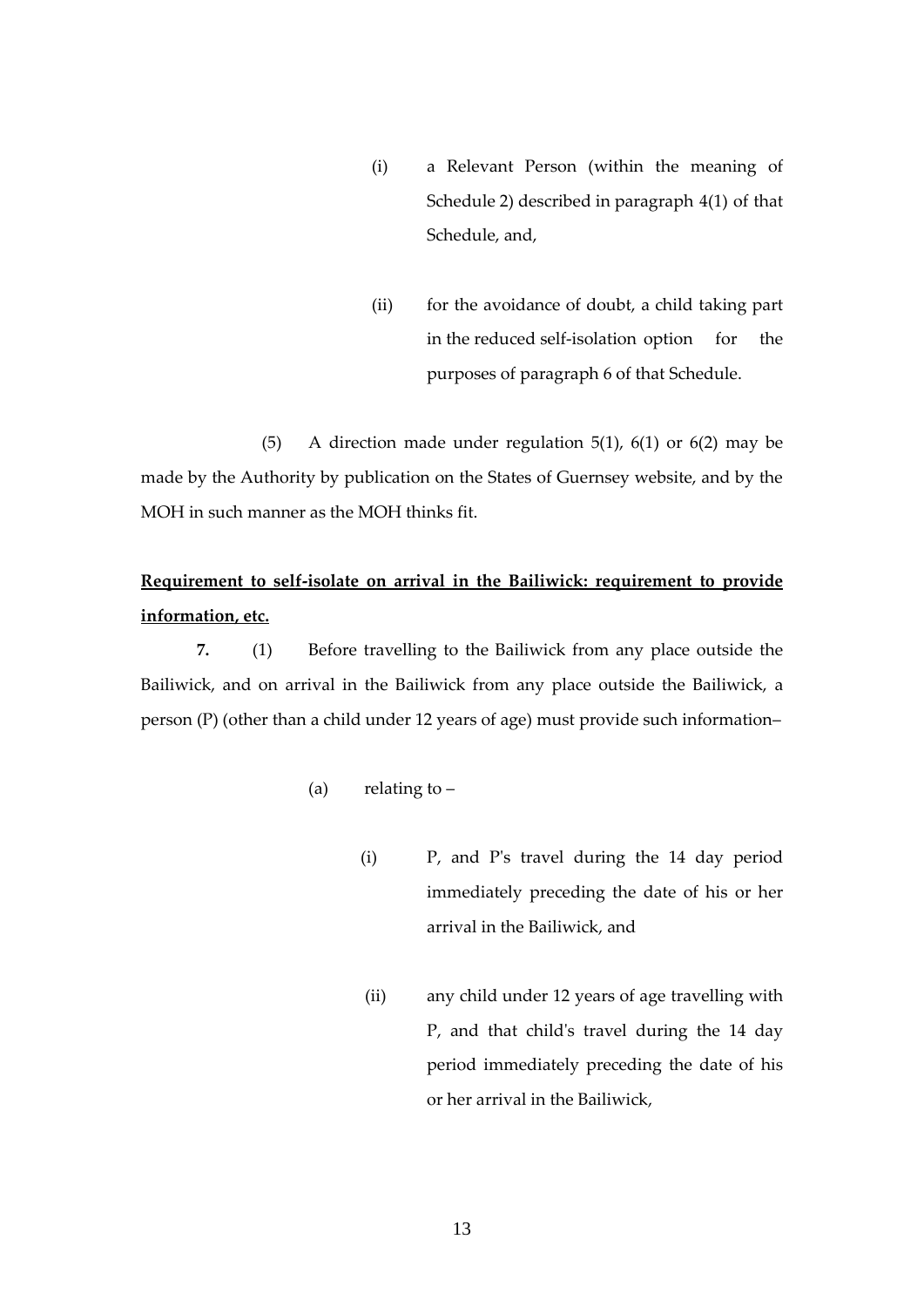(b) in such a way (including, but not limited to, by entering that information on the States of Guernsey Travel Tracker website),

as the MOH may reasonably require (generally, in relation to a category of case into which P falls, or in relation to P's particular case) for the purposes of these regulations.

(2) On arrival in the Bailiwick from any place outside the Bailiwick, P must, if required –

- (a) answer any question put to him or her by a relevant officer relating to his or her travel, and the travel of any child travelling with that person, during the 14 day period immediately preceding the date of his or her arrival in the Bailiwick,
- (b) provide any travel document specified by a relevant officer relating to that person, or a child travelling with that person, for inspection,
- (c) provide his or her Critical Worker Exemption (if any) for inspection, and
- (d) answer any question put to him or her by a relevant officer relating to that travel document and Critical Worker Exemption.
- (3) Where a person, acting pursuant to a request or instruction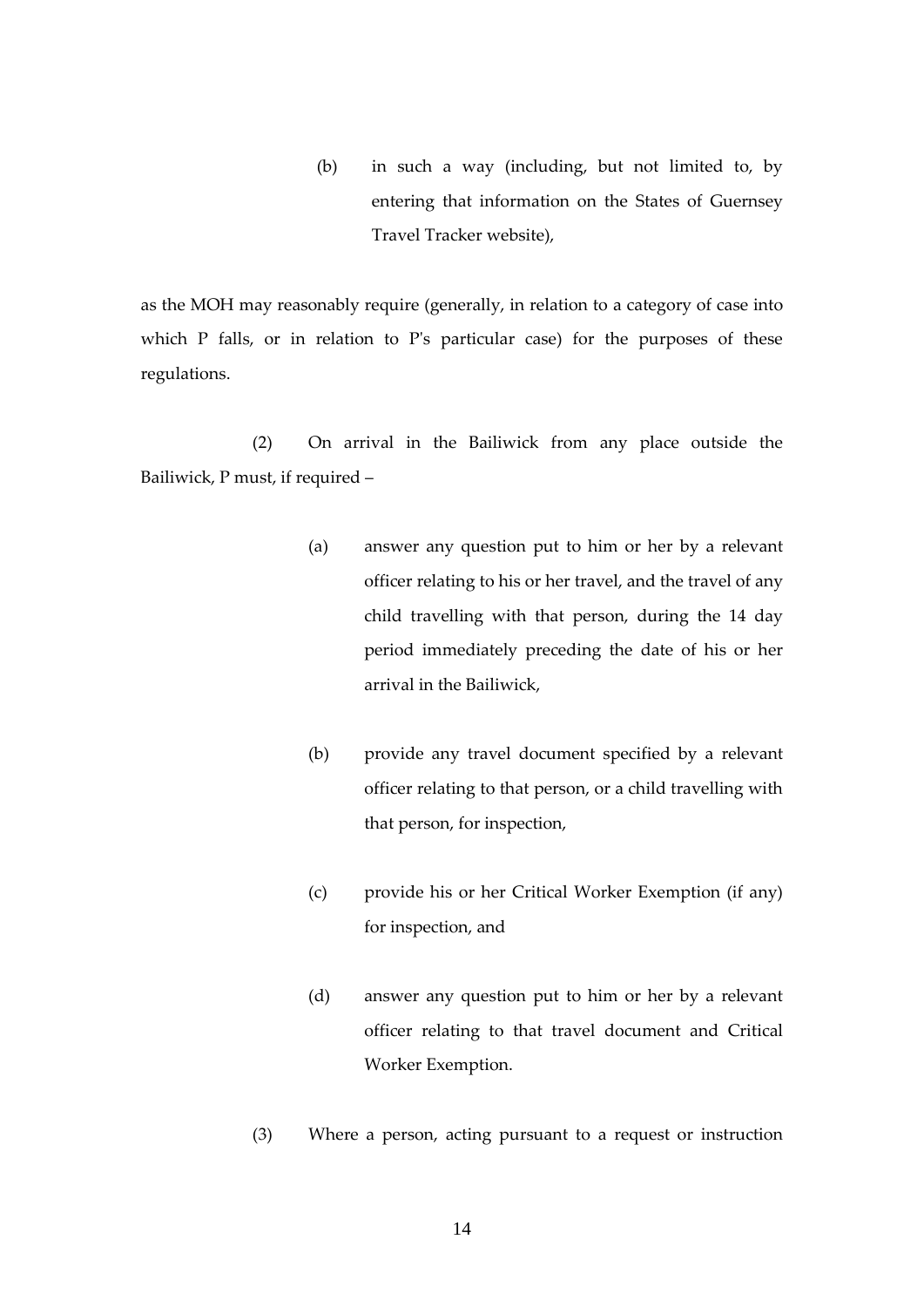from P, enters information relating to P on P's behalf on the States of Guernsey Travel Tracker website, whether before or on P's arrival in the Bailiwick, P shall be treated (including, but not limited to, for the purposes of regulation 17(2)) as having entered the information himself or herself.

#### **Requirement to self-isolate on arrival in the Bailiwick: supplementary.**

**8.** (1) The Authority may, by publication on the relevant States of Guernsey website, impose a requirement that any person who has arrived in one Island in the Bailiwick from another Island in the Bailiwick must (subject to provision made in or under Schedule 1) self-isolate for 14 days.

(2) The requirement to self-isolate under regulation  $5(1)$ ,  $5(3)$ ,  $5(4)$ and 6(2) may be varied by the MOH in relation to a particular case, orally or in writing, and a requirement to self-isolate imposed under paragraph (1) may be varied by the MOH-

- (a) by writing in relation to categories of case, and
- (b) orally or in writing in relation to a particular case.

(3) The requirement to self-isolate under regulation 5(1), 5(3), 5(4) and 6(2) may be varied by the Authority in relation to one or more categories of case, or in relation to all cases, by publication on the relevant States of Guernsey website.

(4) The powers to vary of the MOH under paragraph (2) and of the Authority under paragraph  $(3)$  include (but are not limited to) powers to –

(a) specify exceptions to the requirement to self-isolate,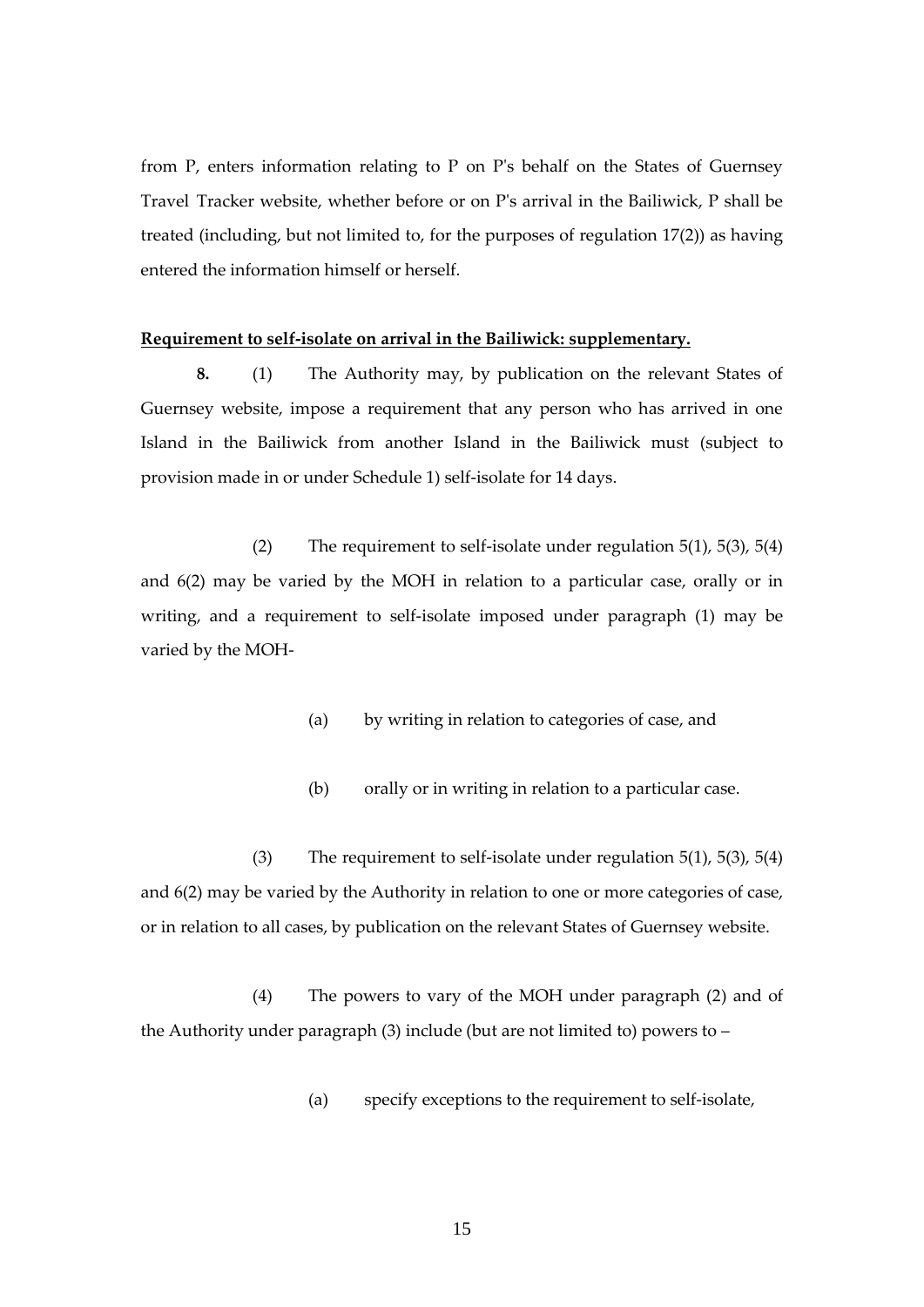- (b) shorten the duration of the requirement to self-isolate, either unconditionally or on the MOH or the Authority (as the case may be) being satisfied that one or more specified conditions have been met, and
- (c) impose any requirements and restrictions on persons other than the person who has arrived in the Bailiwick that are reasonably necessary as a consequence of the variation of the relevant requirement on that person.

(5) For the avoidance of doubt, and without prejudice to the generality of paragraphs (2), (3) and (4), in any case where the MOH exercises a power to vary under paragraph (2) or the Authority exercises its power to vary under paragraph (3) –

- (a) the MOH or the Authority may consult such persons as she or it (as the case may be) thinks fit in respect of the exercise of the power in question, and
- (b) that variation may be amended or revoked in accordance with paragraph (6), and if amended shall be treated for all purposes as continuing to have effect in accordance with its terms.
- (6) In any case where
	- (a) the MOH has exercised a power to vary, the MOH may amend or revoke that variation orally or in writing (in a case where the requirement was varied

16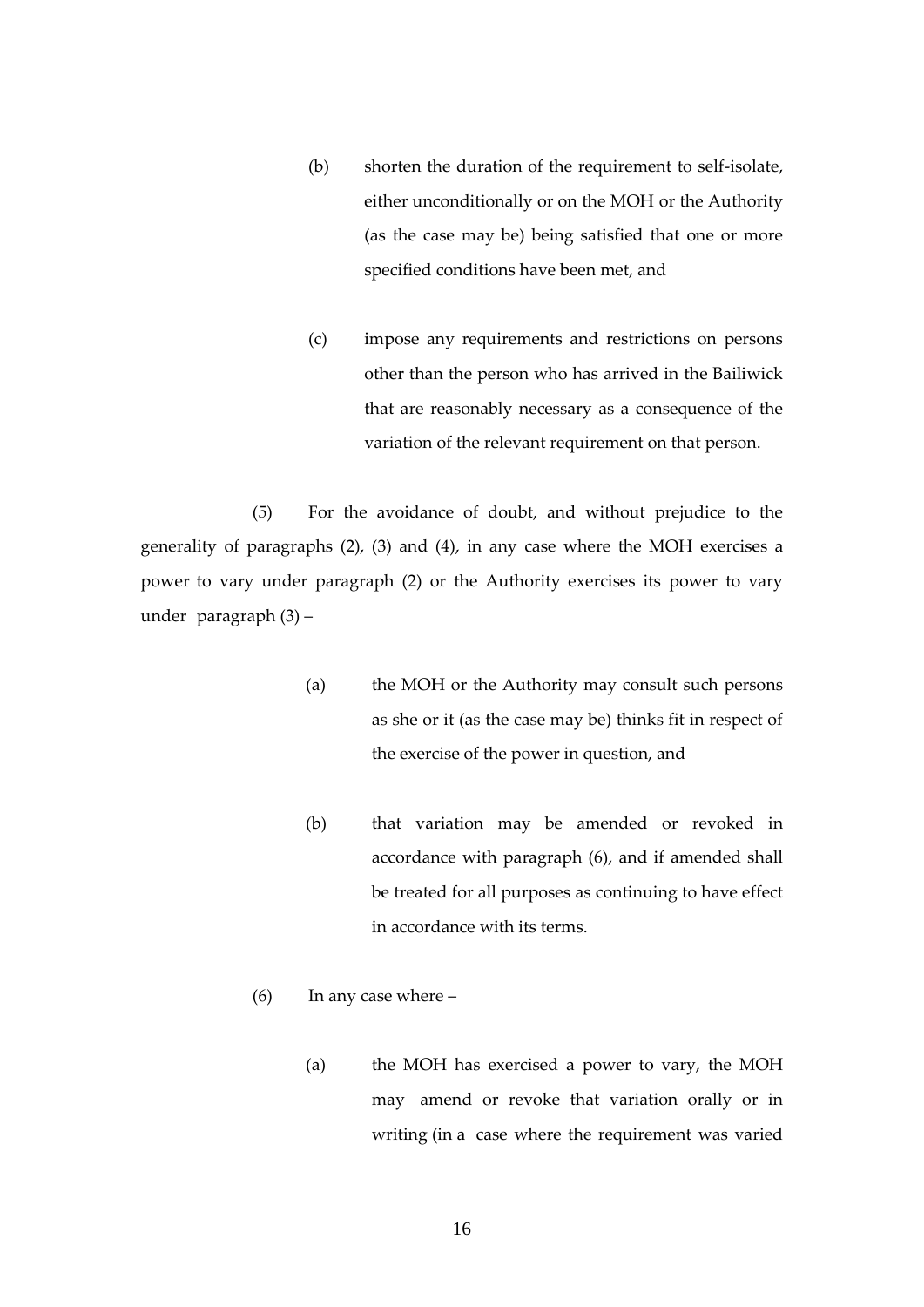orally), and in writing (in a case where the requirement was varied in writing), or

(b) the Authority has exercised its power to vary, the Authority may amend or revoke that variation by publication on the relevant States of Guernsey website,

and the amendment or revocation shall have effect from such time as the MOH or the Authority (as the case may be) may specify.

(7) Where a restriction or requirement is imposed on or in relation to a child under regulation 5, 6, 7 or this regulation (including the requirement to self-isolate under regulation 5(1), 5(3), 5(4) and 6(2)), a person who is a responsible adult in relation to the child must ensure that the child complies with the restriction or requirement, insofar as that person is reasonably able to do so.

(8) Where a restriction or requirement is imposed orally on a person under regulation 3, 5, 6 or this regulation, or a restriction or requirement is orally varied, the person (or, in the case of a child, a person who is a responsible adult in relation to the child) must be provided with a written notification of the restriction or requirement that has been imposed or varied as soon as reasonably practicable.

### <span id="page-16-0"></span>**Screening requirements.**

**9.** (1) For the purposes of these Regulations, the screening requirements in relation to a person (**"P"**) are requirements to the effect that P must –

(a) answer questions about P's health or other relevant

17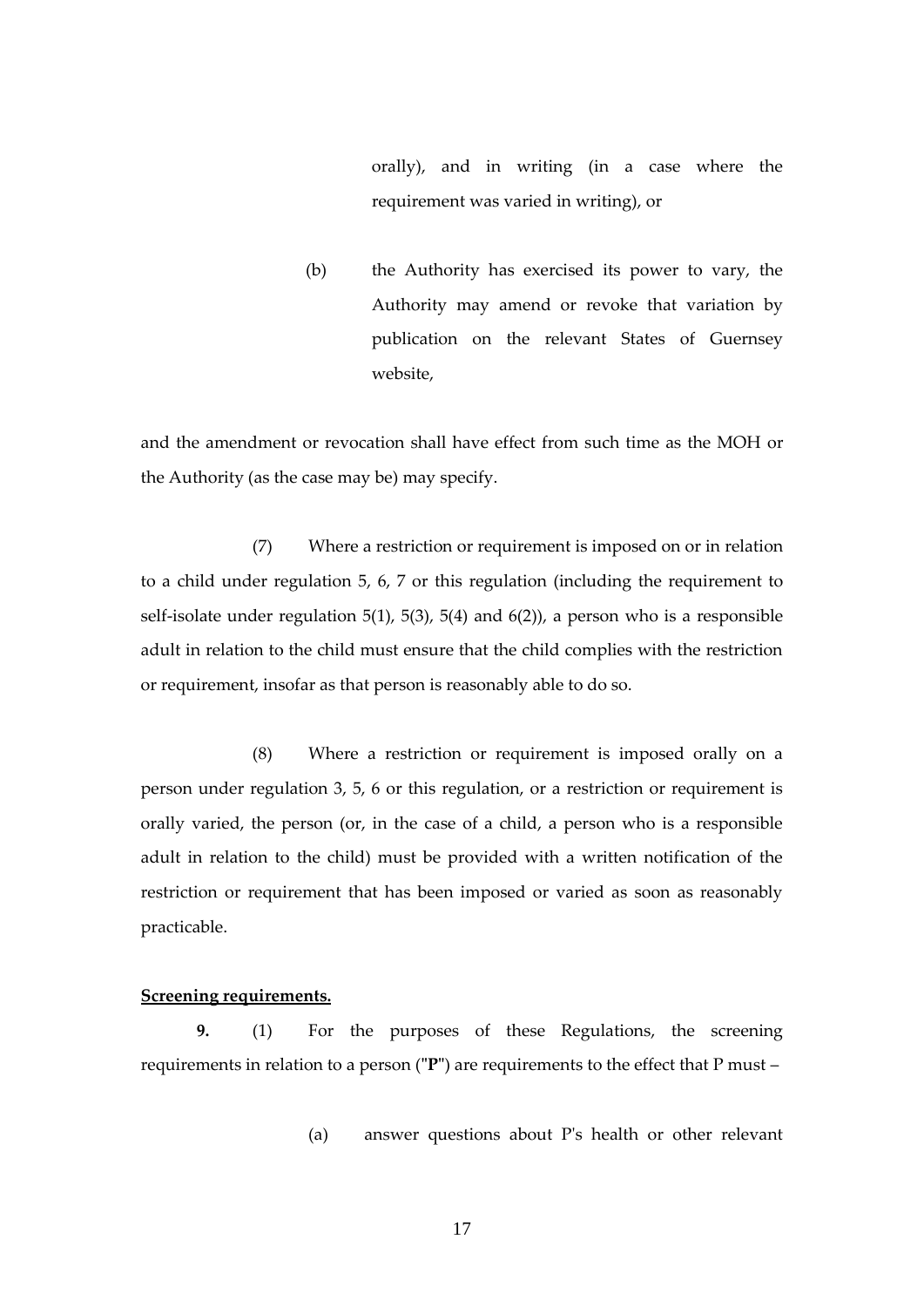circumstances (including travel history and information about other individuals with whom P may have had contact),

- (b) produce any documents which may assist the MOH in assessing P's health,
- (c) at such a time as the MOH may specify, allow a biological sample of P to be taken, including a biological sample of P's respiratory secretions or blood, by appropriate means including by swabbing P's nasopharyngeal cavity, or provide such a sample, and
- (d) provide sufficient information to enable P to be contacted immediately by the MOH during such period as the MOH may specify, where the MOH considers that such provision of information is necessary in order to reduce or remove the risk of P infecting or contaminating others.

(2) Where P is a child who is accompanied by a responsible adult, the responsible adult must –

- (a) ensure that P answers questions in accordance with paragraph (1)(a),
- (b) answer the questions if P is unable to do so or cannot reliably do so,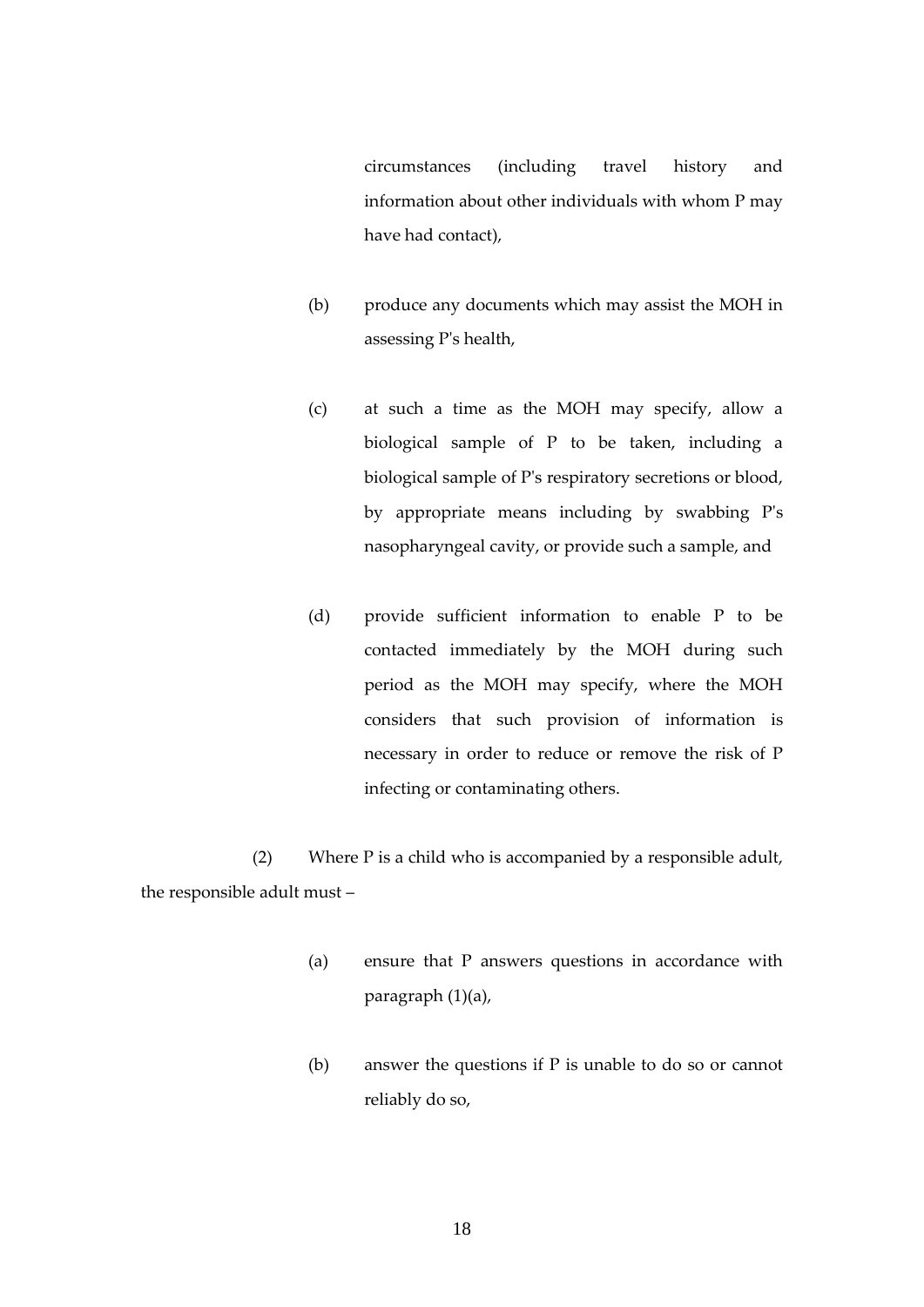- (c) produce any documents, required under paragraph  $(1)(b)$ , on P's behalf,
- (d) allow a biological sample of P to be taken, including a sample of P's respiratory secretions or blood, by appropriate means including by swabbing P's nasopharyngeal cavity, or provide such a sample, and
- (e) provide information where required by the MOH under paragraph (1)(d).

### <span id="page-18-0"></span>**Imposition of further restrictions and requirements.**

**10.** (1) Where regulation 2(1)(a) or (b) is met in relation to a person (**"P"**) –

- (a) following an assessment by the MOH of the risk presented by P in accordance with regulation 3(1), or
- (b) following P's release from detention under regulation 2, or from self-isolation under regulation 11,

the MOH may (orally or in writing) impose on P any one or more of the requirements specified in paragraph (2) where the MOH considers that it is necessary to do so in order to reduce or remove the risk of P infecting or contaminating others.

(2) The requirements specified for the purposes of paragraph (1) are for P to –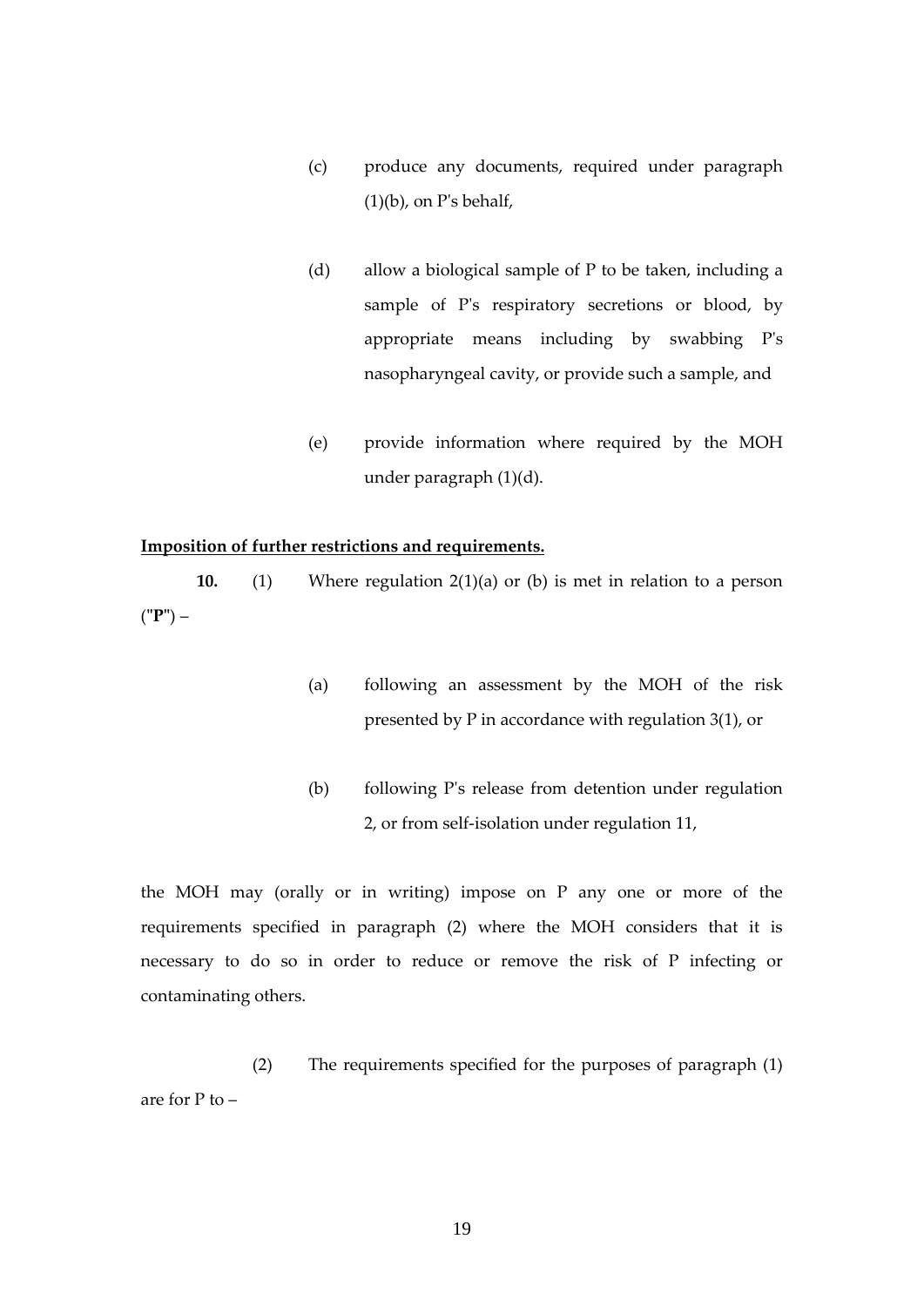- (a) provide P's contact details to the MOH,
- (b) supply information to the MOH which may assist in assessing P's health,
- (c) at such time as the MOH may specify, allow a biological sample of P to be taken, including a sample of P's respiratory secretions or blood, by appropriate means including by swabbing P's nasopharyngeal cavity, or provide such a sample,
- (d) comply with any other specified condition or to take any other specified measure.

(3) The conditions or measures which may be specified under paragraph (2)(d) include –

- (a) a restriction on P's travel,
- (b) a restriction on P's activities,
- (c) a restriction on P's contact with specified persons.

(4) The MOH may (orally or in writing) revoke or vary any requirement or restriction imposed under this regulation, including by imposition of a restriction specified in paragraph (3).

(5) Subject to paragraph (6), the period for which a restriction set out in paragraph (3) is imposed may not exceed 14 days beginning with the day on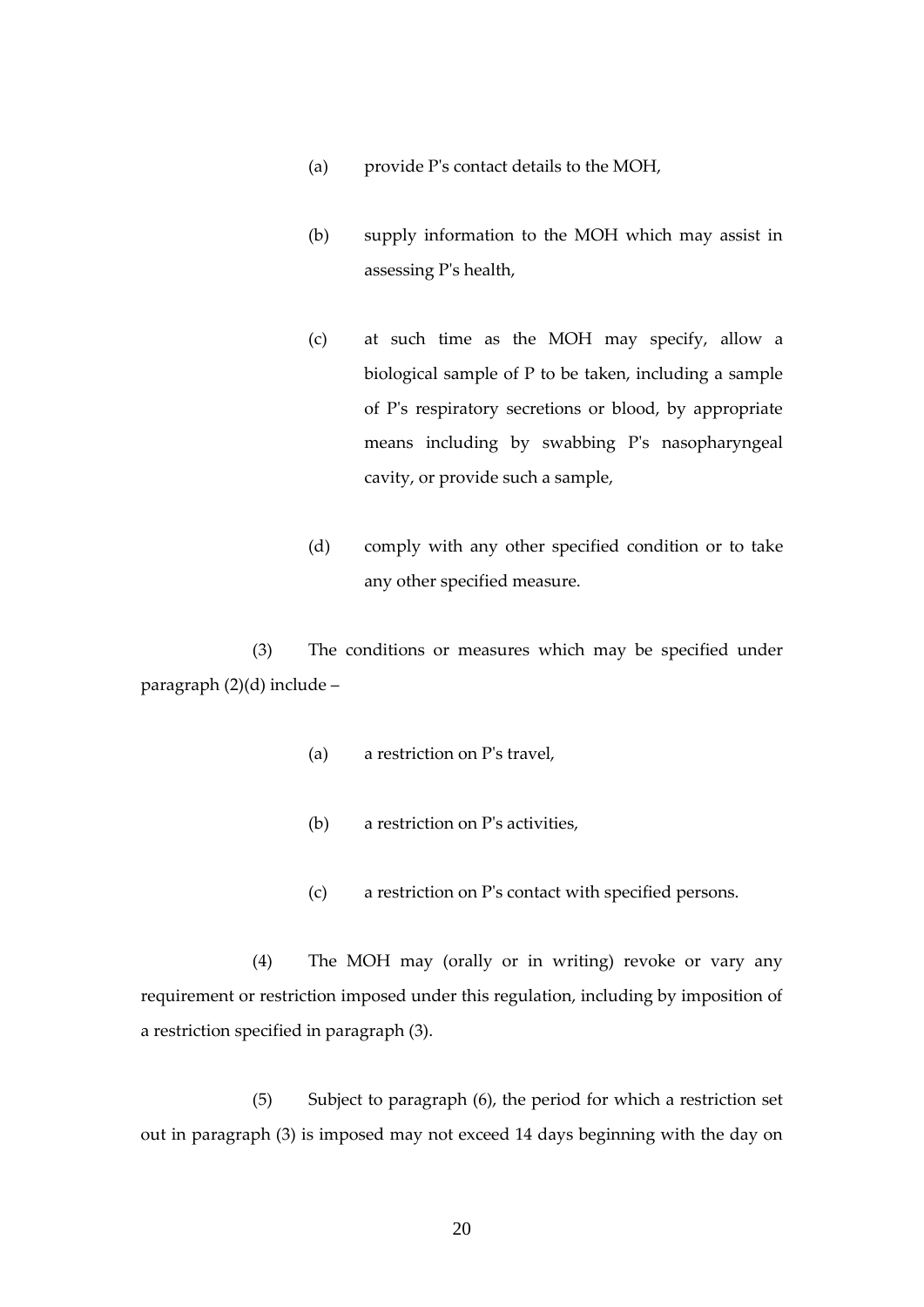which the restriction is imposed.

(6) Where a restriction set out in paragraph (3) is imposed, or the period of a restriction is extended under this paragraph, the MOH may (orally or in writing) extend the period of the restriction for a further specified period not exceeding 14 days if the MOH considers that the restriction is still necessary and proportionate.

(7) Before imposing or varying a requirement or restriction under this regulation, the MOH must –

- (a) inform  $P$  (or, where  $P$  is a child, a person who is a responsible adult in relation to P) of the requirement or variation that the MOH is minded to impose or make, and
- (b) have regard to any relevant representations by P (or, where P is a child, a person who is a responsible adult in relation to P), as to its suitability.

(8) When imposing or varying a requirement or restriction under this regulation, the MOH must inform P that it is an offence to fail to comply with the requirement.

(9) Where a requirement or restriction under this regulation is imposed on or in relation to a child, or varied in relation to a child, a person who is a responsible adult in relation to the child must ensure that the child complies with the requirement or restriction, insofar as that person is reasonably able to do so.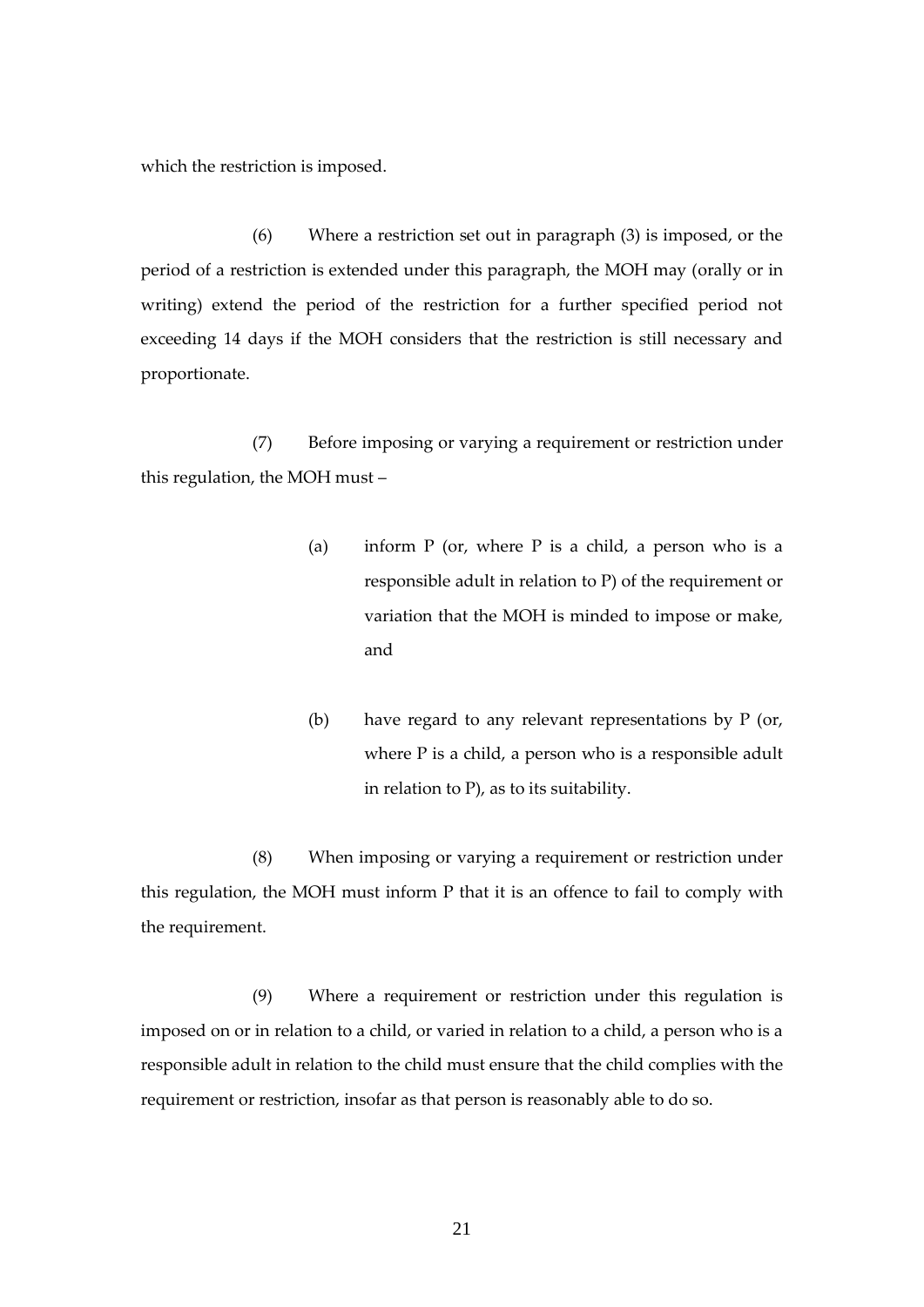(10) Where the MOH orally imposes a requirement or restriction on P under this regulation, or orally varies such a requirement or restriction, the MOH must provide  $P$  (or where  $P$  is a child, a person who is a responsible adult in relation to P) with a written notification of the requirement or restriction that has been imposed or varied.

(11) Paragraph (1) does not affect the exercise of any powers under regulation  $3(1)(c)$ .

### <span id="page-21-0"></span>**Self-isolation of persons suspected to be infected with coronavirus.**

**11.** (1) This regulation applies where regulation 2(1)(a) or (b) is met in relation to a person (**"P"**).

- (2) The MOH may require P to self-isolate if the MOH
	- (a) has reasonable grounds to believe that P is, or may be, infected or contaminated with coronavirus, and
	- (b) considers that it is necessary to do so in order to reduce or remove the risk of P infecting or contaminating others.

(3) Where the MOH has reasonable grounds to believe that P is, or may be, infected or contaminated with coronavirus, the MOH may detain P pending the decision of the MOH whether to require P to self-isolate under paragraph (2).

(4) Where the MOH has detained P under paragraph (3) or has required P to self-isolate under paragraph (2), the MOH may impose on or in

22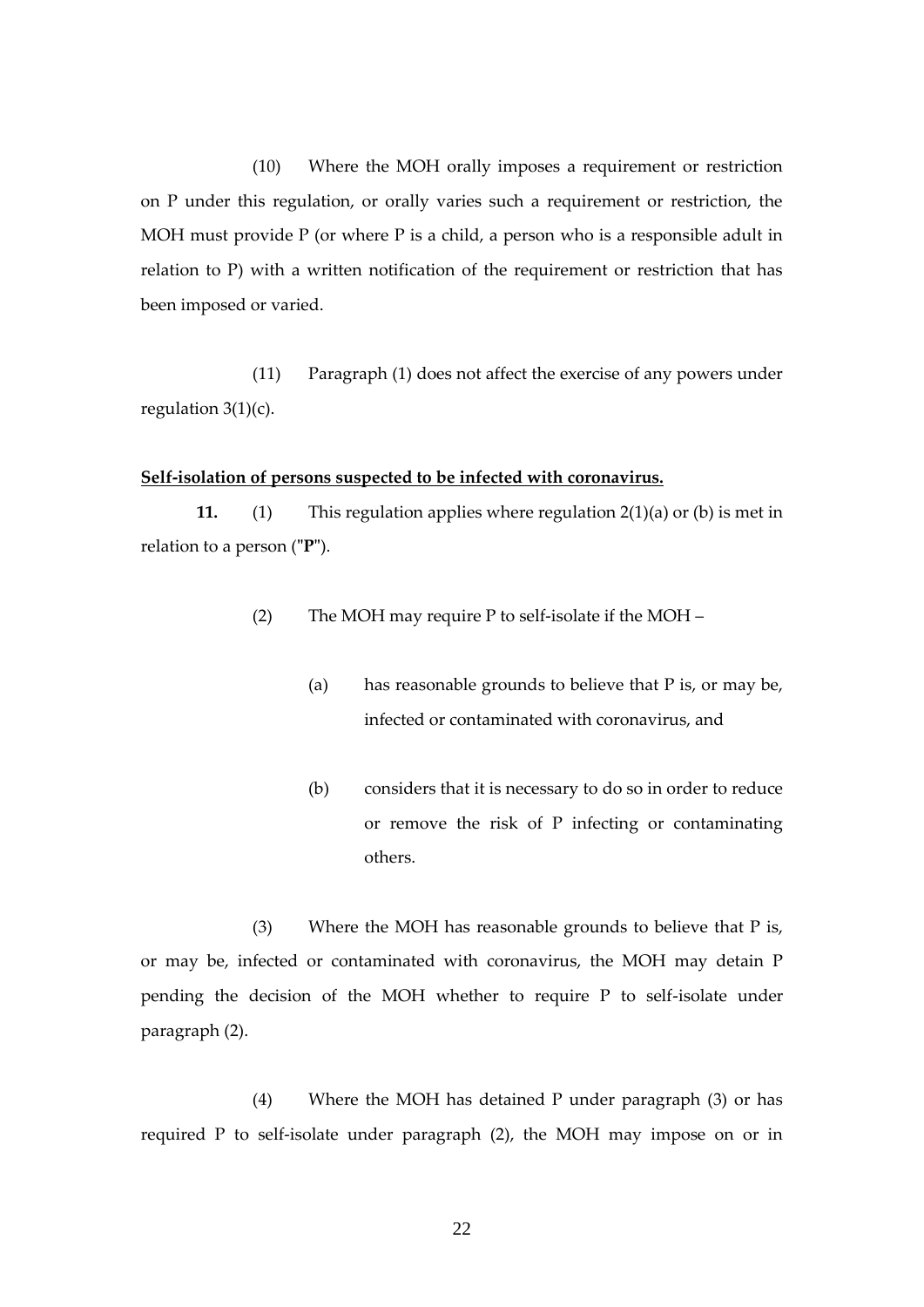relation to P one or more screening requirements.

(5) When imposing a requirement under this regulation, the MOH must inform P that it is an offence to fail to comply with the requirement.

(6) Where a requirement under paragraph (2) is imposed on or in relation to a child, a person who is a responsible adult in relation to the child must ensure that the child complies with the requirement, insofar as that person is reasonably able to do so.

(7) This regulation does not affect the exercise of any powers under regulation 3(1)(c).

#### <span id="page-22-0"></span>**Detention or self-isolation: additional provisions.**

**12.** (1) Where a person (**"P"**) is required to be detained or to selfisolate under regulation 3 or 11 or subjected to restrictions or requirements under regulation 8, the MOH must have due regard to P's well-being.

(2) Where P is detained or required to self-isolate under regulation 3 or 11 or subjected to restrictions or requirements under regulation 10 for a period exceeding 14 days, the MOH must review the continuation of P's detention or self-isolation by reference to the provisions of those regulations.

(3) After each subsequent interval of 24 hours during which P is detained or required to self-isolate under regulation 3 or 11 or subjected to restrictions or requirements under regulation 10, the MOH must review the continuation of P's detention or self-isolation by reference to the provisions of those regulations.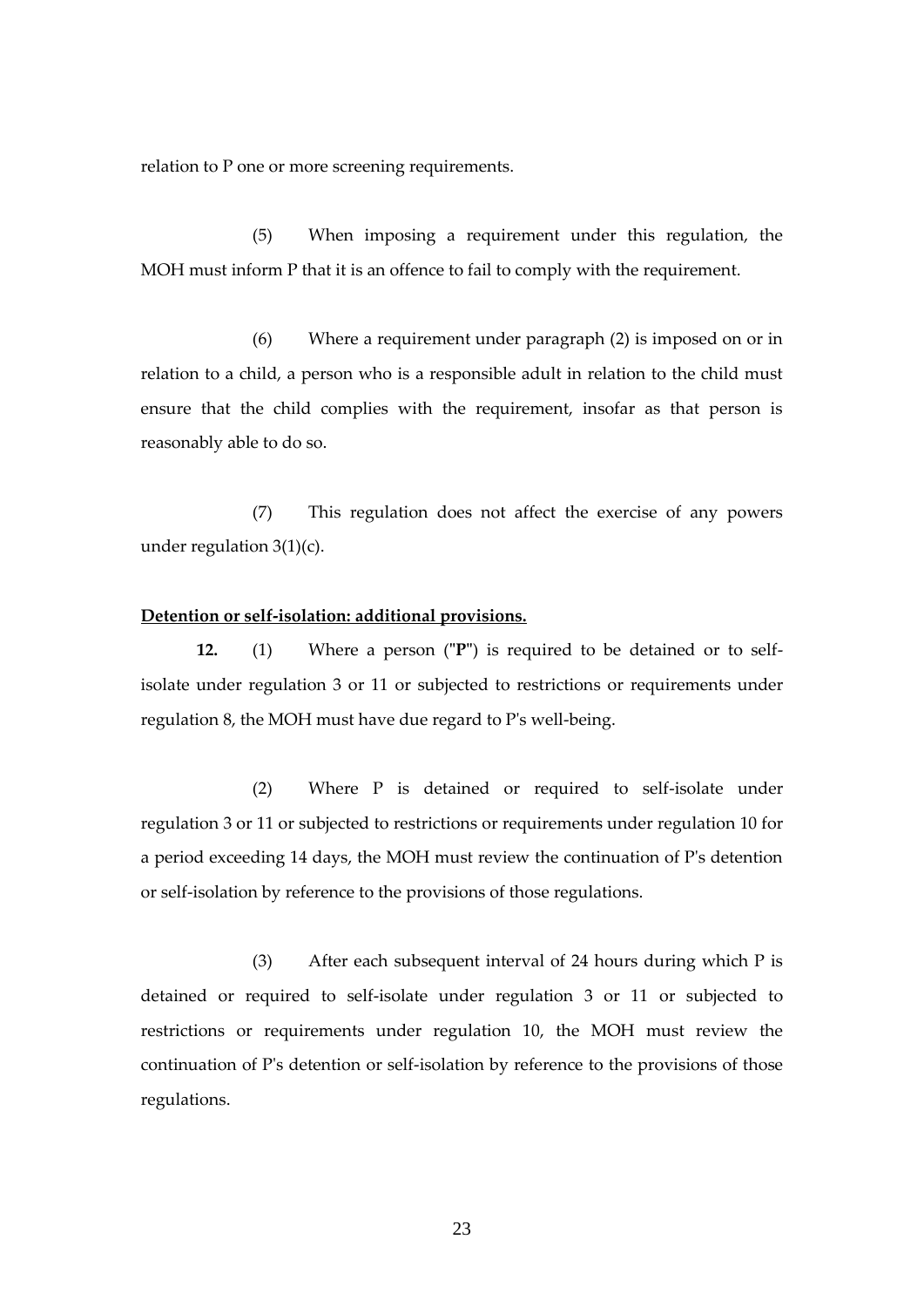(4) Where P is detained or required to self-isolate under regulation 3 or 11 or subjected to restrictions or requirements under regulation 10, the MOH may require P to comply with screening requirements if the MOH considers that it is necessary and proportionate to do so in order to reduce or remove the risk of P infecting or contaminating others.

(5) Where P is detained under regulation 2, the MOH may require P to move to a suitable place.

(6) The MOH must notify  $P$  (or, where  $P$  is a child, a person who is a responsible adult in relation to P), as soon as P's detention under regulation 3 starts, or as soon as it is decided to require P to self-isolate under regulation 11, of –

- (a) the fact of P's detention or requirement to self-isolate,
- (b) the powers under which P is detained or required to self-isolate,
- (c) the reason for P's detention or self-isolation,
- (d) the next steps that may be taken and by whom,
- (e) the obligation to keep the need for P's detention or selfisolation under review,
- (f) the penalty for obstructing a person carrying out a function under these Regulations under regulation 16(4), and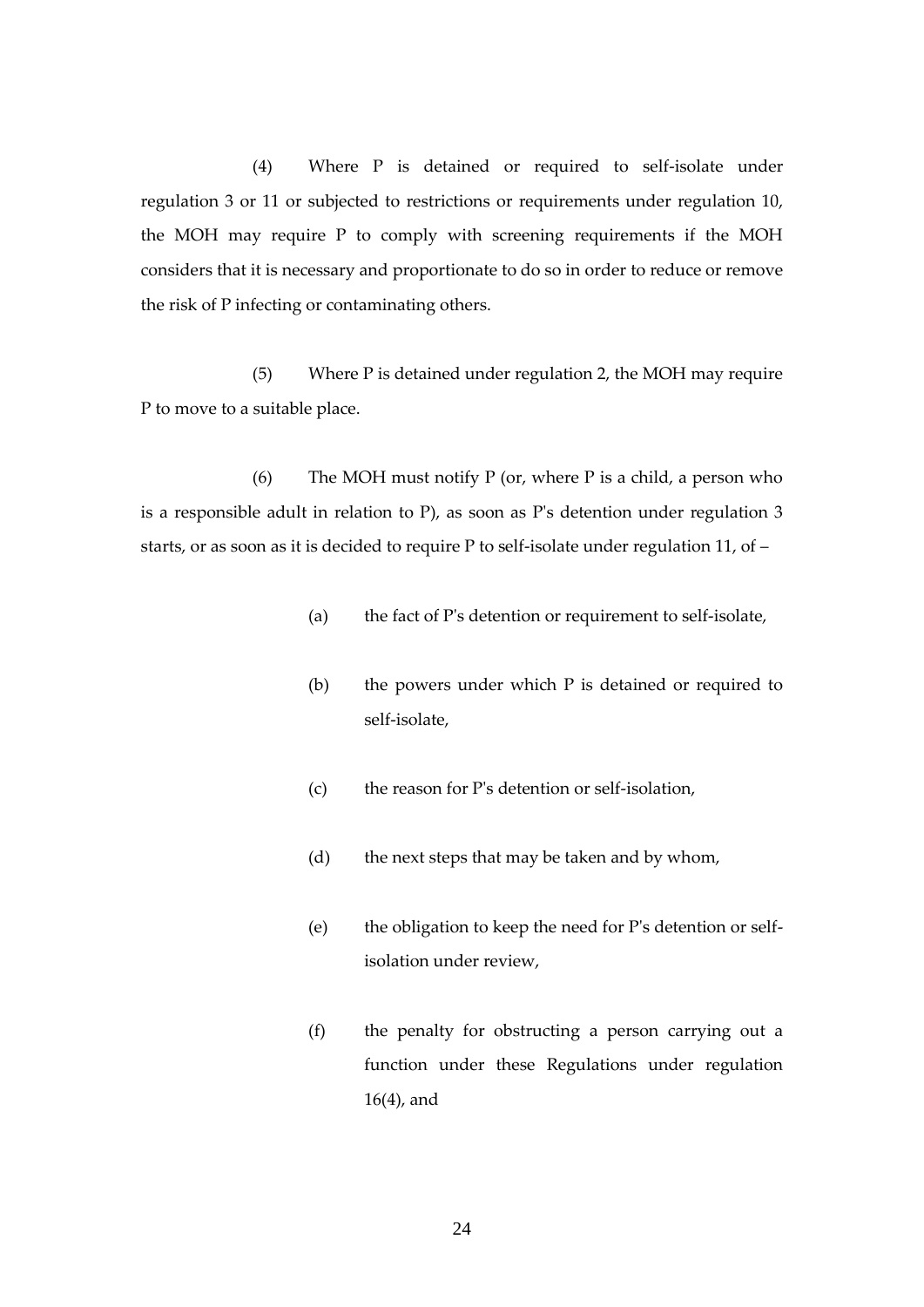(g) the right to apply for revocation or variation under regulation 14, where applicable.

### <span id="page-24-0"></span>**Restrictions or requirements in respect of groups.**

**13.** (1) The powers in regulations 2, 3 and 11 include powers to impose a restriction or requirement in relation to a group of persons and, for this purpose, those regulations have effect as follows.

- (2) In regulation 2, the references to **"a person"** and to P
	- (a) as they apply in paragraph (1)(a) are to each person in the group,
	- (b) as they apply in paragraph (1)(b) are to each person in the group who has arrived on the same aircraft or ship and left the same area,

and the power to impose a requirement to be detained in paragraph (2) of regulation 2 is to be read as a power to impose that requirement on any one or more of the persons in the group in question.

- (3) In regulation 3
	- (a) in paragraph (1), the reference to **"a person"** is to be read in accordance with paragraph (2) of this regulation,
	- (b) in the rest of that regulation, the references to P are to one or more persons in the group in question.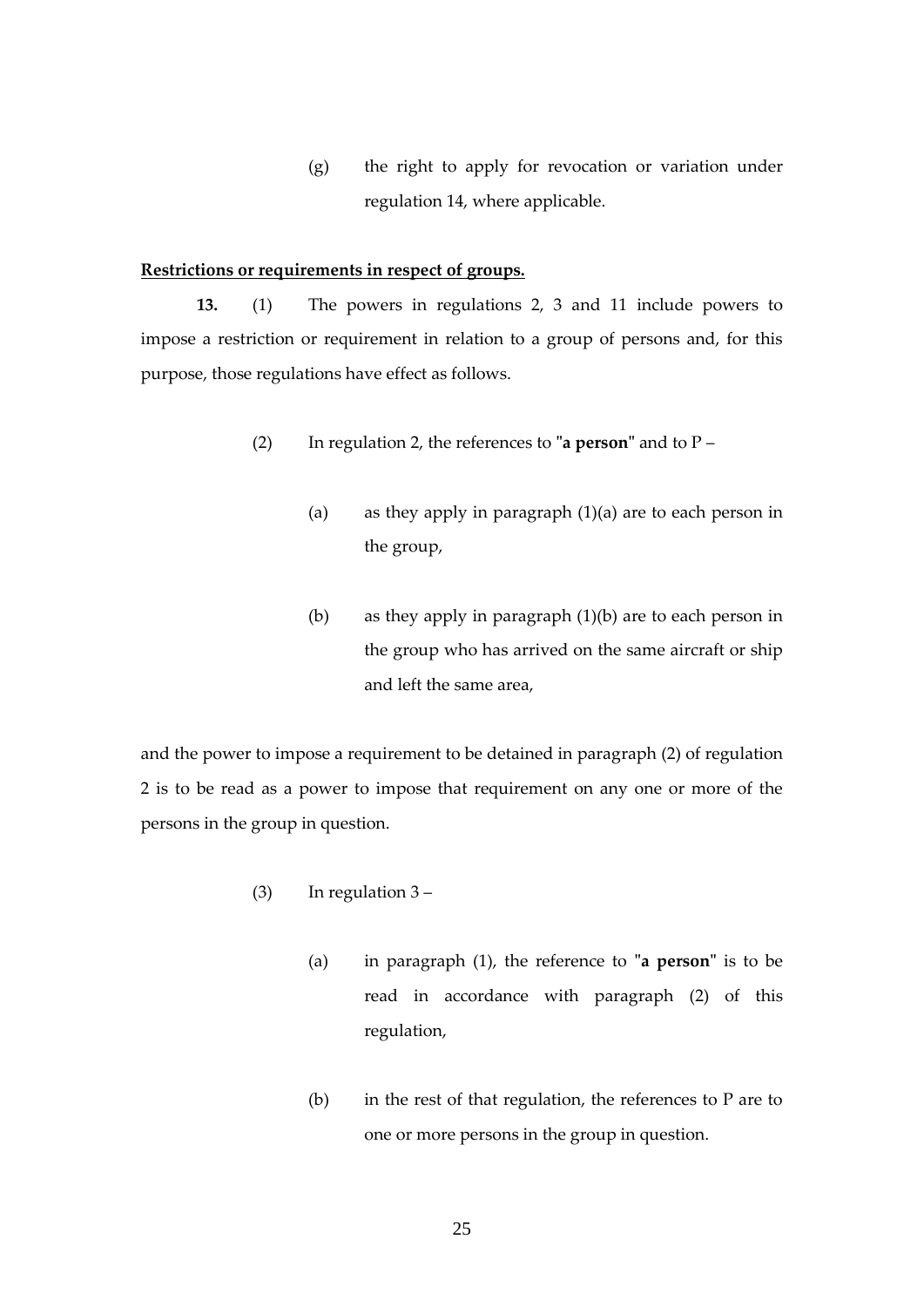- (4) In regulation 11
	- (a) in paragraph (1), the reference to **"a person"** is to be read in accordance with paragraph (2) of this regulation,
	- (b) in the rest of that regulation, references to  $P$  are to one or more of the persons in the group in question.

### <span id="page-25-0"></span>**Variation and revocation of restrictions and requirements.**

**14.** (1) A requirement, restriction or condition imposed under this Part, or Schedule 1 or Schedule 2, may be varied or revoked by the Royal Court on the application of an affected person.

- (2) The following persons are affected persons
	- (a) P,
	- (b) a person having parental responsibility (within the meaning of the Children (Guernsey and Alderney) Law, 2008<sup>c</sup>, the Children (Sark) Law, 2016<sup>d</sup>, or the Child Protection (Sark) Law, 2020**<sup>e</sup>** , (as the case may

**<sup>c</sup>** Order in Council No. XIV of 2009; amended by No. IV of 2018; Ordinance Nos. XI and XLVIII of 2009; Nos. IX and XX of 2016; and No. VI of 2017.

**<sup>d</sup>** Order in Council No. VIII of 2016; amended by Ordinance No. IX of 2016; and Sark Ordinance No. I of 2017.

**<sup>e</sup>** Order in Council No. XIII of 2020.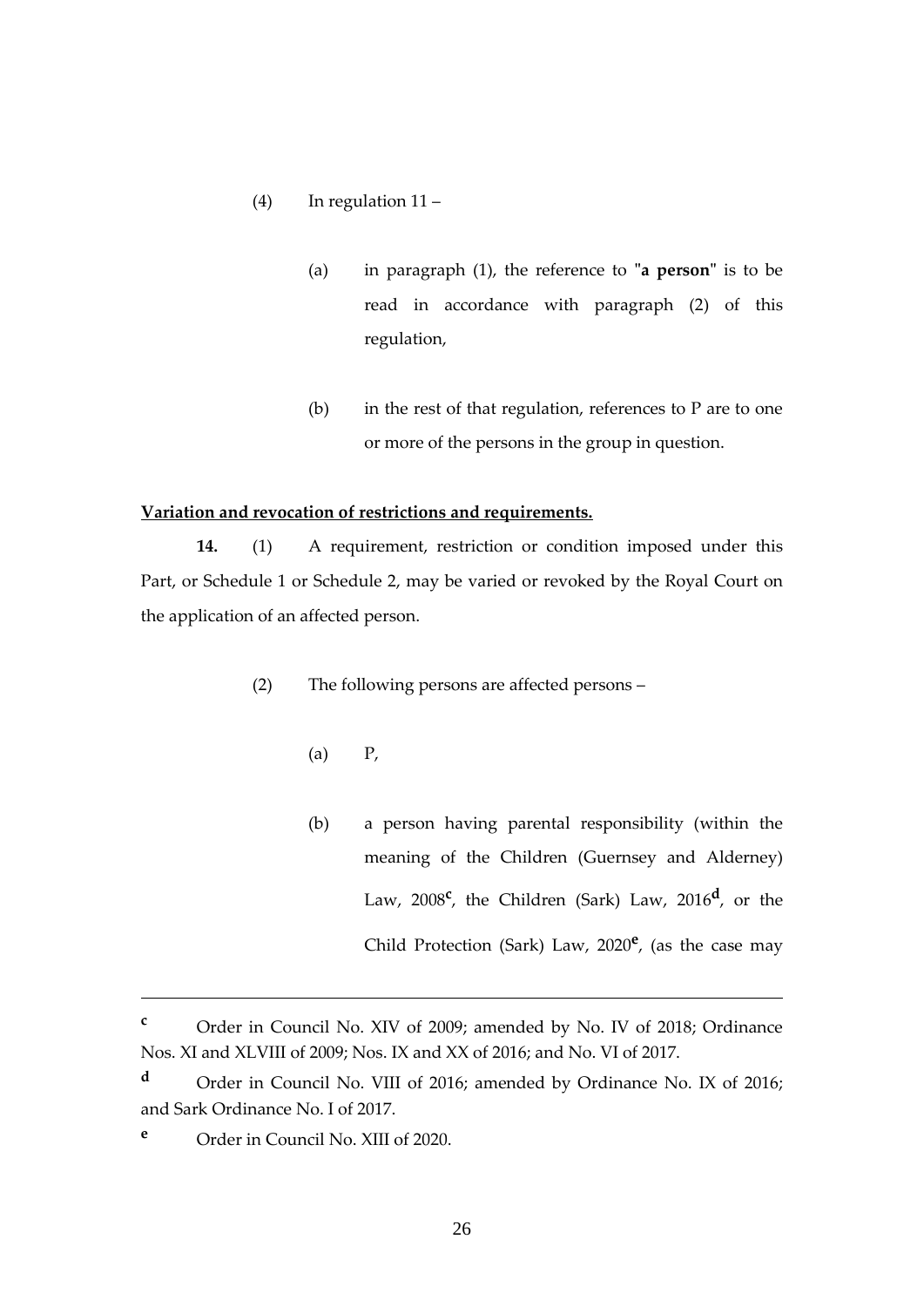be) for P,

- (c) a person who has been appointed Guardian of P,
- (d) P's spouse or civil partner,
- (e) a person living with P as P's spouse,
- (f) a person in respect of whom a Critical Worker Exemption has been granted under, and within the meaning of, Schedule 1, and
- (g) a Relevant Person within the meaning of Schedule 2,

and for the purposes of this paragraph, P includes a person subject to the requirement under regulation 5(1, 5(3), 5(4) or 6(2) or to a requirement imposed under regulation 8(1).

(3) For the avoidance of doubt, an application under this regulation may be made in such manner as the Court thinks fit.

### **Initial detention of persons to enable screening and assessment.**

**15.** (1) This regulation applies if a police officer has reasonable grounds to suspect that –

- <span id="page-26-0"></span>(a) a person (**"P"**) is, or may be, infected or contaminated with coronavirus,
- (b) there is a risk that P might infect or contaminate others,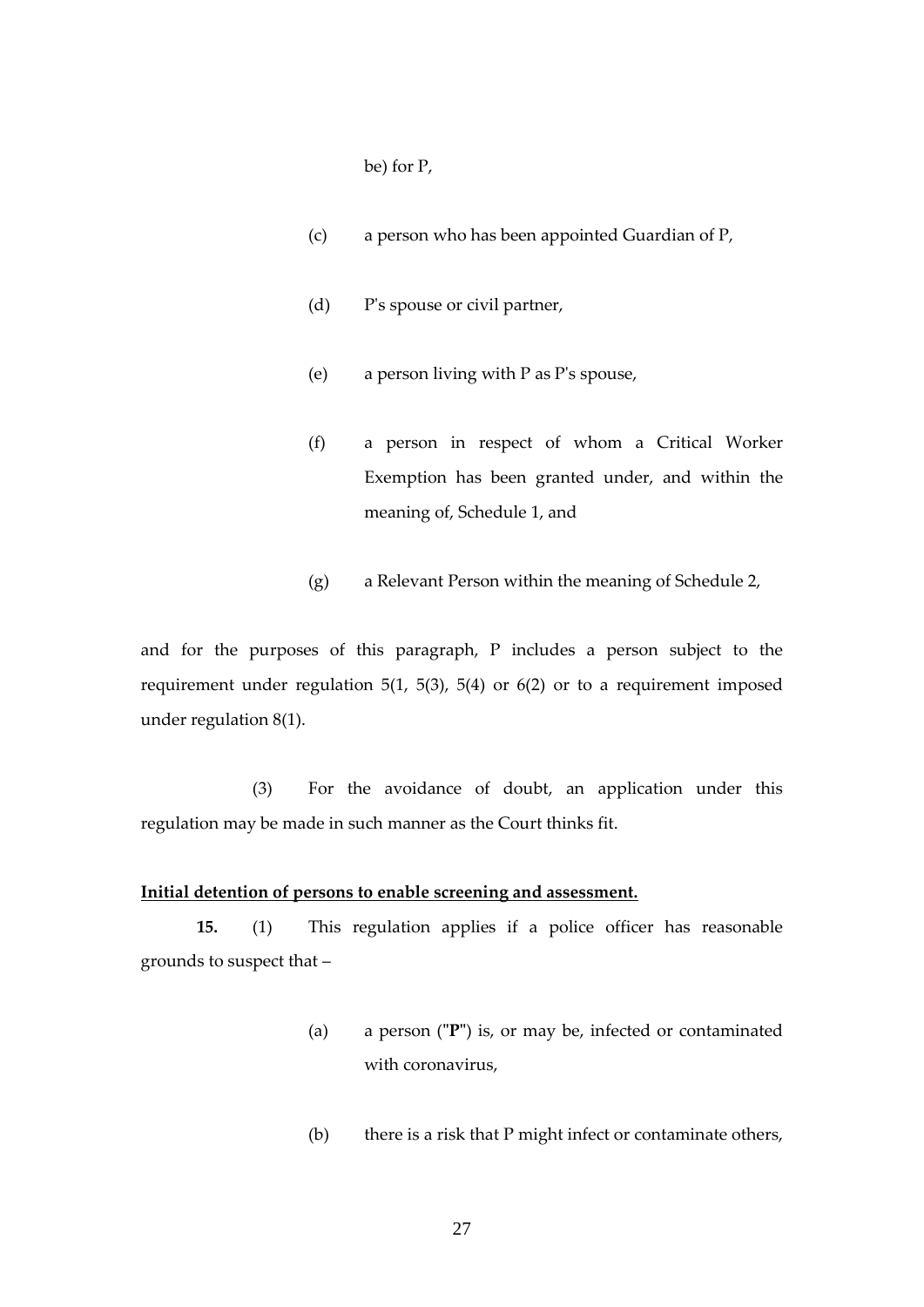and

(c) it is necessary to direct, remove or detain P in the interests of P, for the protection of other persons or for the maintenance of public safety.

(2) This regulation also applies if a police officer has reasonable grounds to suspect that P is in breach of the requirement to self-isolate under regulation 5(1), 5(3) or 6(2), or a requirement to self-isolate imposed under regulation 8(1).

- (3) A police officer may
	- (a) direct P to go immediately to a hospital or other suitable place for the purposes of the imposition of any restrictions or requirements under regulation 3,
	- (b) remove P to a hospital or other suitable place for the purposes of the imposition of any restrictions or requirements under regulation 3, or
	- (c) if P is already at a hospital or other suitable place, keep P at that place or remove P to another hospital or other suitable place for the purpose of the imposition of any restrictions or requirements under regulation 3.
- (4) The power in paragraph (3) may be exercised when P is at any

place.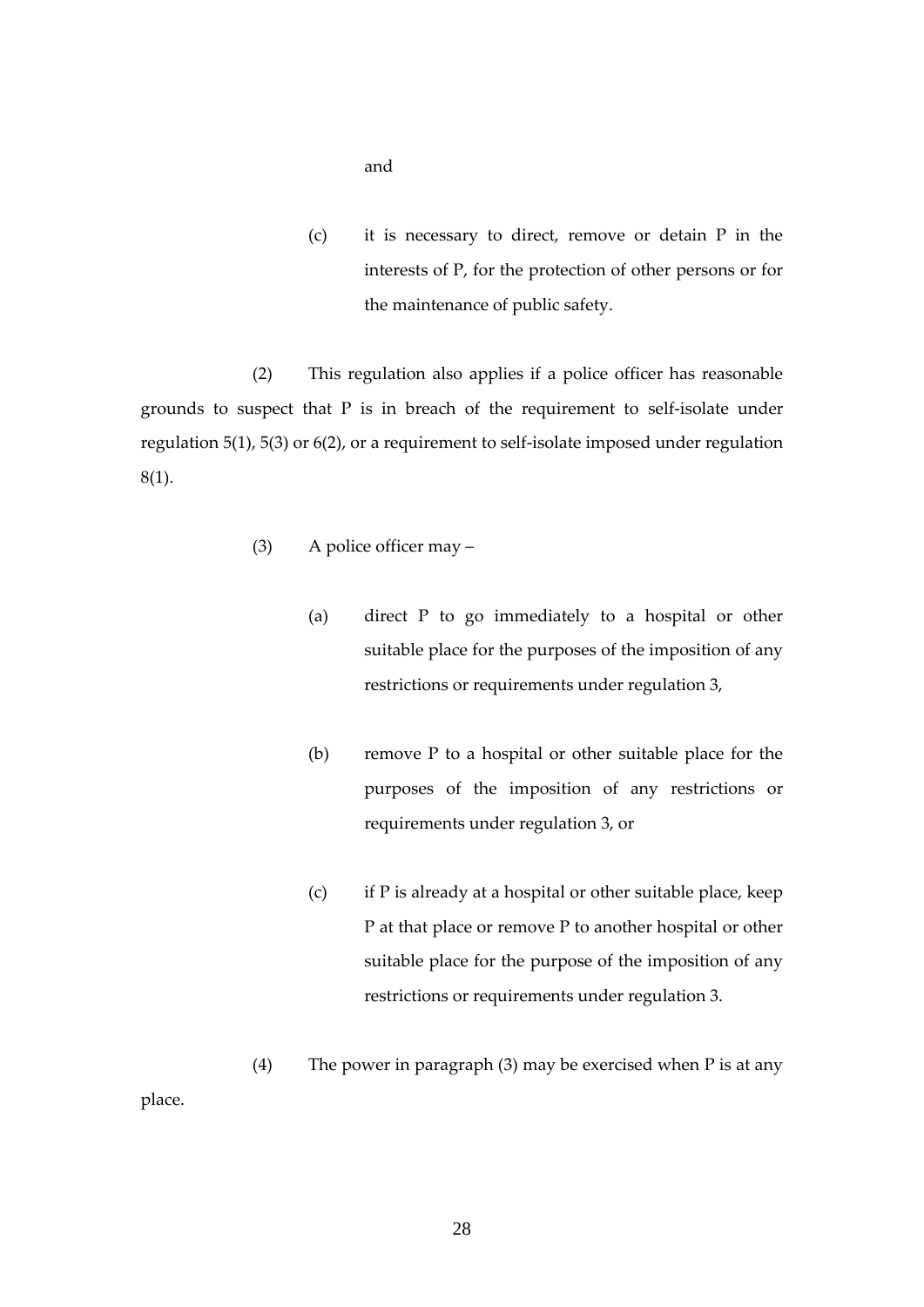(5) For the purpose of exercising the power in paragraph (3), a police officer may enter any place.

(6) Before exercising the power in paragraph (3), the police officer must –

- (a) so far as is reasonably practicable, consult the MOH and have due regard to the views of the MOH and any information provided by the MOH in relation to P,
- (b) have due regard to any guidance issued by the MOH and the Chief Officer of the Island Police Force,
- (c) where consultation has not been carried out under subparagraph (a) –
	- (i) consult the MOH as soon as reasonably practicable after the power in paragraph (3) has been exercised, and
	- (ii) have due regard to the views of the MOH and information provided by the MOH in relation to P.

(7) A person removed to or kept in a hospital or other suitable place under this regulation may be detained there for a period not exceeding the permitted period of detention.

(8) A police officer or the MOH, or a person authorised by either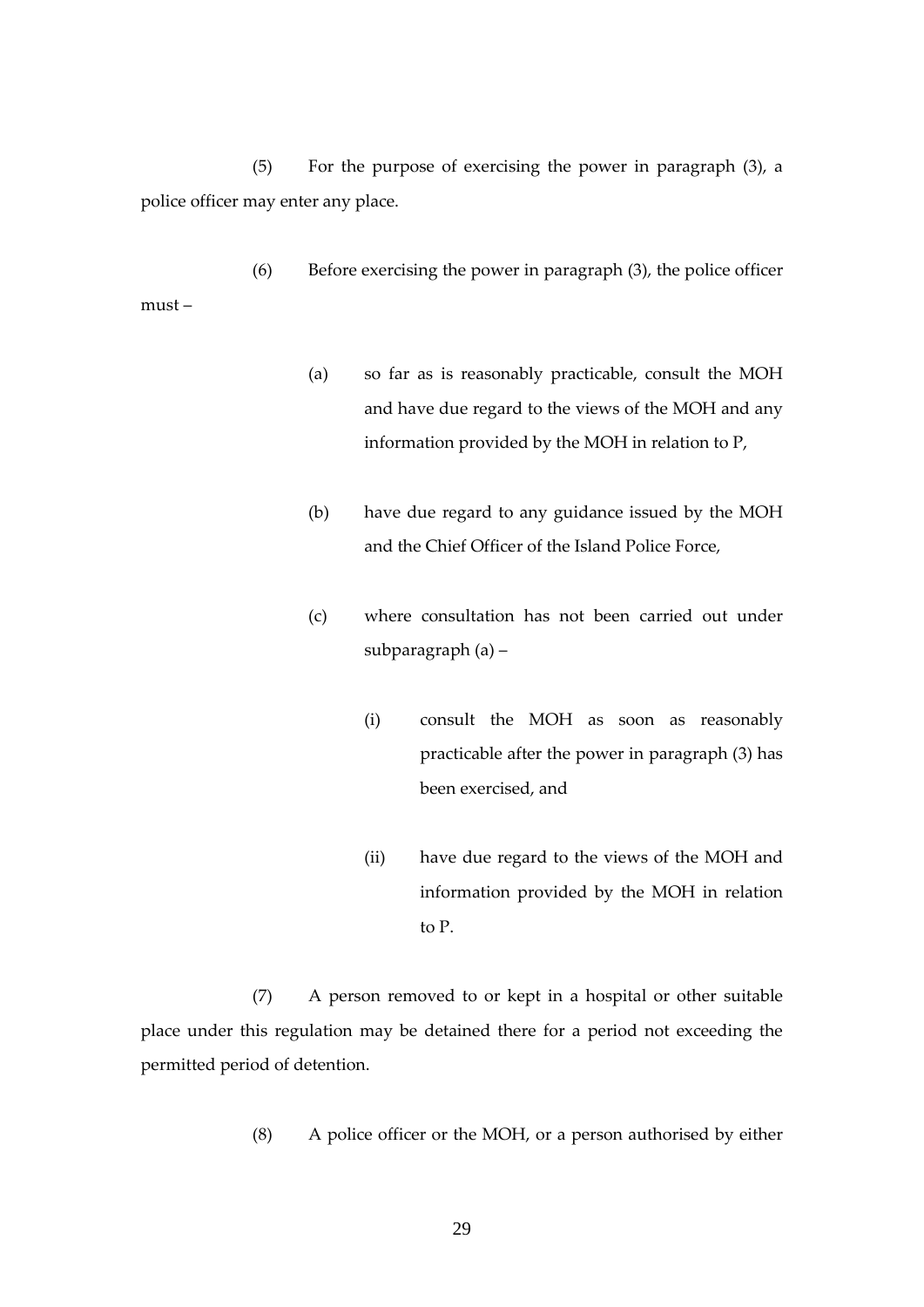of them for the purposes of this paragraph, may, before the end of the permitted period of detention, take a person detained in a hospital or other suitable place to one or more other hospitals or other suitable places.

(9) A person taken to a hospital or other suitable place under paragraph (8) may be detained there for a period ending no later than the permitted period of detention.

(10) A police officer may use reasonable force, if necessary, in the exercise of a power under this regulation.

(11) The MOH may, at any time before the expiry of the initial period, authorise the detention of a person for a further period not exceeding 24 hours (beginning immediately at the end of the initial period).

(12) An authorisation under paragraph (11) may be given only if the MOH considers that the authorisation is necessary because it is not reasonably practicable for the imposition of any restrictions or requirements under regulation 3 to be completed before the end of the initial period.

(13) In this regulation –

**"authorised extended period"** means such further period as is specified in an authorisation under paragraph (11),

**"initial period"** means the period of 24 hours beginning with –

(a) in a case where the person is removed to a hospital or other suitable place, the time when the person arrives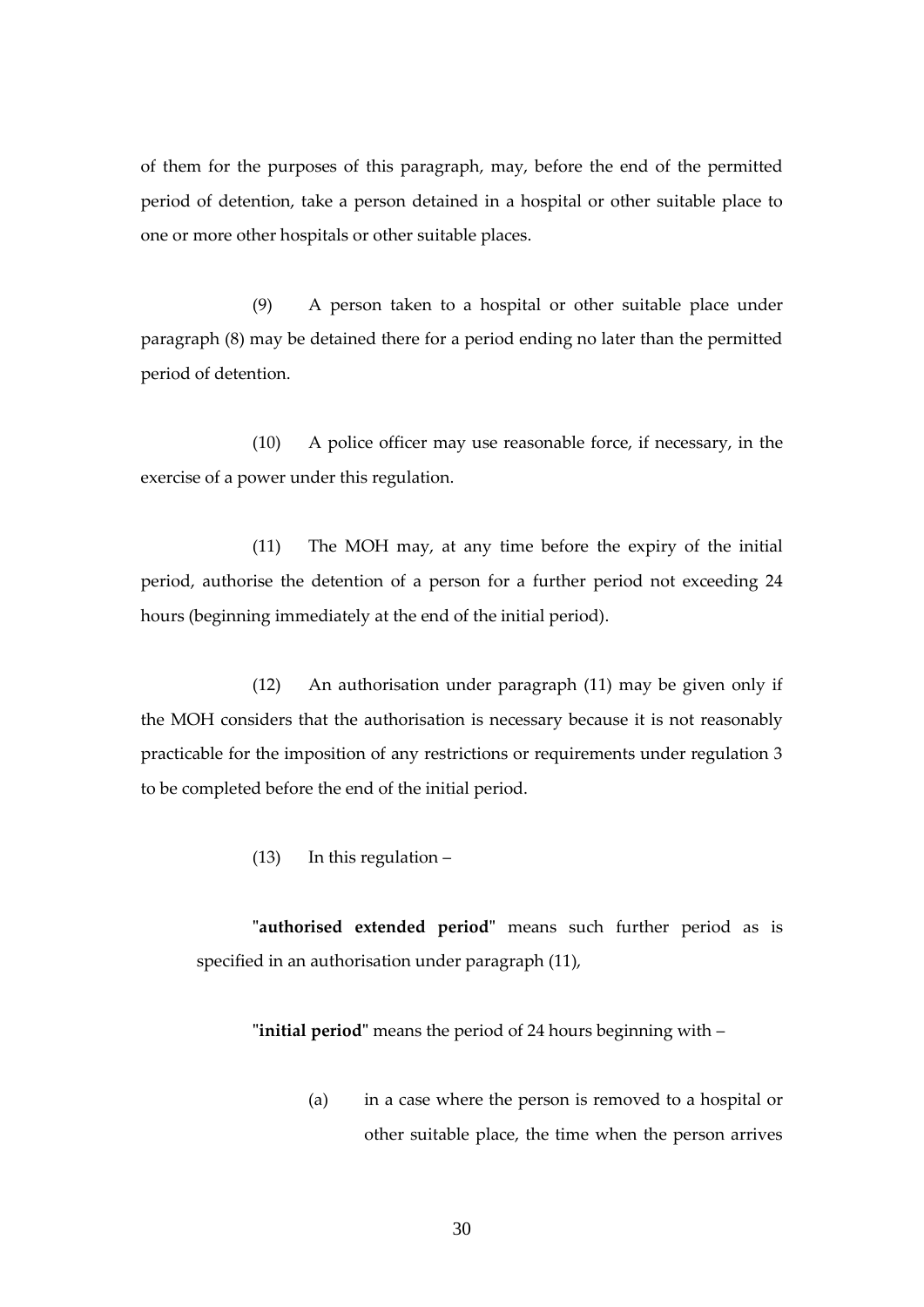at that place, or

(b) in a case where the person is kept at a hospital or other suitable place, the time when the police officer decides to keep the person at that place, and

**"permitted period of detention"** means the initial period of detention and the authorised extended period.

### <span id="page-30-0"></span>**Offences and enforcement.**

**16.** (1) A person commits an offence if the person –

- (a) fails, without reasonable excuse, to comply with a restriction, condition or requirement imposed under regulation 2(2), 11(2), 11(4) or 12(5), or a direction under regulation 15(3)(a),
- (b) fails, without reasonable excuse, to comply with a requirement that the person be detained under regulation 11(3), 15(7), 15(9) or 15(11).

(2) A person  $(D)$ , and subject to paragraph  $(3)$ , any person who is D's employer, commits an offence if D fails, without reasonable excuse, to comply with the requirement to self-isolate under regulation 5(1), 5(3) or 6(2) or a restriction or requirement imposed under regulation 8(1); including, for the avoidance of doubt, a requirement to self-isolate imposed by a direction made under regulation 5(1) or 6(2) by the MOH in relation to a particular case, or by the Authority in relation to a category of cases or all cases, or a requirement to self-isolate for any specified period of less than 14 days or 21 days (as the case may be), or until a specified event occurs–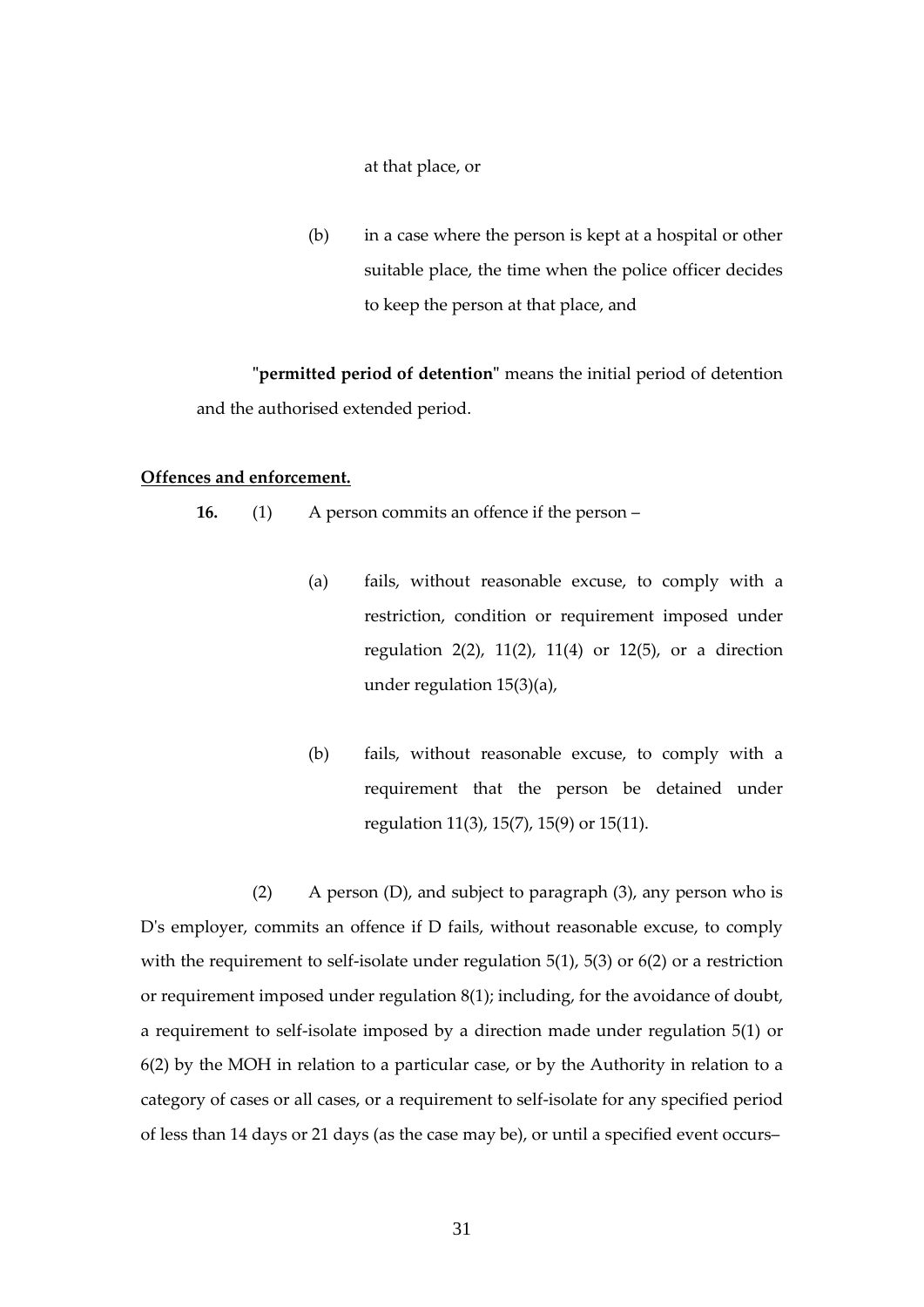- (a) imposed by a variation of the requirement under regulation 5(1), 5(3) or 6(2), or of a requirement under regulation 8(1), by the MOH in relation to a particular case, or by the Authority in relation to a category of cases or all cases, or
- (b) imposed by or under [Schedule 1](#page-61-0) or Schedule 2.

(3) It is a defence for an employer charged with an offence under paragraph (2) to prove that he or she has taken all reasonable precautions to avoid the commission of an offence.

(4) A person who obstructs, without reasonable excuse, any person carrying out a function under these Regulations commits an offence.

(5) A person commits an offence if the person fails, without reasonable excuse, to comply with a restriction, condition or requirement imposed under regulation 3(1) that falls within regulation  $3(2)(b)$ , (c) or (d).

(6) A person commits an offence if the person fails, without reasonable excuse, to comply with a restriction, condition or requirement imposed under –

- (a) regulation  $3(1)$ , other than an offence falling within paragraph (5), or
- (b) regulation 7(1), 10(1), 11(4), or 12(4).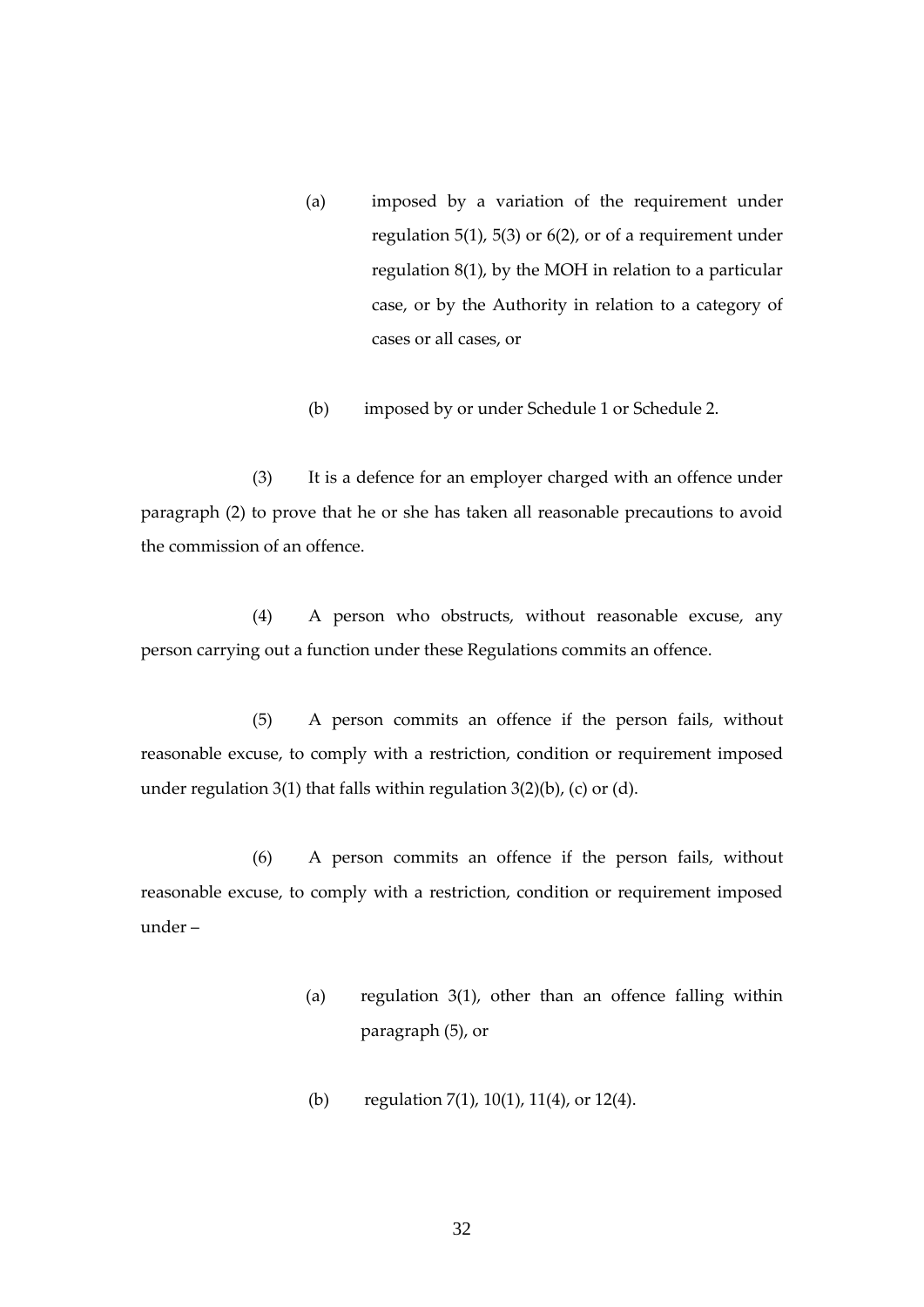(7) A responsible adult who fails without reasonable excuse to comply with regulation 8(7), 9(2), 10(9) or 11(6) commits an offence.

(8) A person guilty of an offence under paragraph (1), (2), (4) or (5) is liable on conviction to a fine not exceeding level 5 on the uniform scale, to imprisonment for a term not exceeding 3 months, or to both.

(9) A person guilty of an offence under paragraph (6) or (7) is liable on conviction to a fine not exceeding level 3 on the uniform scale.

(10) The investigation of an offence under this Part shall be treated as an assigned matter within the meaning of section 1 of the Customs and Excise (General Provisions) (Bailiwick of Guernsey) Law, 1972**<sup>f</sup>** (including, for the avoidance of doubt, for the purposes of paragraph 1(a) of Schedule 5 to PPACE, and consequently the provisions of PPACE which relate to the investigation of offences conducted by police officers apply to the investigation of offences under this Part conducted by customs officers).

### <span id="page-32-0"></span>**False or misleading information.**

**17.** (1) If a person to whom paragraph (2) applies -

(a) makes a statement which he or she knows or has reasonable cause to believe to be false, deceptive or misleading in a material particular,

**<sup>f</sup>** Ordres en Conseil Vol. XXIII, p. 573; amended by Ordres en Conseil Vol. XXIV, p. 87; Vol. XXXI, p. 278; Vol. XXXIII, p. 217; Order in Council No. X of 2004; No. II of 2010; No. XIV of 2007; No. XV of 2012; No. VI of 2019; Ordinance No. XXXIII of 2003; No. XXIX of 2004; Nos. XLVIII and XXXV of 2007; No. VII of 2008; No. XLIII of 2013; No. XL of 2014; and No. IX of 2016.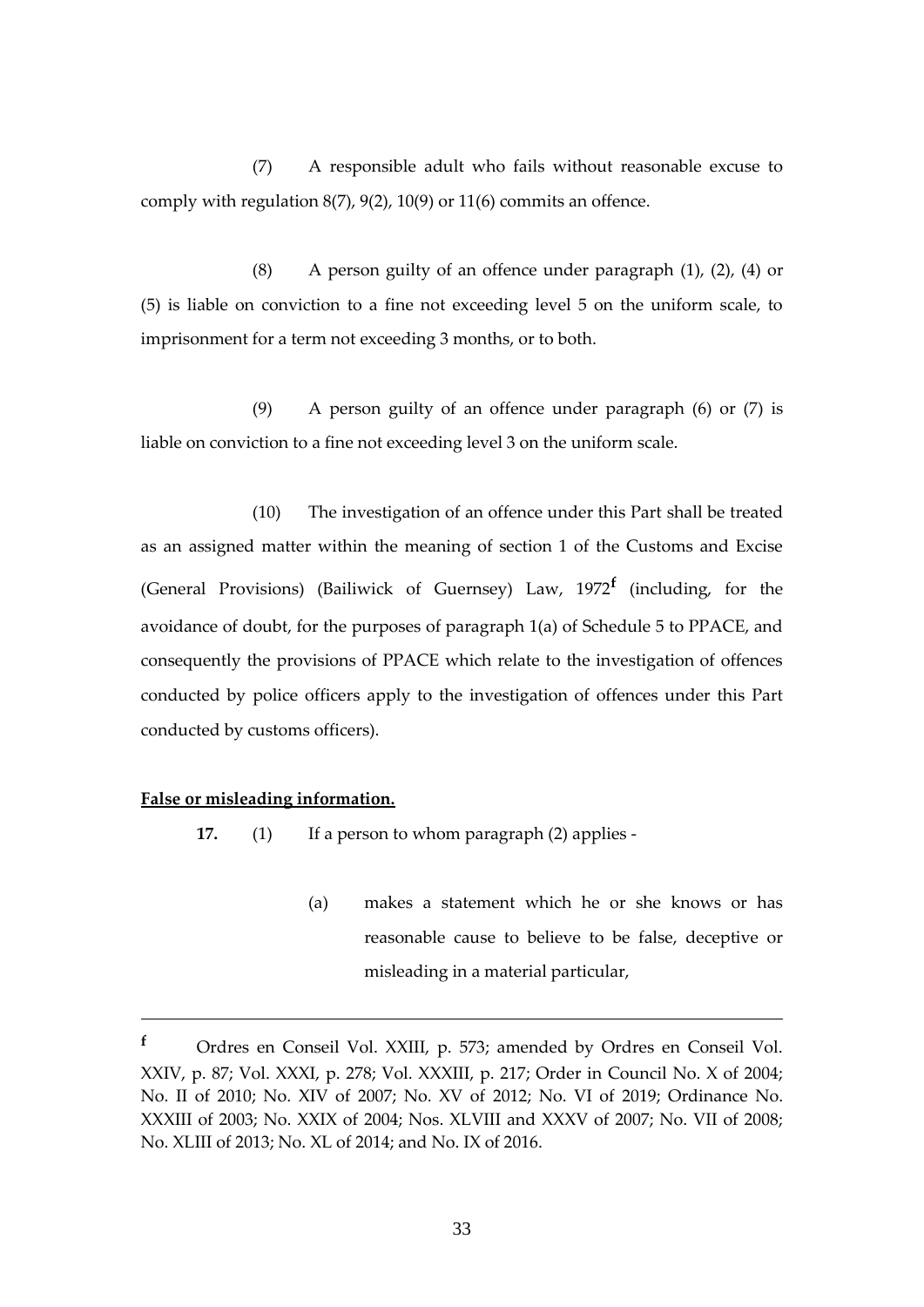- (b) recklessly makes a statement, dishonestly or otherwise, which is false, deceptive or misleading in a material particular,
- (c) produces or furnishes, or causes or permits to be produced or furnished, any information or document which he or she knows or has reasonable cause to believe to be false, deceptive or misleading in a material particular, or
- (d) recklessly produces or furnishes or recklessly causes or permits to be produced or furnished, dishonestly or otherwise, any information or document which is false, deceptive or misleading in a material particular,

he or she is guilty of an offence.

- (2) This paragraph applies to a person who
	- (a) makes any statement or provides any information or document to a relevant officer, when acting in the exercise of his or her functions under this Part,
	- (b) otherwise than as mentioned in paragraph (a) makes any statement or provides any information or document to a relevant officer in circumstances in which he or she knows or could reasonably be expected to know that the statement, information or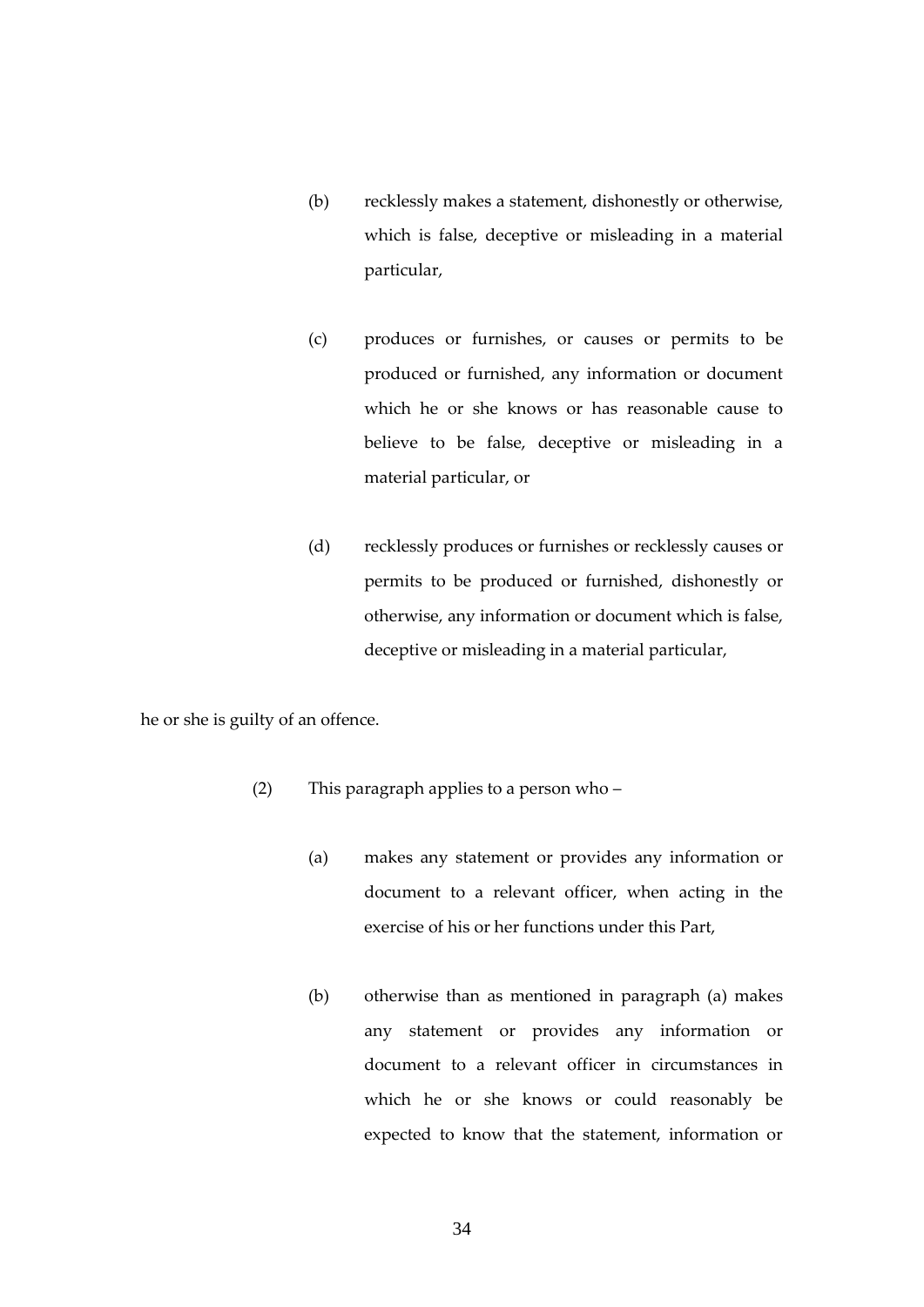document would or might be used by a relevant officer for the purpose of exercising his or her functions under this Part,

- (c) makes any statement or provides any information or document to a determining officer or reviewing officer under Schedule 1, or to an officer or authorised person mentioned in paragraph 7(2) of Schedule 2, in circumstances in which he or she knows or could reasonably be expected to know that the statement, information or document would or might be used by that officer or person for the purpose of exercising his or her functions under Schedule 1 or Schedule 2 (as the case may be), or
- (d) makes any statement or provides any information or document in the course of entering information on the States of Guernsey Travel tracker website.

(3) A person guilty of an offence under this regulation is liable on conviction to a fine not exceeding level 5 on the uniform scale, to imprisonment for a term not exceeding 3 months, or to both.

### <span id="page-34-0"></span>**Interpretation of this Part: general.**

**18.** (1) In this Part, unless the context otherwise requires –

**"child"** means a person under the age of 18 years,

**"customs officers"** has the meaning given by section 89(6) of PPACE,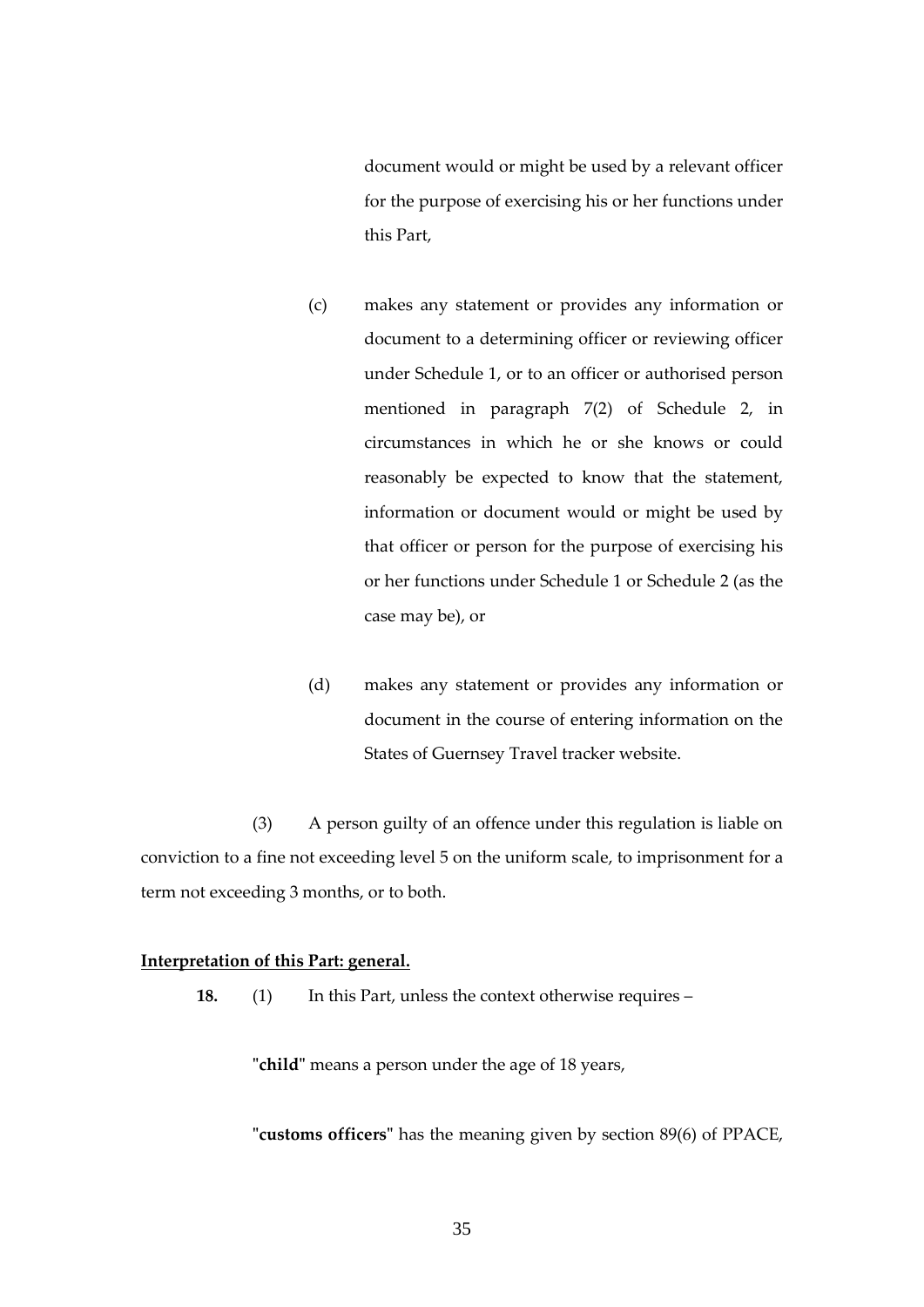and "**customs officer**" shall be construed accordingly,

the **"employer"** of a person (A) includes (but is not limited to) a person who has engaged the services of A by way of a contract or other arrangement entered into with a third party (and for the avoidance of doubt, that third party may be resident or established outside Guernsey),

### **"hospital"** means –

- (a) any hospital regulated or operated by the States Committee for Health & Social Care (including, for the avoidance of doubt, Le Mignot Memorial Hospital in Alderney), or
- (b) the Sark Medical Centre,

**"infected area"** means an area specified by the MOH as an infected area for the purposes of these Regulations on the relevant States of Guernsey website, or otherwise reasonably considered by the MOH to be an area where there is sustained human-to-human transmission of coronavirus, or from which there is a high risk of importation of infection or contamination (with coronavirus) via travel from that area to the Bailiwick or any part thereof,

**"police officer"** includes a customs officer,

**"PPACE"** means the Police Powers and Criminal Evidence (Bailiwick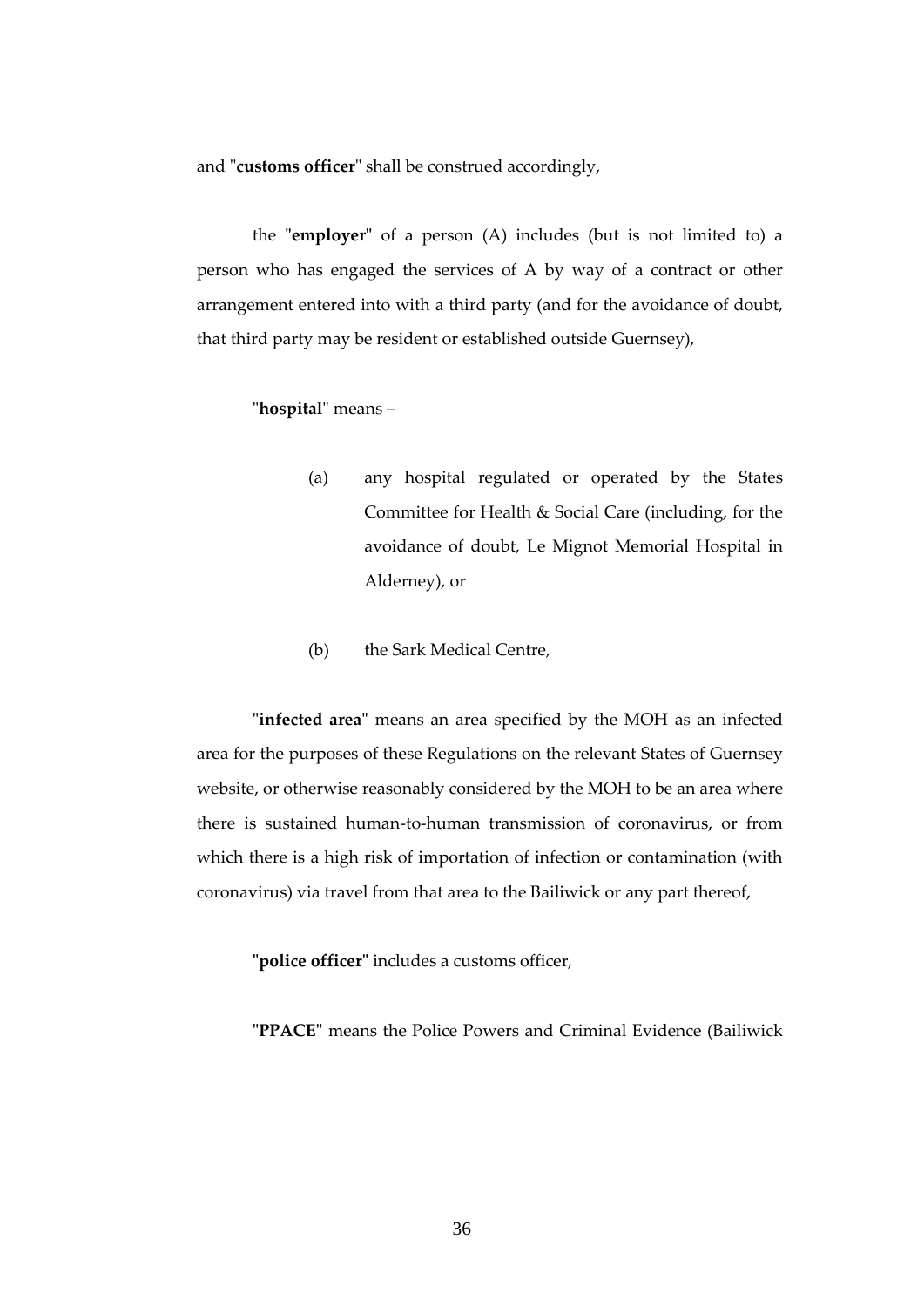of Guernsey) Law, 2003**<sup>g</sup>** ,

**"relevant officer"** means a police officer, the MOH, and any other person or category of person authorised by the Chief Officer of Customs and Excise to exercise functions under regulation 7(2),

**"responsible adult"** means, in relation to a child, a person with parental responsibility for the child, within the meaning of the Children (Guernsey and Alderney) Law, 2008, the Children (Sark) Law, 2016, or the Child Protection (Sark) Law, 2020 as the case may be, or a person who has the care or charge of the child for the time being,

**"requirement"** means a requirement imposed under this Part (including the requirement to self-isolate under regulation  $5(1)$ ,  $5(3)$ ,  $5(4)$  and  $6(2)$ ,

**"restriction"** means a restriction imposed under this Part,

**"Royal Court"** means the Royal Court sitting as an Ordinary Court, which shall be constituted by the Bailiff sitting alone,

**"screening requirements"** means the requirements set out in regulation 9(1), and

**"travel document"** means anything that is or appears to be –

**<sup>g</sup>** Order in Council No. XIV of 2009; amended by Order in Council No. XVI of 2009; No. XV of 2011; Ordinance No. XXXIII of 2003; No. XXIX of 2011; No. XXXIX of 2015; No. IX of 2016; and No. XXVI of 2018.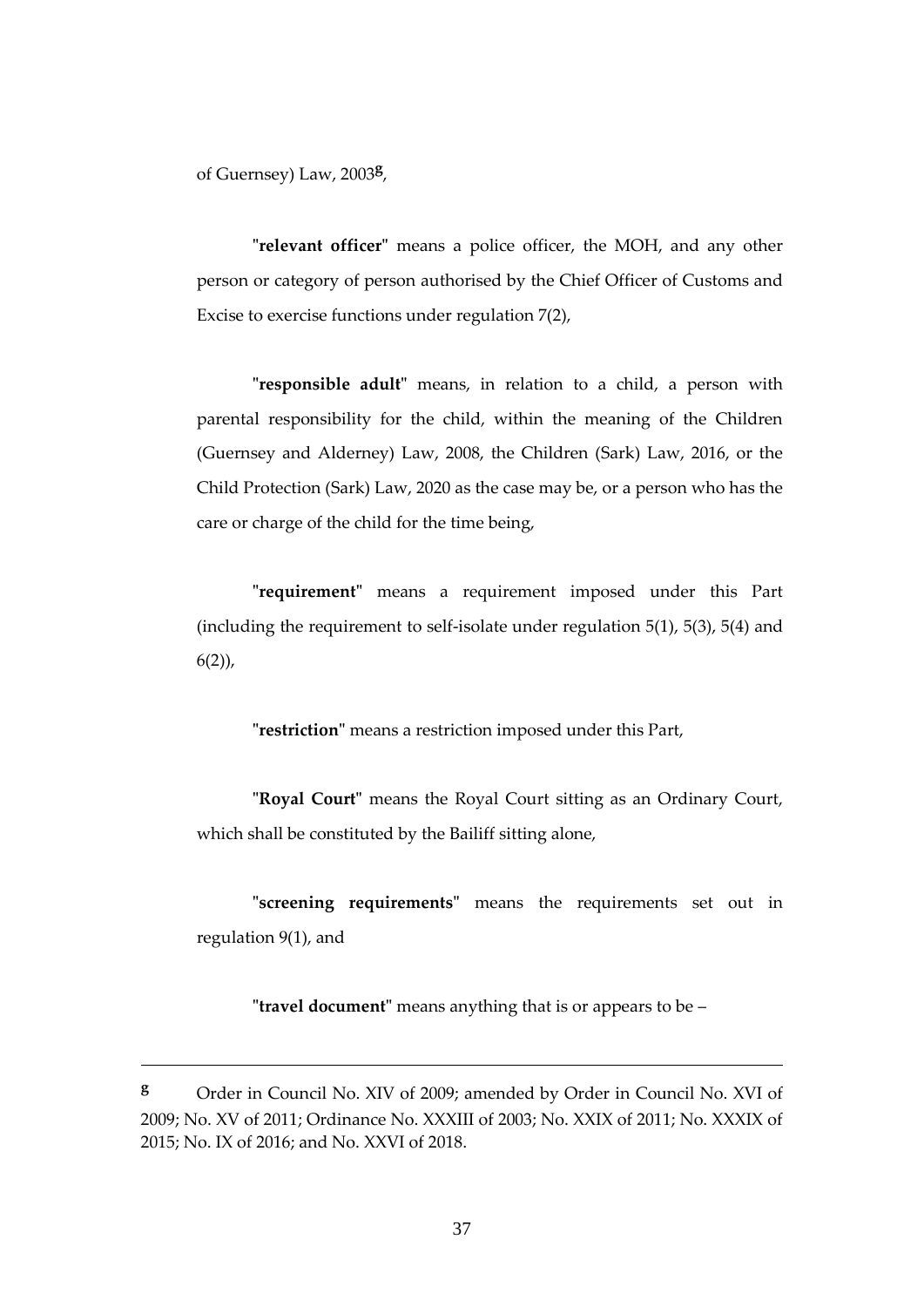- (a) a passport,
- (b) an identity card, or
- (c) a ticket or other document that permits a person to make a journey, including such a ticket or document that is in wholly electronic form.

(2) In this Part, a reference to infection or contamination, however expressed, is a reference to infection or contamination with coronavirus, and related expressions are to be construed accordingly.

## **Meaning of "Blue Arrival" and related terms**.

**19.** (1) In these Regulations, a "**Blue Arrival**" means a person (other than a child) who has arrived in the Bailiwick after spending all of the period of 14 days immediately before his or her arrival in a Blue List Country, and who has a full vaccination history.

(2) Subject to paragraph (3), a "**Blue List Country**" means any of the Bailiwick, the United Kingdom, the Republic of Ireland, Jersey and the Isle of Man.

(3) On the advice of the MOH, the Authority may provide, by way of publication on the States of Guernsey website, that any of the United Kingdom, the Republic of Ireland, Jersey and the Isle of Man (or, as and where relevant, any country, province, region or area thereof) is, with immediate effect or from such time as may be specified, not a Blue List Country, but instead a Category 2 country, a Category 3 country or a Category 4 country, until further publication on that website making contrary provision.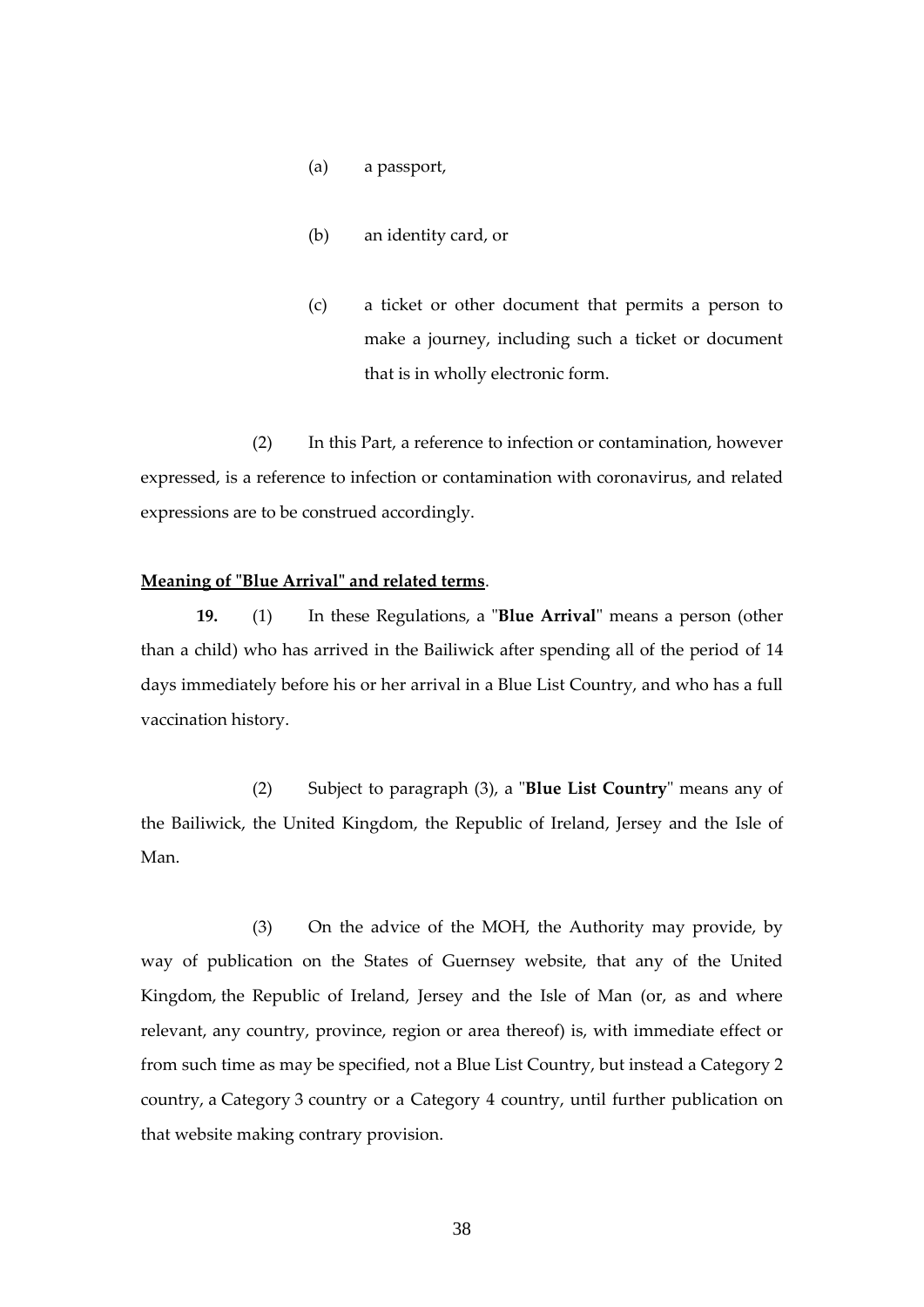(4) For the purposes of these Regulations, a person (P) has a "**full vaccination history**" if –

- (a) P has received a full course of a UK certified vaccine administered in a Blue List Country, and
- (b) in the case of
	- (i) a vaccine administered in two doses, P received the second dose of that vaccine at least 14 days before P's arrival in the Bailiwick,
	- (ii) a vaccine administered in one dose, P received that dose at least 14 days before P's arrival in the Bailiwick,

and in any case where a question is raised as to whether a person has a full vaccination history for the purposes of these Regulations, the determination of the MOH shall be final.

(5) For the purposes of paragraph (4), a "**UK certified vaccine**" means a vaccine against coronavirus the use of which is authorised by the European Medicines Agency, or the Medicines and Healthcare products Regulatory Agency of the United Kingdom (or the Secretary of State), either by way of a marketing authorisation or otherwise.

# **Definition of "self-isolate".**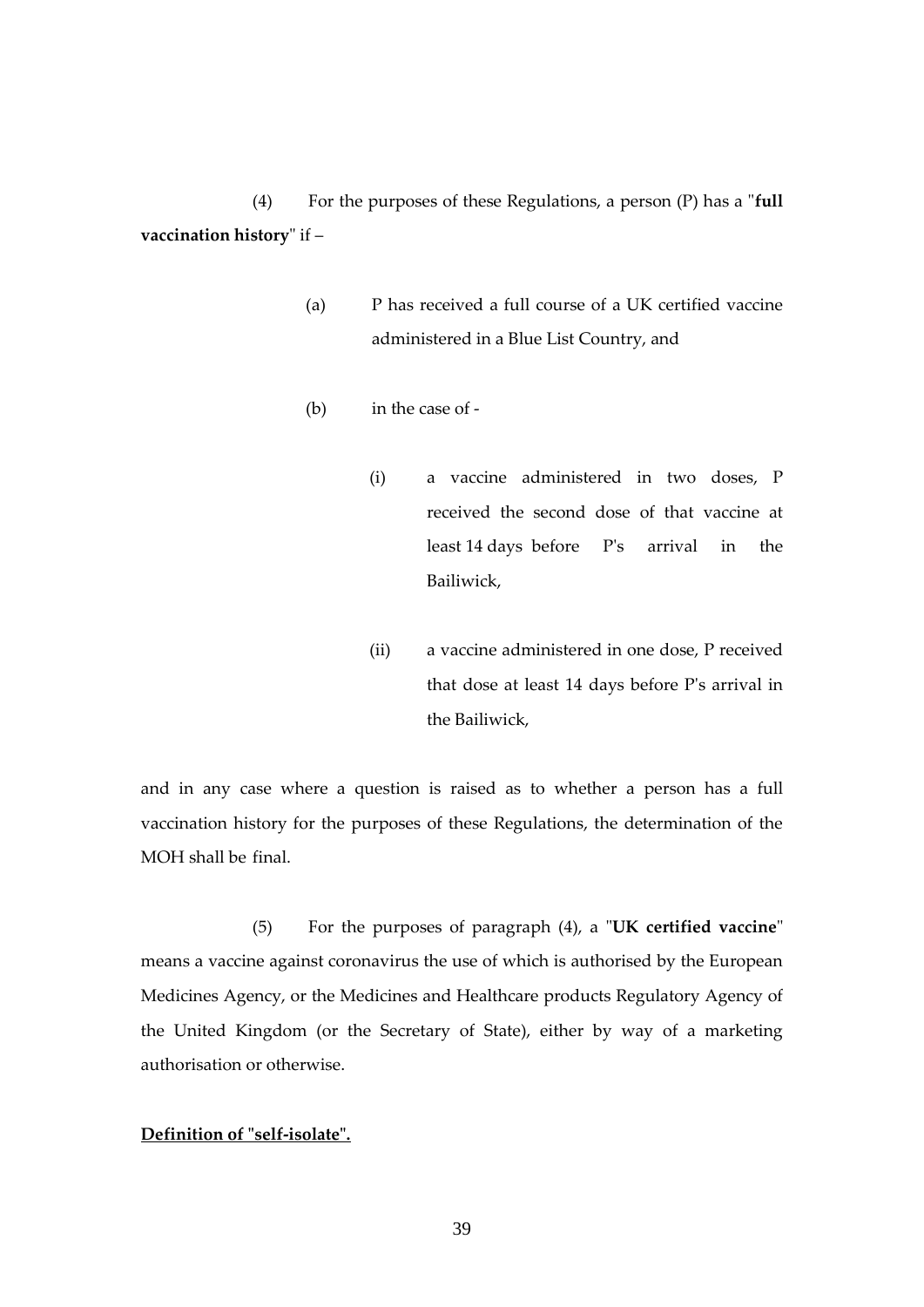**20.** (1) In these regulations, **"self-isolate"** in relation to a person (**"P"**) means for P to keep himself or herself separated from any other person in such a manner as to prevent infection or contamination, in accordance with such directions as may be given by the MOH from time to time; and such directions may be given both generally (by publication on the relevant States of Guernsey website) and in respect of any particular case (in such manner as the MOH thinks fit).

(2) For the avoidance of doubt, a direction by the MOH given under paragraph (1) may include, amongst other things, a requirement that P remain within and not leave notified premises other than in accordance with –

- (a) the terms of the direction, or
- (b) a permission granted by the MOH to P,

and a permission under paragraph (b) may be granted in such manner as the MOH thinks fit.

(3) For the avoidance of doubt, a direction including a requirement of the type referred to in paragraph (2) may, amongst other things, specify that P may not enter a garden, yard, passage, outhouse or other appurtenance of such notified premises, or may do so only for a specified period of time each day, where the MOH considers that such a restriction is necessary to protect P, or other persons, from the risk of infection.

(4) In paragraph (2), **"notified premises"** means premises at an address to be notified by P to the States of Guernsey at such time, and in such manner, as the MOH may from time to time require; and for the avoidance of doubt, the MOH may require such an address to be notified before, or on, P's arrival in the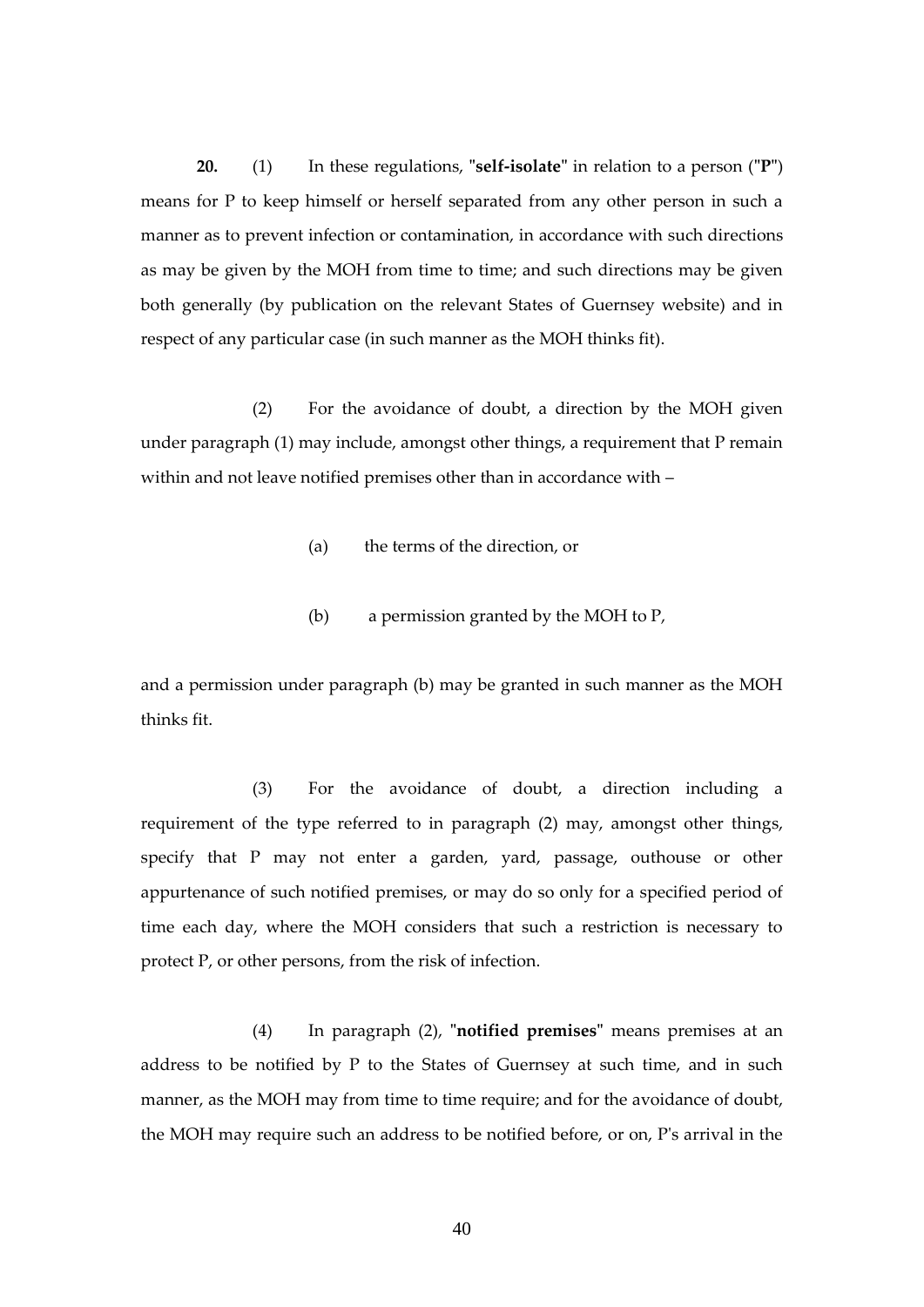Bailiwick.

# PART II

## MISCELLANEOUS AND FINAL

## **Modification of legislation relating to mental health.**

**21.** Schedule 3 modifies the Mental Health Review Tribunal Procedure Rules, 2012<sup>h</sup>, which modifications shall have effect for the period of validity of these Regulations.

## **Population Management Law: Employment Permits.**

**22.** (1) The holder of an Employment Permit may, during the period of validity of that Permit –

- (a) be resident without being employed,
- (b) be employed by an employer other than the employer or category of employer specified in the Permit, and
- (c) be employed by the employer or category of employer specified in the Permit on a part-time basis.

(2) Without prejudice to the generality of paragraph (1), the holder of an Open Market Employment Permit may, during the period of validity of that Permit, be accommodated at a dwelling or property other than -

- (a) the dwelling specified on the face of the Permit, or
- **<sup>h</sup>** O.R.C. No. I of 2012; as amended by O.R.C. No. III of 2018.

41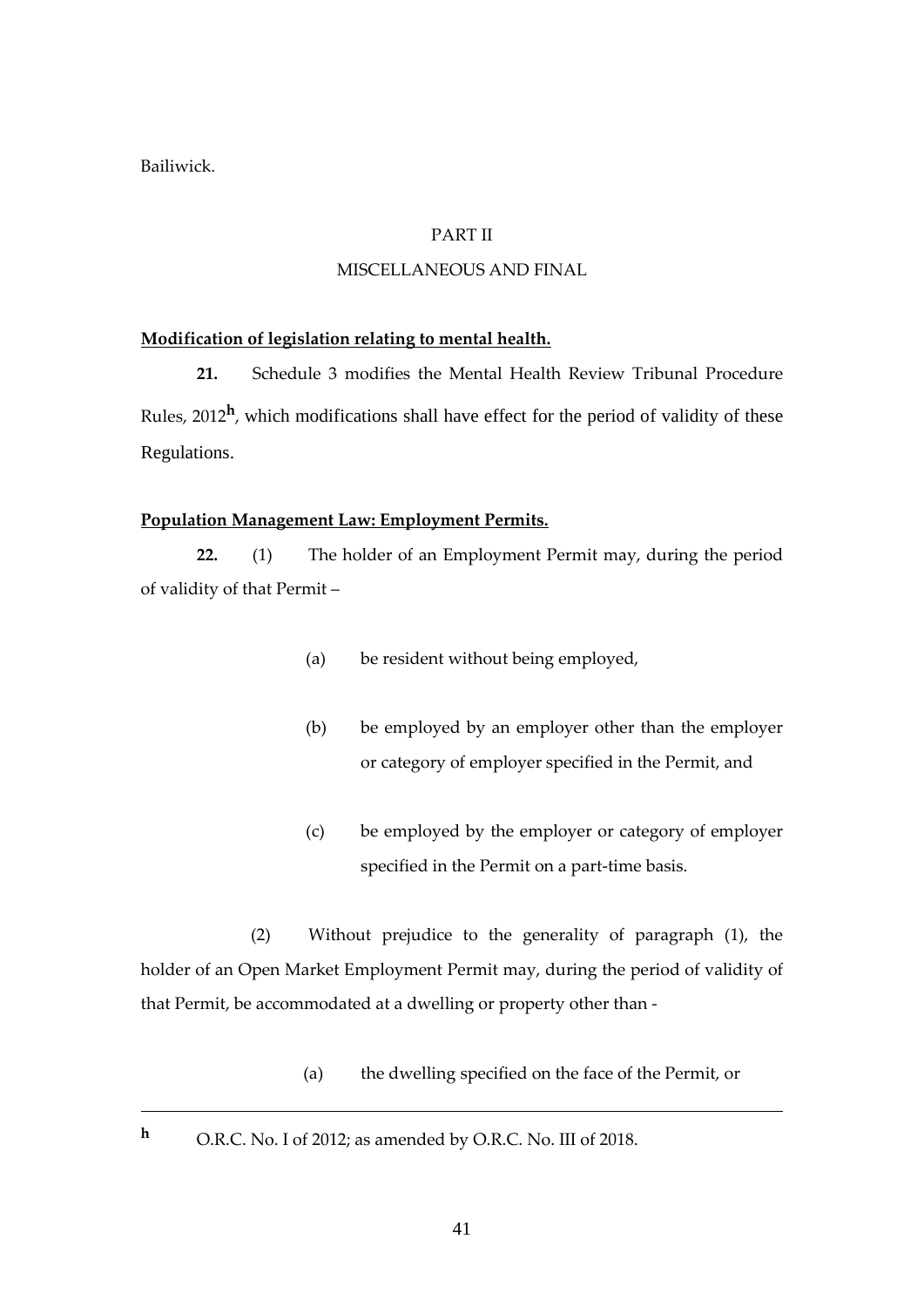(b) a property inscribed in Part B or Part C,

as the case may be.

- (3) To the extent necessary to give effect to paragraphs (1) and (2)-
	- (a) Employment Permits (including the conditions set out therein) shall be deemed to be varied, and
	- (b) the provisions of the Population Management Law, any Ordinance and subordinate legislation made under that Law, and any other enactment, shall be deemed to be modified,

and Employment Permits, and those provisions, shall have effect accordingly.

(4) For the avoidance of doubt, this regulation shall not affect the period of validity of any Certificate or Permit issued or granted under the Population Management Law, nor the calculation of time for any purpose under that Law.

(5) The Administrator may issue guidance in respect of this regulation.

(6) In this regulation –

**"the Administrator"** means the Administrator of Population Management under the Population Management Law,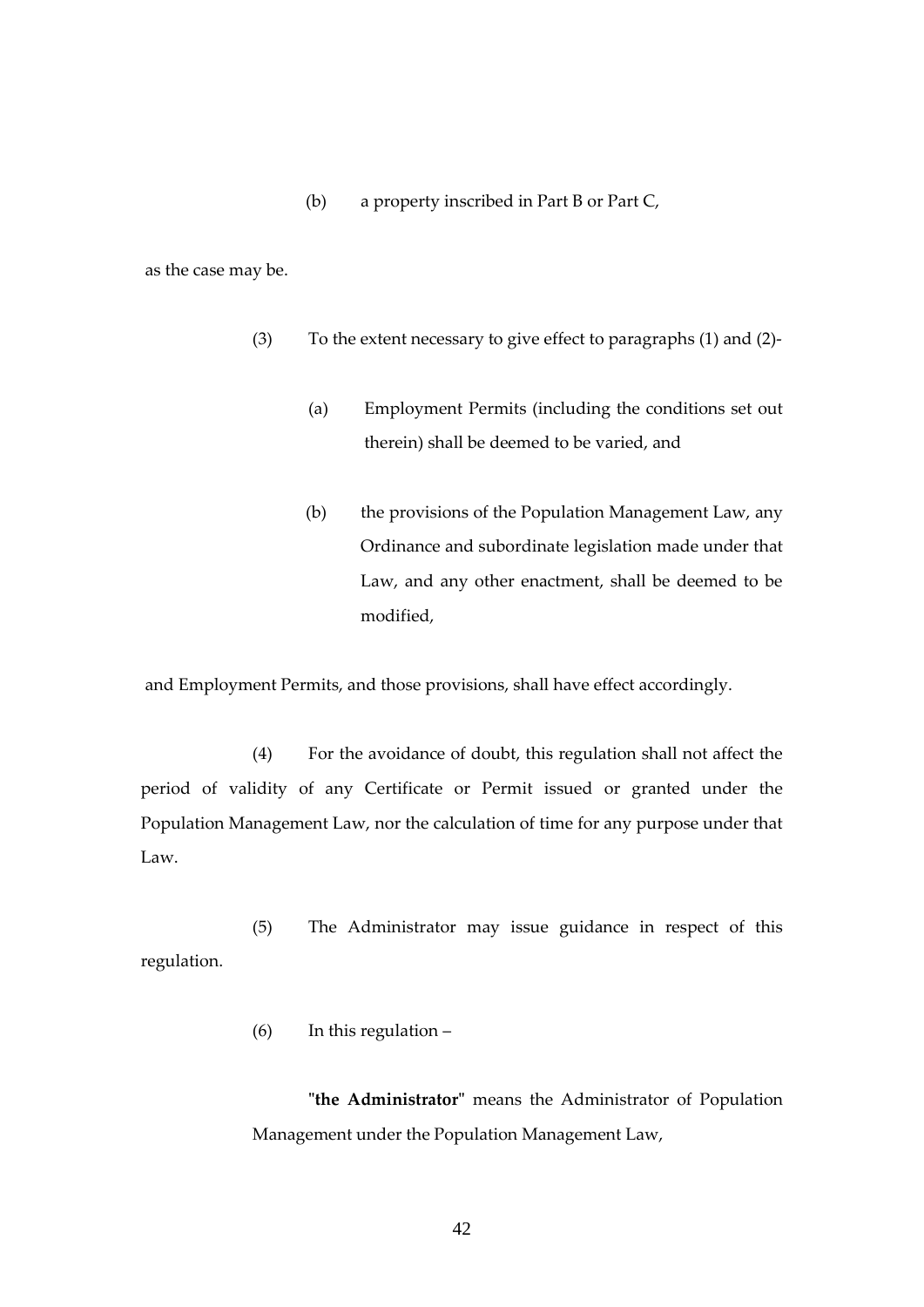"**Employment Permit**" has the meaning given by section 20(1) of the Population Management Law,

"**Open Market Employment Permit**" has the meaning given by section 20(2) of the Population Management Law,

"**Part B**" and "**Part C**" mean those Parts of the Open Market Housing Register, and

"**the Population Management Law**" means the Population Management (Guernsey) Law, 2016**<sup>i</sup>** .

## **Court of Appeal.**

**23.** (1) Section 7 (Venue) of the Court of Appeal (Guernsey) Law, 1961**<sup>j</sup>** is disapplied.

(2) The Court of Appeal may sit for the hearing of appeals in or outside the Bailiwick.

(3) For the avoidance of doubt, the Bailiff or presiding judge may give directions as to how the proceedings of the Court of Appeal shall be conducted, including (but not limited to) a direction that the proceedings, or part thereof, shall be conducted by way of telephone, live television link or any other means of

**<sup>i</sup>** Order in Council No. VI of 2016; as amended by No. IV of 2018; Ordinance No. VII of 2017; and Ordinance No. XXVII of 2018.

**<sup>j</sup>** Ordres en Conseil Vol. XVIII, p. 315. There are other amendments not material to these Regulations.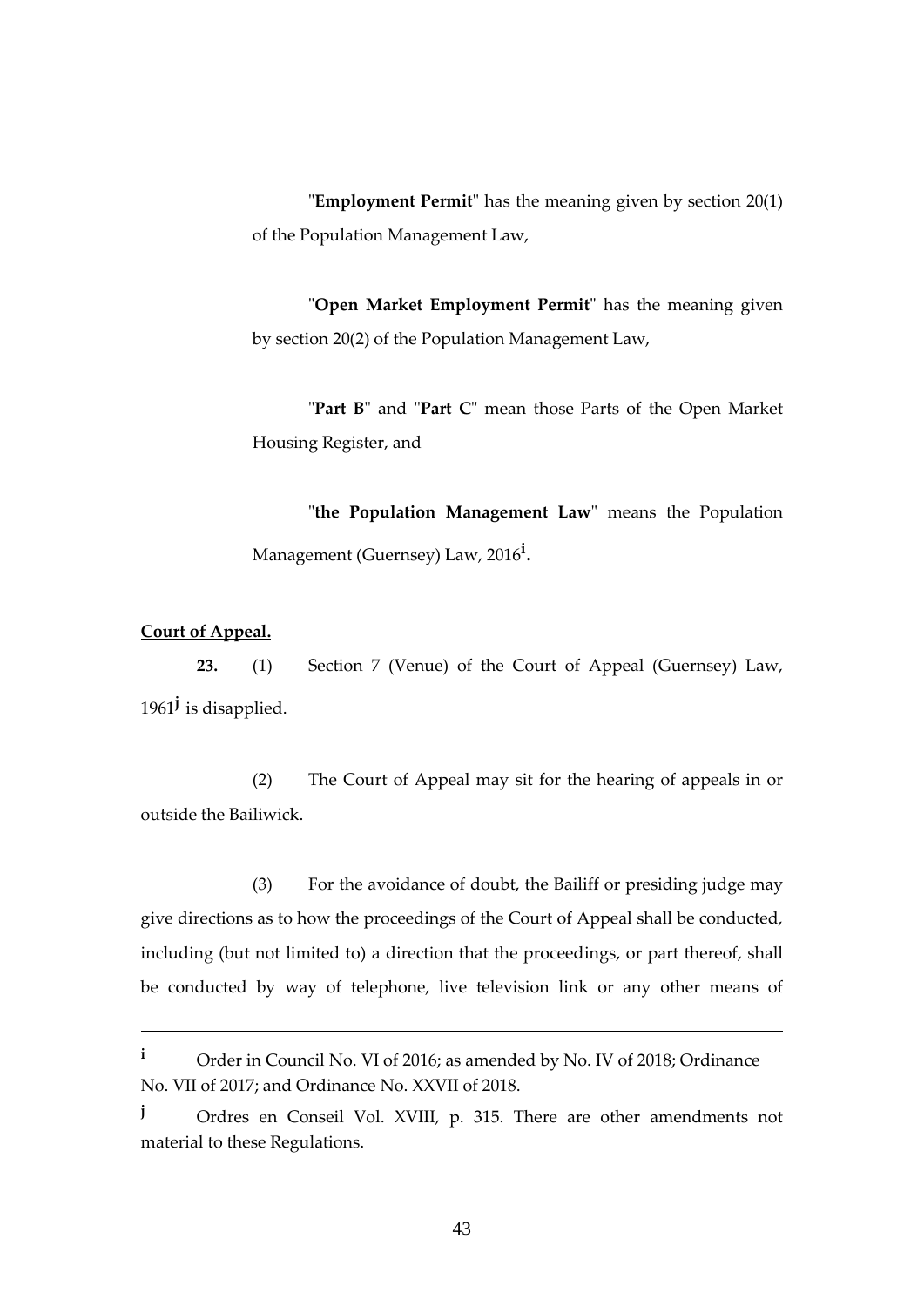telecommunications or electronic communications.

## **Offences by legal persons and unincorporated bodies.**

**24.** (1) Where a legal person is guilty of an offence under these Regulations, and the offence is proved to have been committed with the consent or connivance of, or to be attributable to any neglect on the part of –

- (a) any director, manager, secretary or other similar officer, or any foundation official, of the legal person, or
- (b) any person purporting to act in any such capacity,

he or she as well as the legal person is guilty of the offence and may be proceeded against and punished accordingly.

(2) Where the affairs of a legal person are managed by its members, paragraph (1) applies in relation to the acts and defaults of a member in connection with his or her functions of management as if he or she were a director.

(3) Where an offence under these Regulations is committed by an unincorporated body and is proved to have been committed with the consent or connivance of, or to be attributable to any neglect on the part of –

- (a) in the case of a partnership, any partner,
- (b) in the case of any other unincorporated body, any officer of that body who is bound to fulfil any duty whereof the offence is a breach or, if there is no such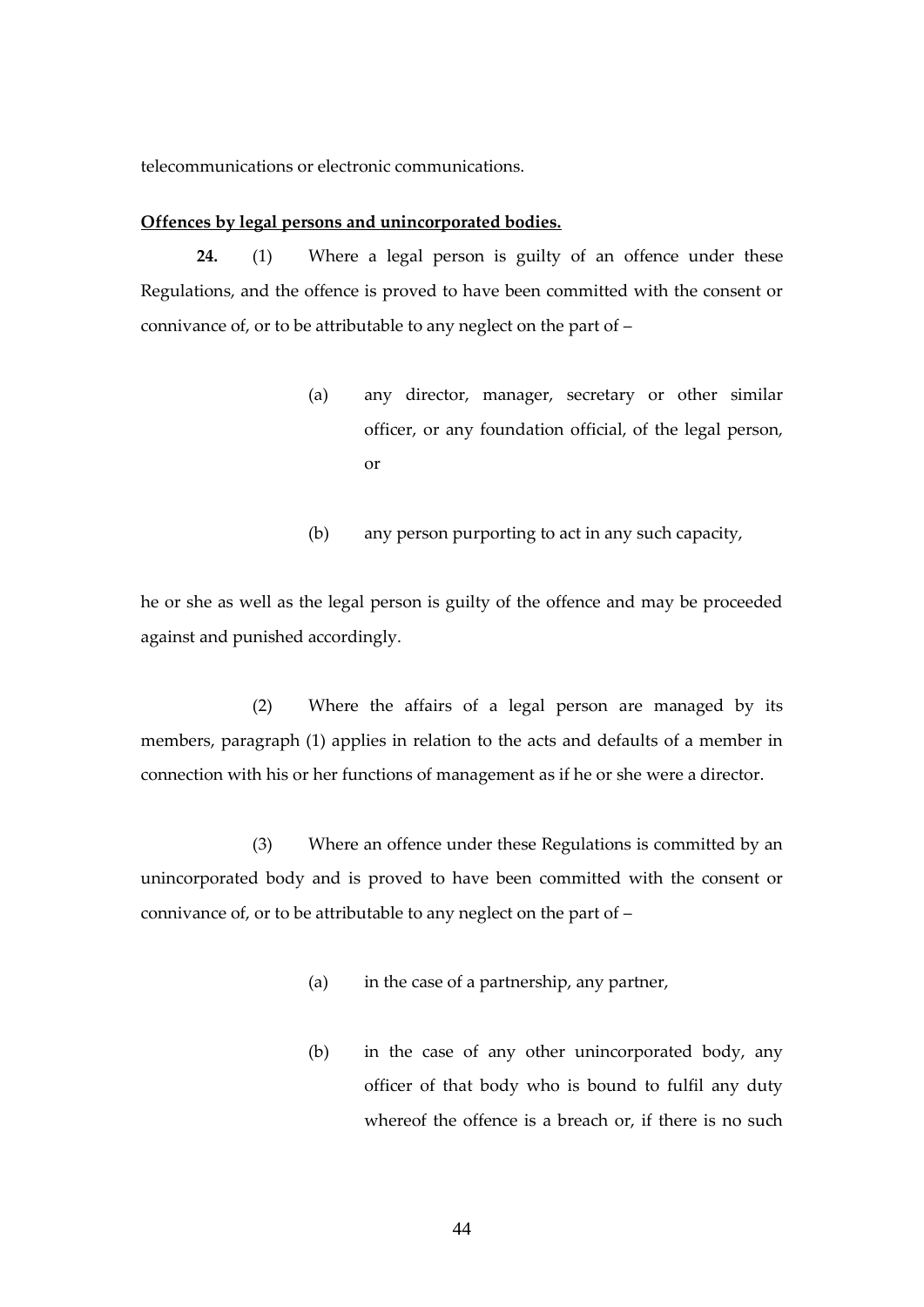officer, any member of the committee or other similar governing body, or

(c) any person purporting to act in any capacity described in subparagraph (a) or (b),

that person as well as the unincorporated body is guilty of the offence and may be proceeded against and punished accordingly.

(4) Where an offence under these Regulations is alleged to have been committed by an unincorporated body, proceedings for the offence must be brought in the name of that body and not in the name of any of its members.

(5) A fine imposed on an unincorporated body on its conviction of an offence under these Regulations must be paid from the funds of that body.

#### **Revocation and savings.**

**25.** (1) The Emergency Powers (Coronavirus) (General Provision) (Bailiwick of Guernsey) (No. 7) Regulations, 2021**<sup>k</sup>** and the Emergency Powers (Coronavirus) (General Provision) (Bailiwick of Guernsey) (No. 7) (Amendment) Regulations, 2021**<sup>l</sup>** are revoked.

(2) Anything done under or for the purposes of regulations revoked under paragraph (1) ("**the revoked regulations**") before the commencement of these Regulations shall, to the extent that the same is required or authorised to be done under or for the purposes of these Regulations, have effect as if done under or

**<sup>k</sup>** G.S.I. No. 63 of 2021.

**<sup>l</sup>** G.S.I. No. 69 of 2021.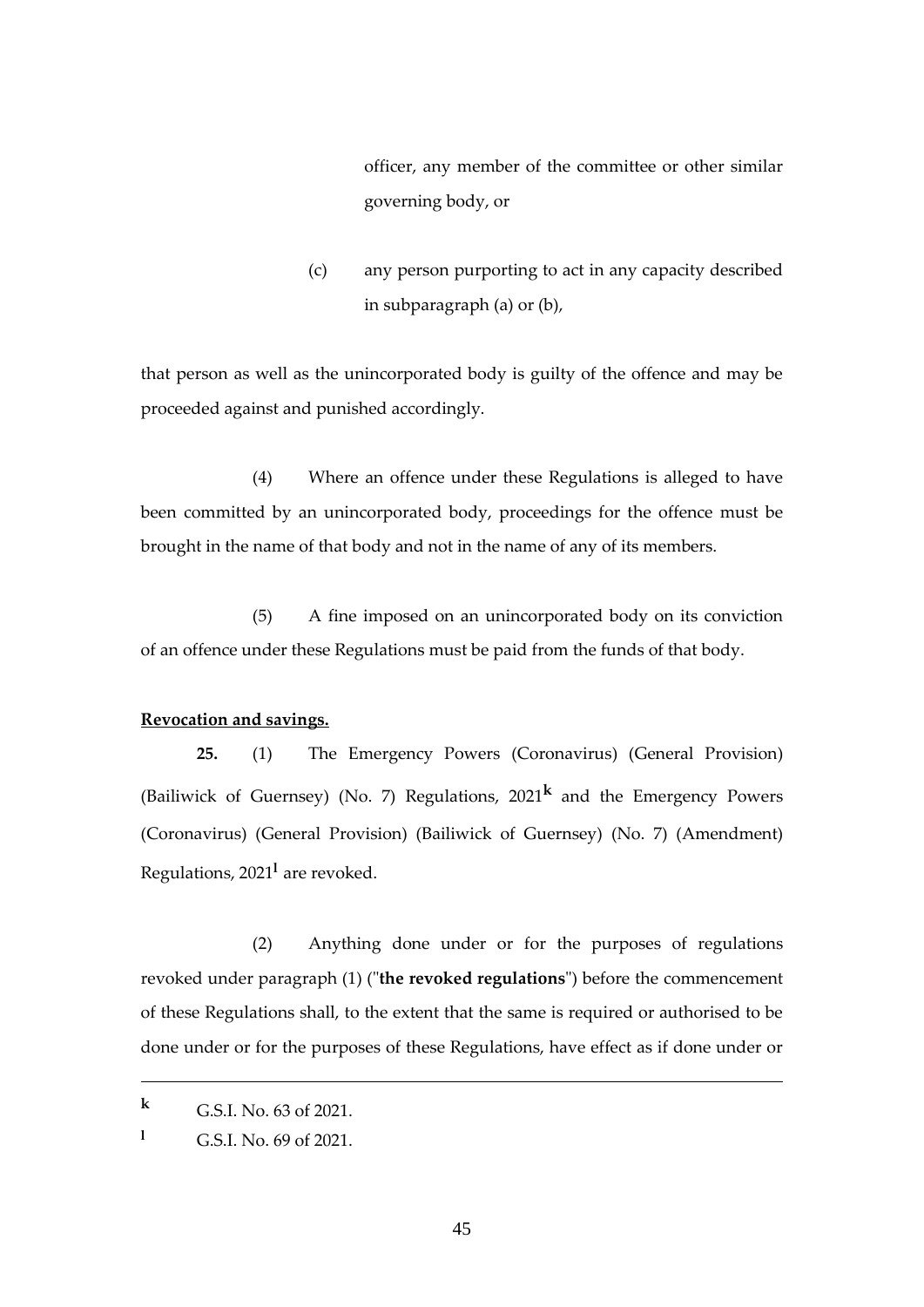for the purposes of the equivalent provision of these Regulations; and for the avoidance of doubt, the revocation of the revoked regulations does not affect any restriction, requirement, condition, prohibition, or penalty, imposed thereunder.

(3) Anything in the process of being done under or for the purposes of the revoked regulations before the commencement of these Regulations may, to the extent that the same is required or authorised to be done under or for the purposes of these Regulations, be continued to be done under or for the purposes of the equivalent provision of these Regulations.

(4) Any reference howsoever expressed in any enactment or subordinate legislation to a revoked regulation which is re-enacted (with or without modification) by or under these Regulations shall (unless the contrary intention appears) be construed as a reference to the provision as re-enacted.

(5) In so far as any subordinate legislation made or other thing done (or having effect as if made or done) under or for the purposes of a revoked regulation could be made or done under or for the purposes of these Regulations, it shall (unless the contrary intention appears) have effect as if made or done under or for the purposes of these Regulations.

#### **Interpretation.**

**26.** (1) In these Regulations, unless the context requires otherwise –

**"the Authority"**: see regulation 1(2),

**"coronavirus"** means Severe Acute Respiratory Syndrome Coronavirus 2 and/or COVID-19,

**"Medical Officer of Health"** means the Medical Officer of Health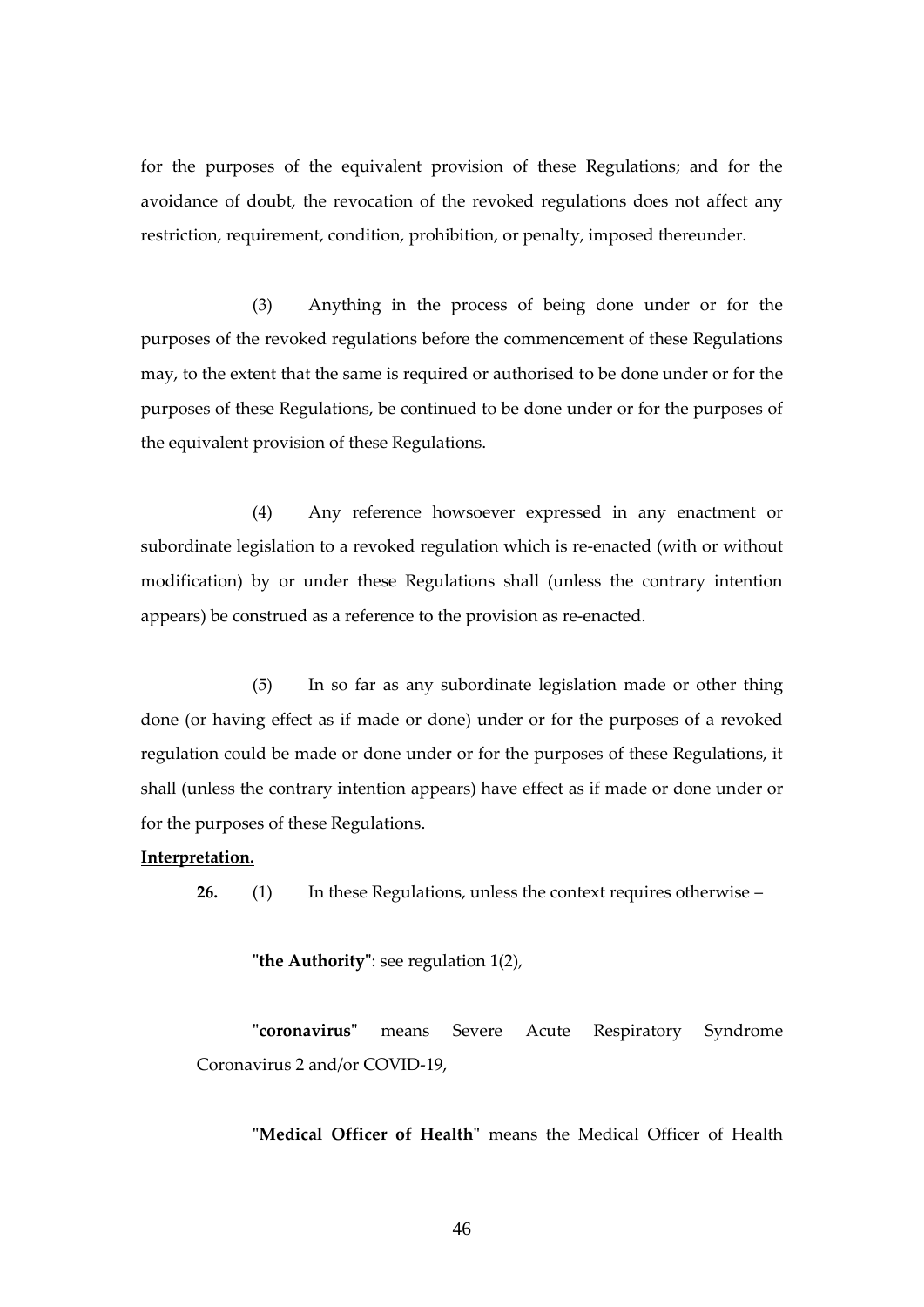appointed by the States of Guernsey Policy & Resources Committee and includes the Deputy or Acting Medical Officer of Health for the time being, and any officer authorised by the Medical Officer of Health to exercise the Medical Officer of Health's functions under these Regulations, and

**"the MOH"**: see regulation 1(1).

(2) In these Regulations, references to a Category 2, 3 or 4 country are references to a Category 2, 3 or 4 country as specified on the relevant States of Guernsey website for the purposes of these Regulations; and an area, region or country may be specified as a Category 2, 3 or 4 country for those purposes.

(3) For the avoidance of doubt, in these Regulations references to a "**test**" for COVID-19 are references to a test for COVID-19 of such type as the MOH may specify from time to time in her discretion, and she may specify different types of test for different purposes; and references to undertaking a test, and other associated expressions, shall be construed accordingly.

(4) Words and expressions used in [Schedules 1](#page-61-0) and 2 have the meanings given in these Regulations, unless contrary provision is made.

(5) Other terms used in these Regulations in provisions modifying an enactment have the same meaning as in that enactment.

(6) For the avoidance of doubt, the powers of police officers under these Regulations are exercisable in addition to all other powers which police officers may exercise.

## **Citation.**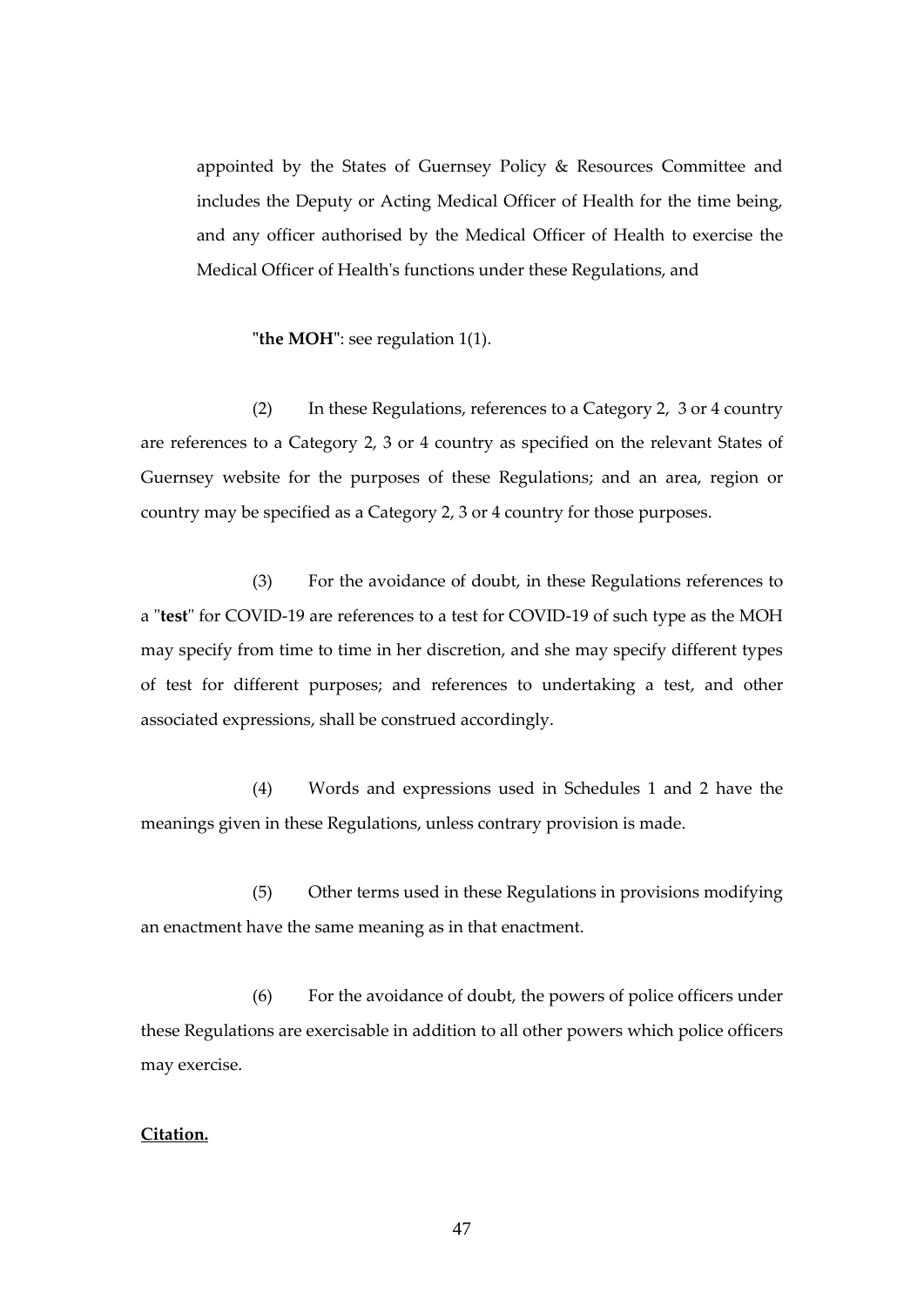**27.** These Regulations may be cited as the Emergency Powers (Coronavirus) (General Provision) (Bailiwick of Guernsey) (No. 8) Regulations, 2021.

## **Extent.**

**28.** (1) Subject to paragraph (2), these Regulations shall have effect throughout the Bailiwick.

(2) Regulation 22 (Population Management Law: Employment Permits) shall have effect in the Island of Guernsey.

## **Commencement.**

29. These Regulations shall come into force on 16<sup>th</sup> July, 2021.

Dated this 15<sup>th</sup> day of July, 2021

f ferbracle

P. T.R. FERBRACHE Chairman of the Civil Contingencies Authority For and on behalf of the Authority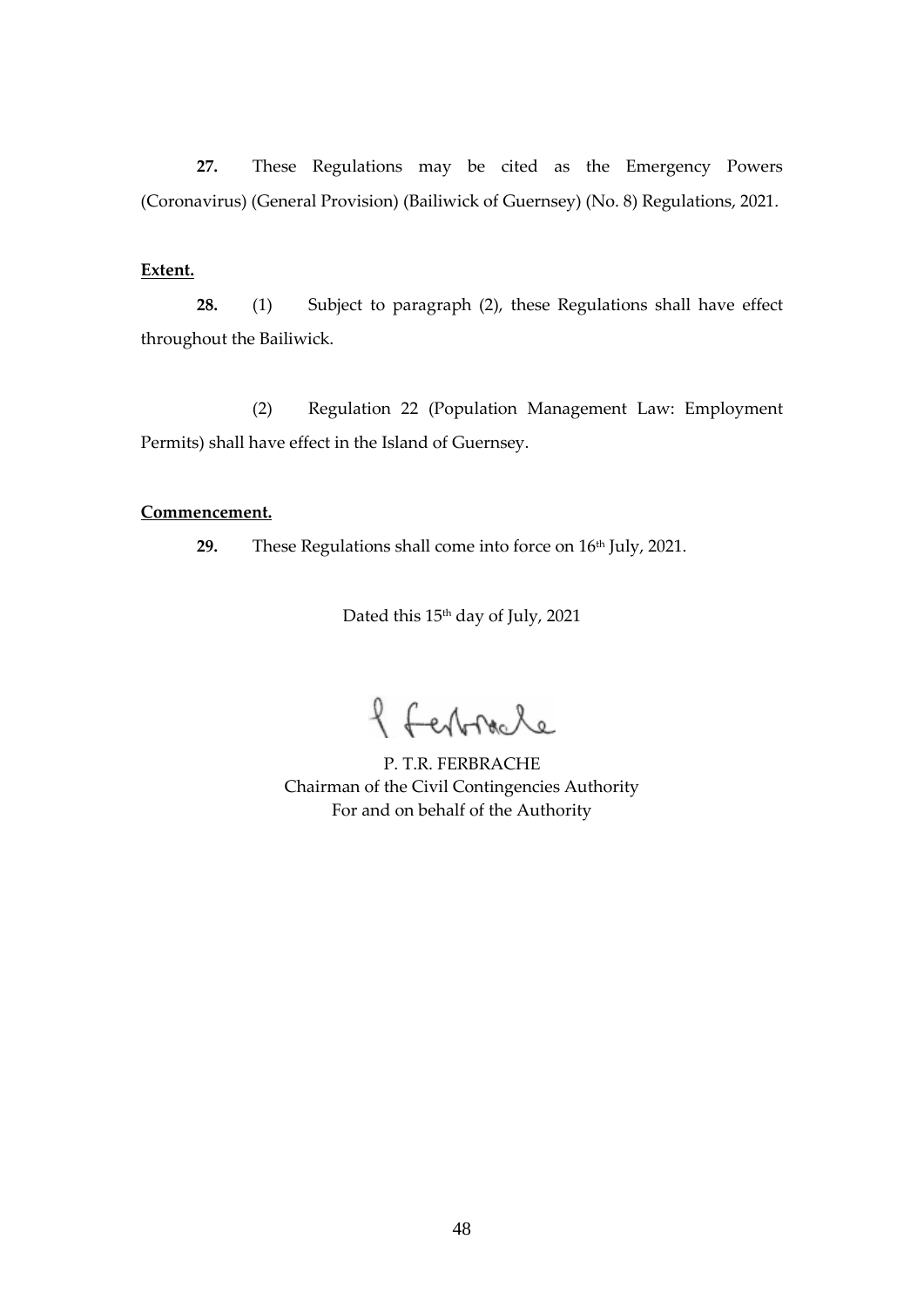### SCHEDULE 1

#### Regulation 4.

### CRITICAL WORKERS

### **Introductory.**

**1.** (1) This Schedule provides for the granting of exemptions from –

- (a) the requirement to self-isolate at regulation 5(1) and 5(3), and
- (b) a requirement to self-isolate imposed under regulation  $8(1)$ ,

in respect of Critical Workers, within the meaning of that term in this Schedule and only to the extent set out in this Schedule, and such an exemption is referred to in this Schedule as a **"Critical Worker Exemption"**.

(2) Subject to paragraph 2, for the purposes of this Schedule, a Critical Worker means a person whose presence in the Bailiwick is required to keep a critical service running, as further provided for in paragraph 3.

(3) A Critical Worker Exemption may only be granted to a person in respect of whom an application under and in accordance with this Schedule has been made to an officer authorised by the Authority to determine applications under this Schedule (a **"determining officer"**).

(4) Other than in exceptional circumstances to be assessed at the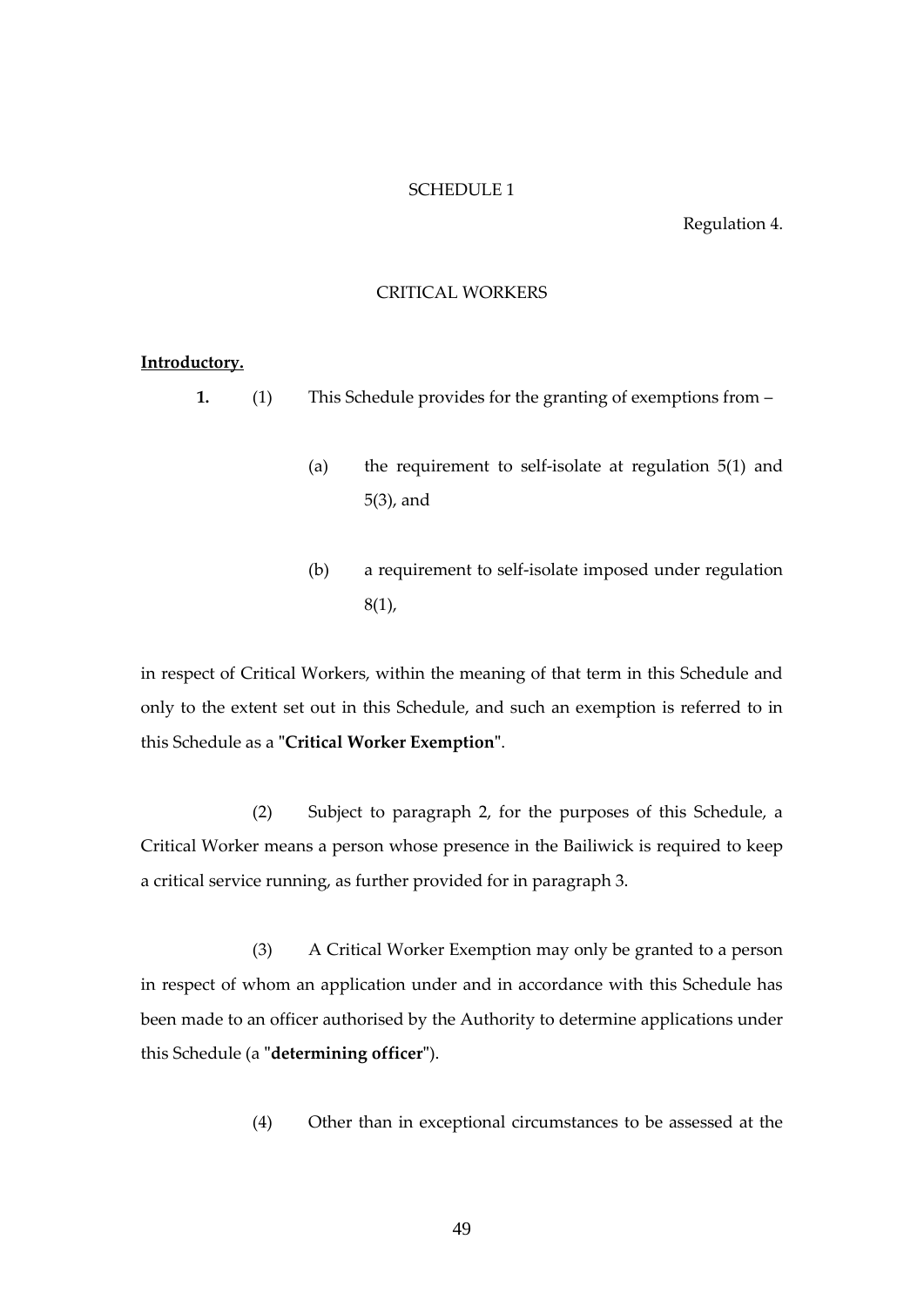absolute discretion of the determining officer determining the application, a Critical Worker Exemption will not be granted to a person requiring to stay within the Bailiwick for a period greater than eight weeks, and this Schedule shall be construed accordingly.

(5) A person in respect of whom a Critical Worker Exemption has been granted does not have to self-isolate in accordance with the requirement at regulation 5(1) and 5(3) or a requirement imposed under regulation 8(1) but only if that person complies with the conditions that apply to him or her.

(6) If a person in respect of whom a Critical Worker Exemption has been granted fails to comply with the conditions which apply to him or her in respect of the Critical Worker Exemption, the Critical Worker Exemption shall lapse as it applies to that person, and he or she may be liable to prosecution under the Regulations.

(7) Under regulation 16(2), the employer of a person (**"P"**) in respect of whom a Critical Worker Exemption has been granted may be liable to prosecution if P fails to comply with any of the conditions and restrictions which apply to him or her in respect of this exception.

(8) When considering whether to grant a Critical Worker Exemption, a determining officer shall consider all the circumstances of the case, and in particular shall assess and take into account –

> (a) the risk to public health in the Bailiwick or any part thereof that granting the Critical Worker Exemption would create, and

> > 50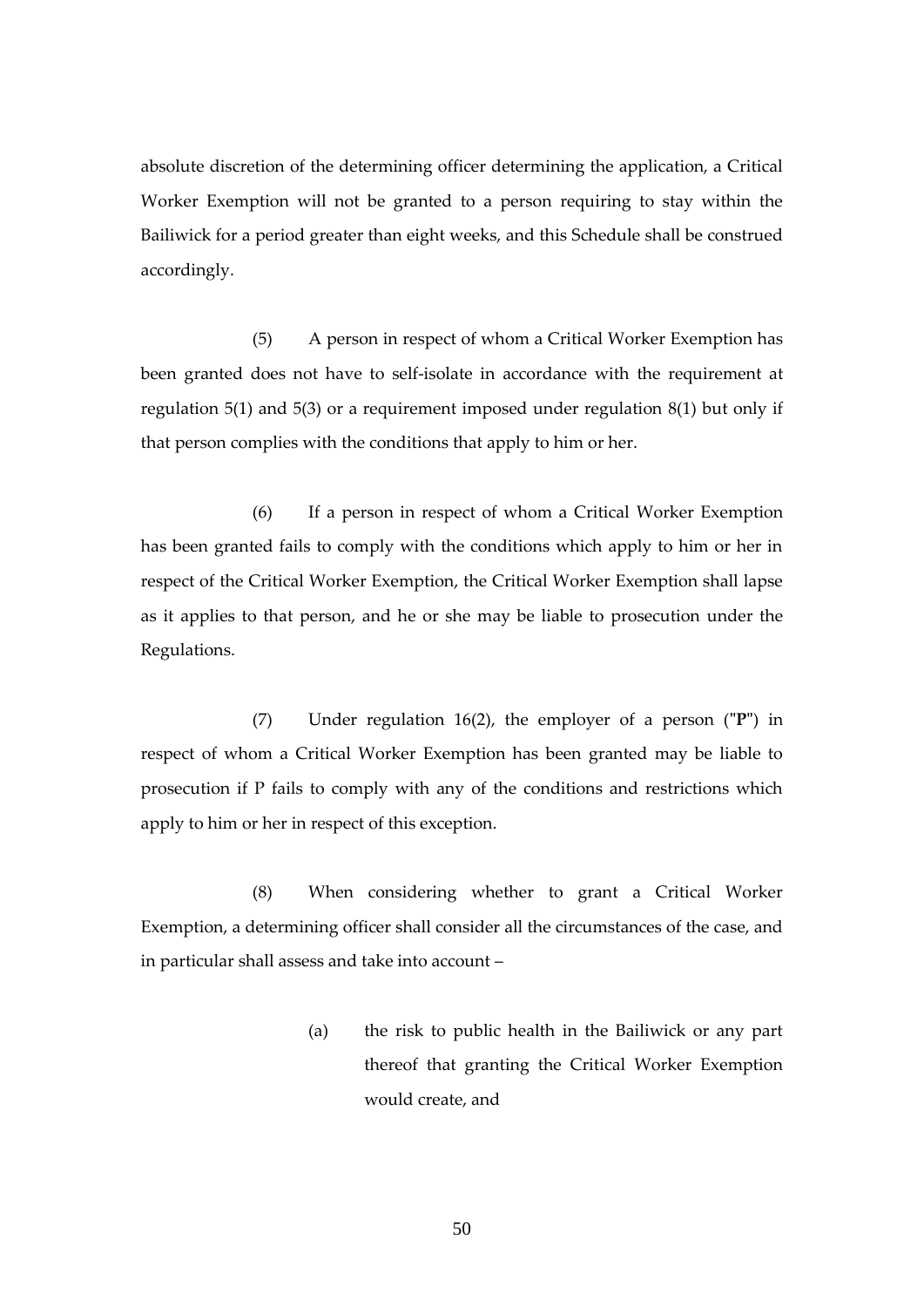- (b) if the Critical Worker Exemption were not granted , the damage (if any) that would be suffered by –
	- (i) the business by or on behalf of which the application has been made, and any other potentially affected business based in the Bailiwick, and
	- (ii) the economy of the Bailiwick or any part or sector thereof.

# **Existential risk to a Bailiwick business.**

**2.** (1) A Critical Worker Exemption may be granted in respect of a person if the determining officer is of the view that either of the conditions set out in subparagraphs (2) and (3) is satisfied.

(2) The condition in this subparagraph is that if the Critical Worker Exemption is not granted, there is a significant risk that, as a consequence, a business based in the Bailiwick will cease trading.

- (3) The condition in this subparagraph is that
	- (a) the application has been made by or on behalf of a business based in the Bailiwick that operates transport links into and out of the Bailiwick (**"the applicant business"**),
	- (b) the application is in respect of a particular journey or journeys into or out of the Bailiwick, to be undertaken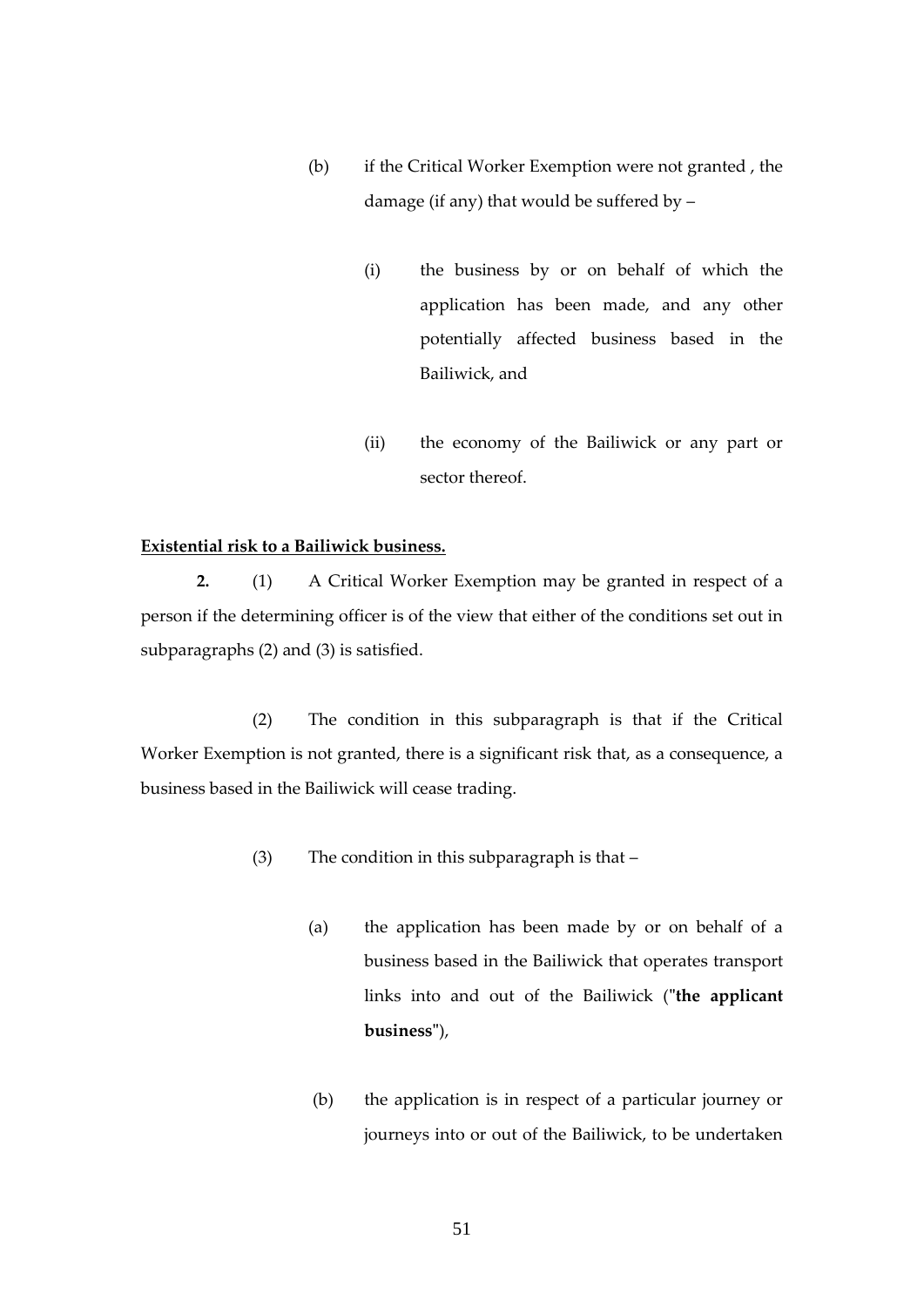for a commercial, or primarily commercial, purpose, and

(c) the undertaking of journeys of the type in respect of which the application is being made is necessary for the continued operation of the applicant business.

# *Categories of Critical Worker*

## **Categories of Critical Worker.**

**3.** Subject to paragraph 2, a Critical Worker Exemption may only be granted in respect of a person who –

- (a) satisfies the definition of Critical Worker in paragraph 1(2), and
- (b) falls into one of the following categories (subject to the additional eligibility conditions in respect of business stability and recovery, and technical specialist contractors, specified in paragraphs 4 and 5) –

| <b>BUSINESS CATEGORY INDIVIDUALS</b> |                                                        |
|--------------------------------------|--------------------------------------------------------|
| Air and Sea Links                    | Those individuals directly involved in maintaining the |
|                                      | Islands' air and sea links.                            |
| Critical<br><b>National</b>          | Those individuals directly involved in maintaining     |
| Infrastructure                       | protecting the Islands' critical<br>national<br>and    |
|                                      | infrastructure.                                        |
| Frontline<br>and $\vert$<br>Health   | Those individuals providing, or directly facilitating, |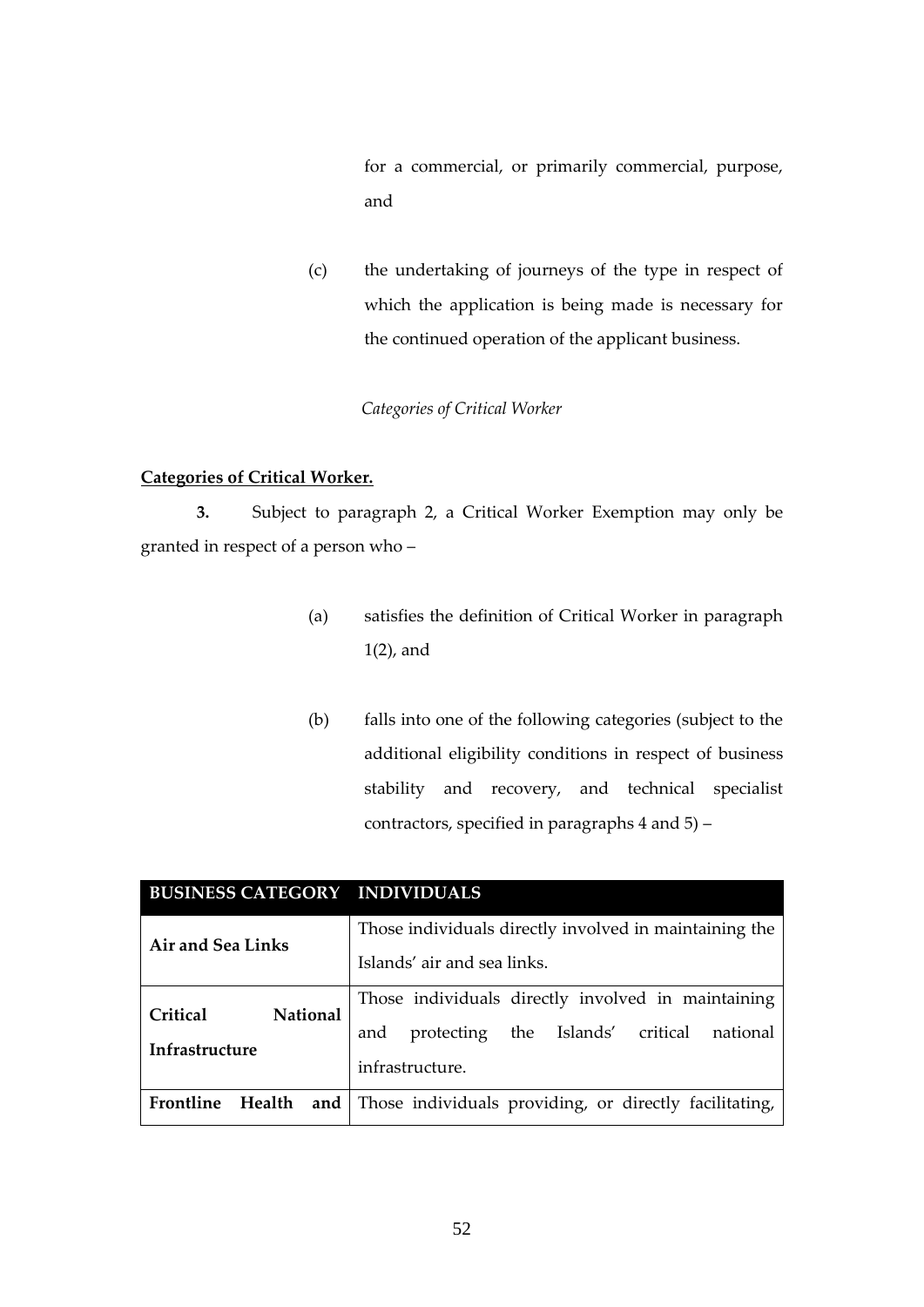|                               | Care and Veterinary   critical front line health and care, and veterinary, |
|-------------------------------|----------------------------------------------------------------------------|
| <b>Services</b>               | services.                                                                  |
| <b>Emergency Services and</b> | Those individuals delivering emergency services or                         |
| <b>Justice Administration</b> | the administration of justice.                                             |
| Education                     | Education professionals delivering critical activity                       |
|                               | within the Islands' schools.                                               |
| Business Stability and        | Those individuals involved in business continuity                          |
| Recovery                      | and/or business recovery.                                                  |
| Technical<br>Specialist       | Those skilled individuals required for construction                        |
| <b>Contractors</b>            | projects to continue or begin.                                             |
| <b>Financial Stability</b>    | Those individuals involved in ensuring financial                           |
|                               | stability and resilience.                                                  |

# **Categories of Critical Workers: business stability and recovery.**

**4.** (1) A person (**"P"**) falls into the business stability and recovery category of Critical Workers –

- (a) only if both of the following conditions would be satisfied if a Critical Worker Exemption were granted in respect of P –
	- (i) P would provide professionally qualified technical or specialist expertise that is not currently available or accessible on-island, and
	- (ii) P would fill a designated role, or undertake a designated set of tasks, that would be completed during a fixed term and would be time-critical, and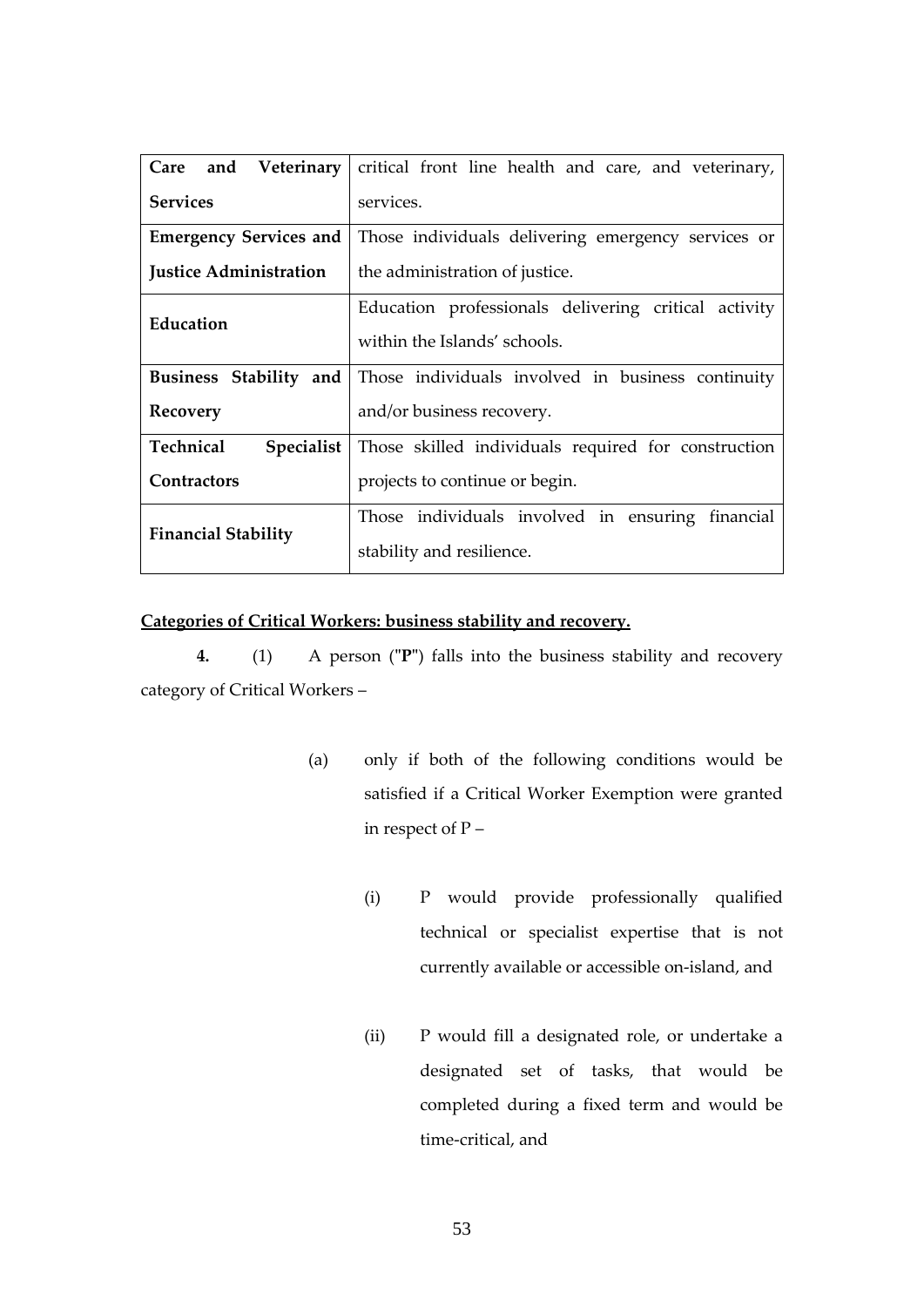- (b) only if any of the following conditions would be satisfied if a Critical Worker Exemption were not granted in respect of  $P -$ 
	- (i) a business would not be able to continue in operation, or
	- (ii) a business' continuity plan would be undermined in a way that meant it could not comply with regulatory, health and safety or other essential statutory standards, and that this would mean it could not continue to operate some critical functions fully, or
- (c) a business would be unable to resume a project or commercial contract that would either (a) prevent the return to employment of on-island works, or (b) lead to the curtailing of employment for current on-island workers.

## **Categories of Critical Workers: technical specialist contractors.**

**5.** A person falls into the technical specialist contractor category of Critical Worker only if there is a specified start and end to the period of work required by the person under the Critical Worker Exemption, and he or she –

> (a) provides a service or set of skills that cannot feasibly be secured on-island,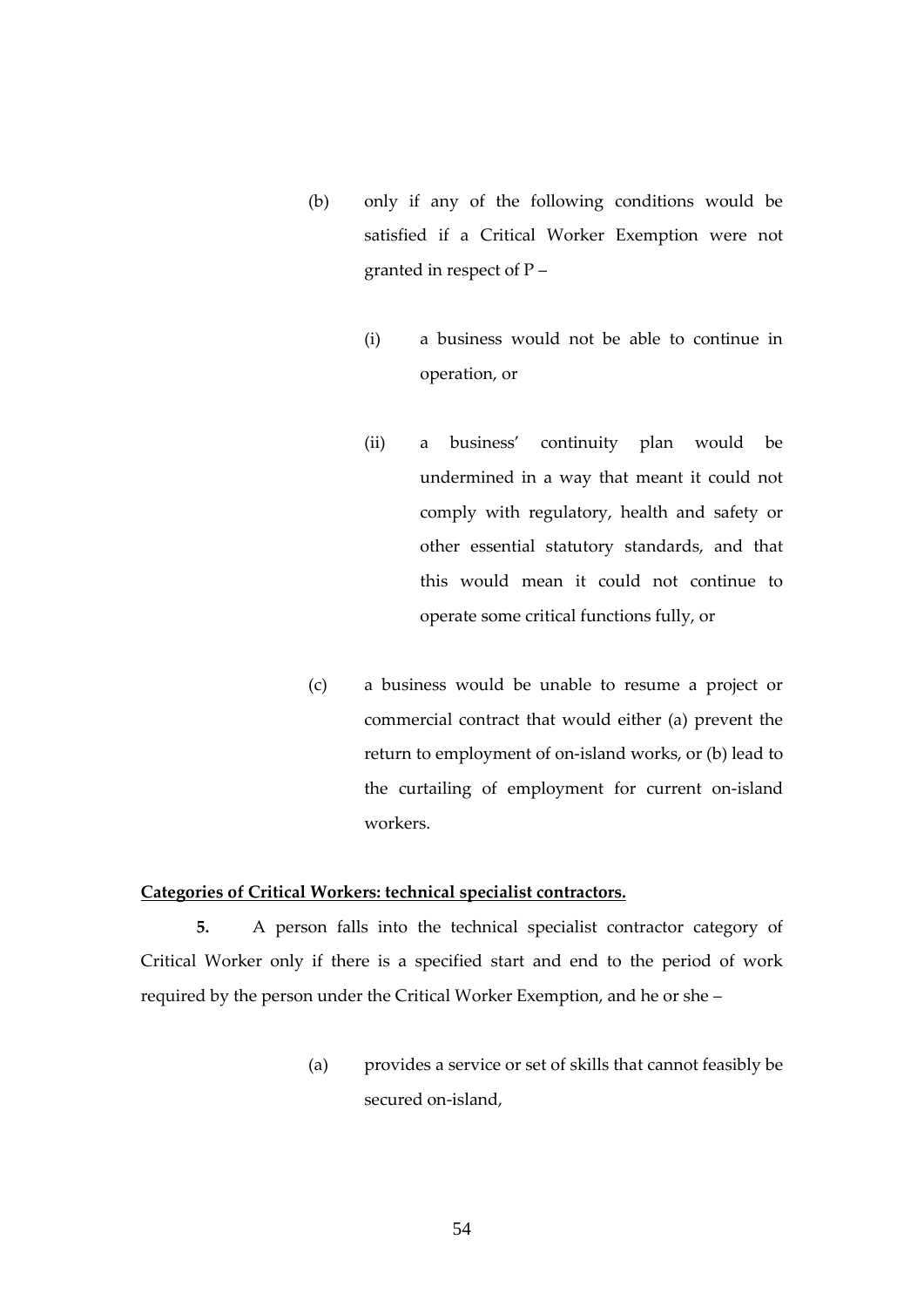- (b) performs a role that is critical to the progression of the project,
- (c) has relevant formal professional qualifications to undertake their role, and
- (d) has health insurance which covers COVID-19 related matters.

*Risk mitigation conditions: general and sector-specific*

# **Risk mitigation conditions: general.**

**6.** (1) Each successful applicant for a Critical Worker Exemption must –

- (a) not travel to the Bailiwick if they have any symptoms of COVID-19, no matter how mild,
- (b) self-isolate as directed by the MOH,
- (c) undertake tests for COVID-19 as directed by MOH. If the result of any test is positive, the applicant must self-isolate in accordance with instructions from the MOH and comply with all other restrictions and requirements imposed by the MOH,
- (d) not attend the place of work if he or she has any symptoms of COVID-19, no matter how mild,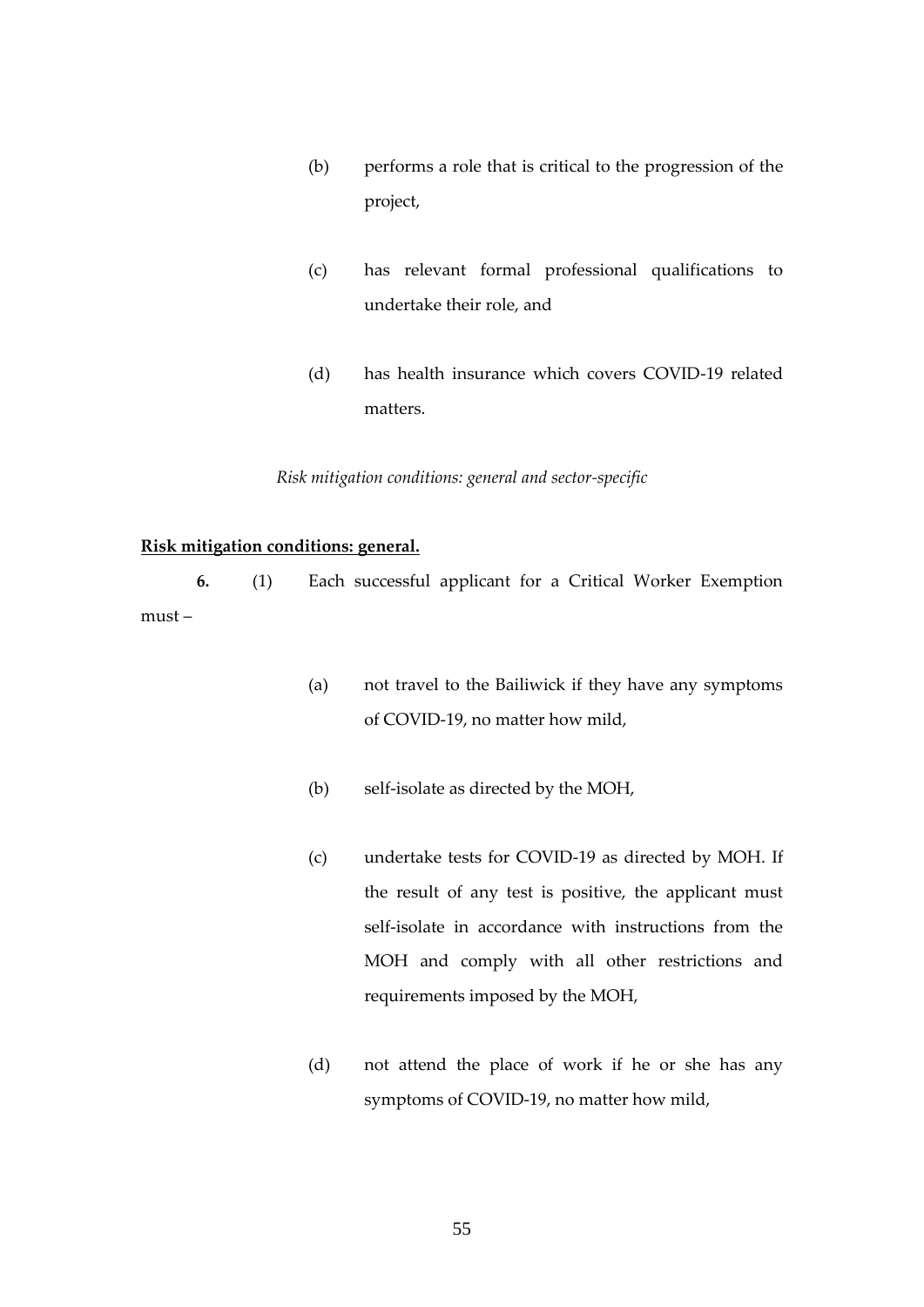- (e) stop working immediately and withdraw from the workplace if any symptoms of COVID-19, no matter how mild, develop whilst working and arrange for testing for COVID-19,
- (f) adhere to good standards of hygiene and respiratory etiquette,
- (g) wear a face covering, that complies with any guidance in respect of face coverings issued by MOH, within two metres of other people,
- (h) if staying overnight, have a confirmed address at which they are staying,
- (i) use only pre-arranged transport where the details of the driver are fully recorded or a hire car to move between the workplace and their place of residence,
- (j) remain on-island for the duration of their work, and
- (k) comply with any method statement agreed with or imposed by the MOH, or other direction given or requirement imposed by the MOH.

(2) Further specific conditions may be imposed in particular cases.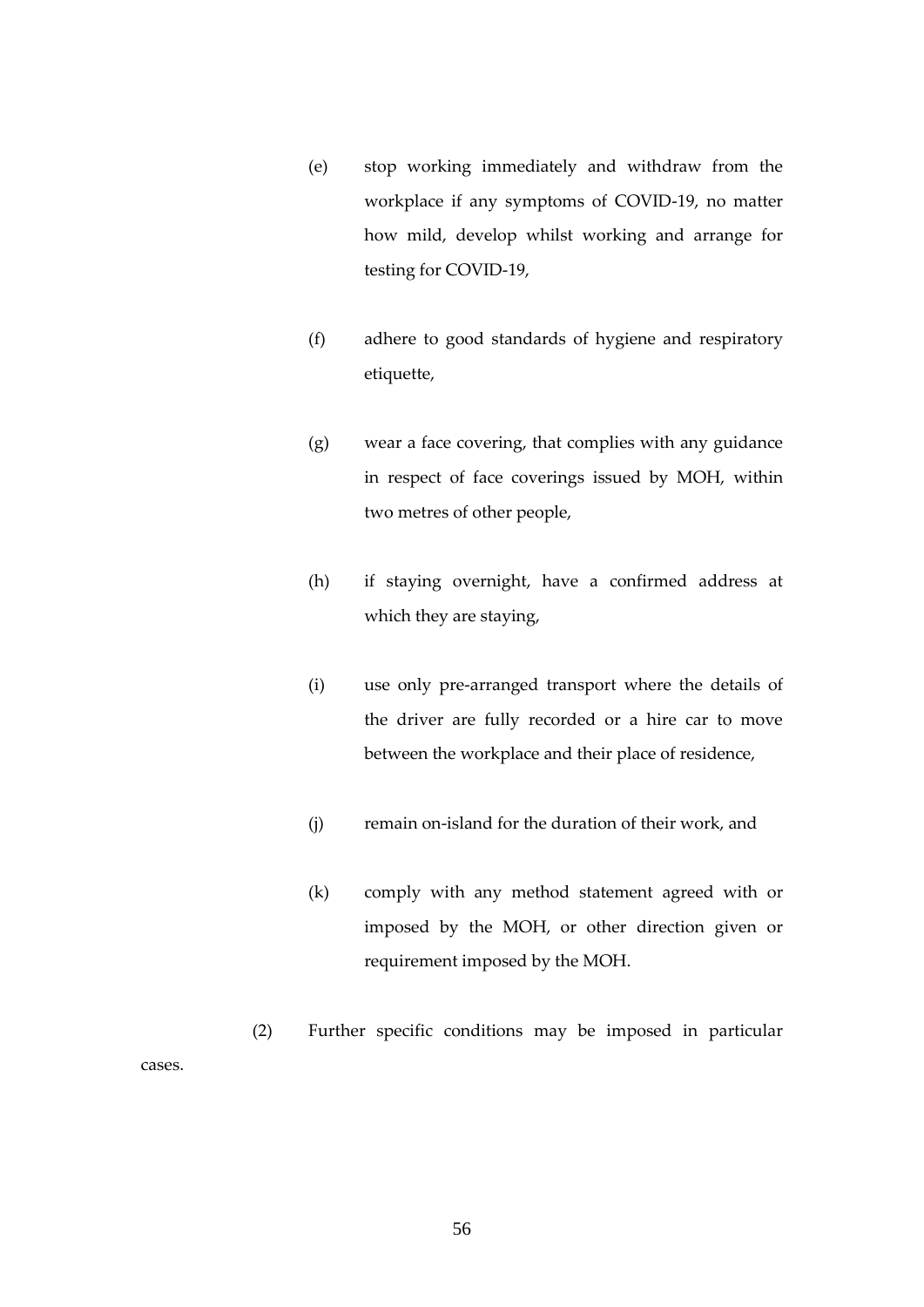### **Additional risk mitigation conditions: business stability and recovery.**

**7.** (1) The conditions in this paragraph apply to a person falling into the business stability and recovery category of Critical Workers.

(2) For the avoidance of doubt, when these conditions apply they apply in addition to the general risk mitigation conditions set out in paragraph 6.

(3) The conditions in this paragraph are that the Critical Worker's business must –

- (a) provide a method statement of how it will meet social distancing and hygiene standards, and
- (b) meet the cost of any testing undertaken and any associated medical treatment that is required, including hospital treatment for COVID-19.

# **Additional risk mitigation conditions: technical specialist contractors in the construction sector.**

**8.** (1) The conditions in this paragraph apply to the following subcategory of persons falling into the technical specialist contractor category of Critical Workers (and referred to in the table at subparagraph (3) as "workers"): specialist technical consultants required in situ on-island to support projects considered necessary to support business recovery work in the construction sector, where there is a clear requirement to augment on-island capacity and capability for a designated period.

(2) For the avoidance of doubt, when these conditions apply they apply in addition to the general risk mitigation conditions set out in paragraph 6.

57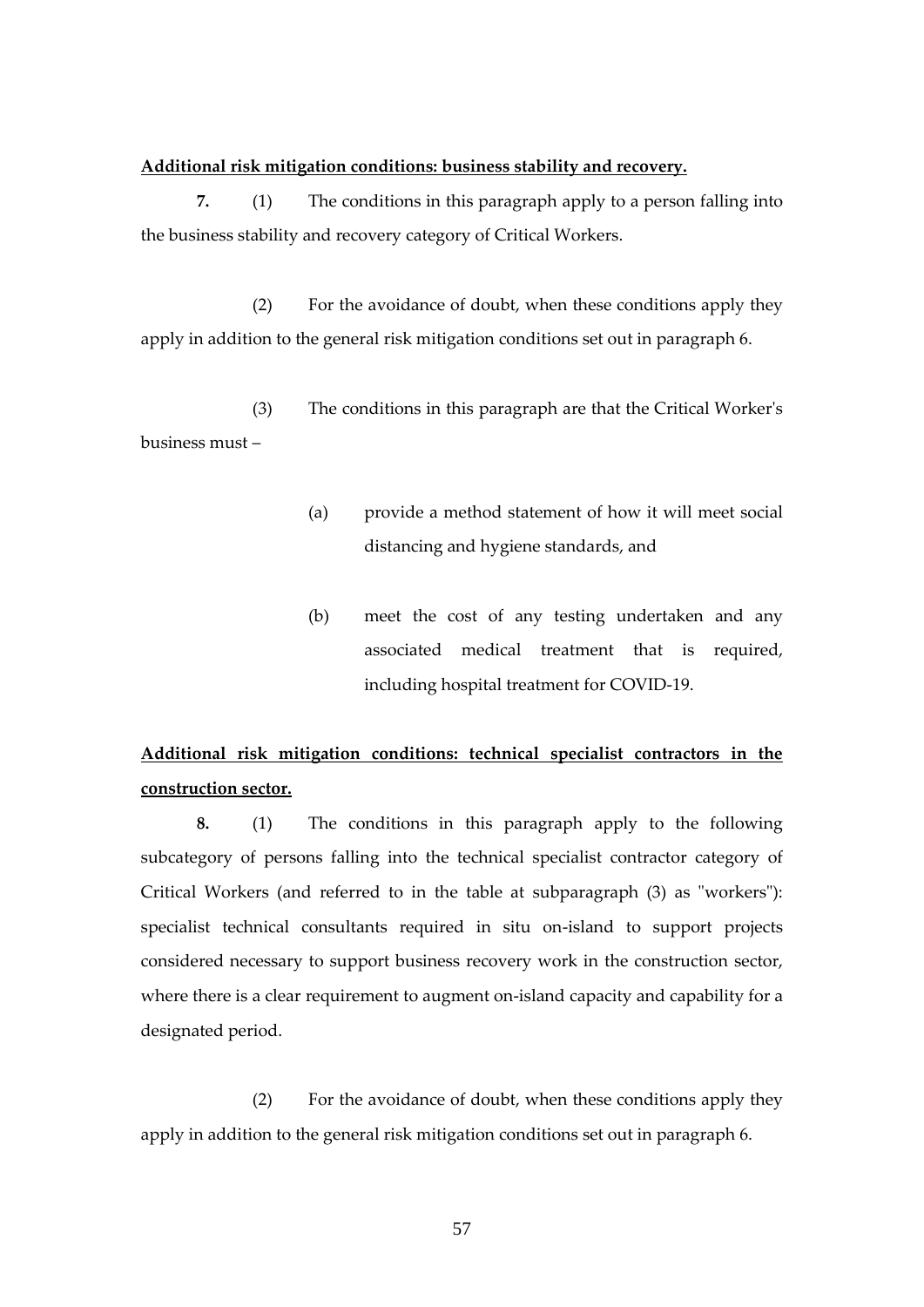(3) The conditions in this paragraph are those set out in the following table –

| Movement on-island | Any worker who is not resident in the Bailiwick may only       |
|--------------------|----------------------------------------------------------------|
|                    | travel between their place of work and a specified place of    |
|                    | residence.                                                     |
|                    | The worker must be able to self-isolate at the specified place |
|                    | of residence when not at work.                                 |
| Site precautions   | During works the site must be zoned, i.e. the areas of work    |
|                    | must be isolated using fencing and barriers, with a separate   |
|                    | vehicular entrance for the worker.                             |
|                    | The name of a designated contact person for the site must be   |
|                    | provided to the States of Guernsey.                            |
|                    | All elements of work must be an outside activity and a         |
|                    | distance of over 10 metres from all other persons must be      |
|                    | maintained at all times.                                       |
|                    | Dedicated toilet and hand washing facilities must be           |
|                    | provided to each of the work areas for the sole use of         |
|                    | workers. Spray disinfectant must be supplied for use on        |
|                    | handles for before and after each use. Running water and       |
|                    | hand washing points must be located in each of the work        |
|                    | areas. Hand sanitiser must be provided to be used regularly    |
|                    | throughout the day.                                            |
| Accommodation      | Workers on a single project must stay in one hotel or set of   |
|                    | self-catering units.                                           |
|                    | Food must be supplied either via the hotel as cooked meals     |
|                    | or groceries delivered to the door of the self-catering unit.  |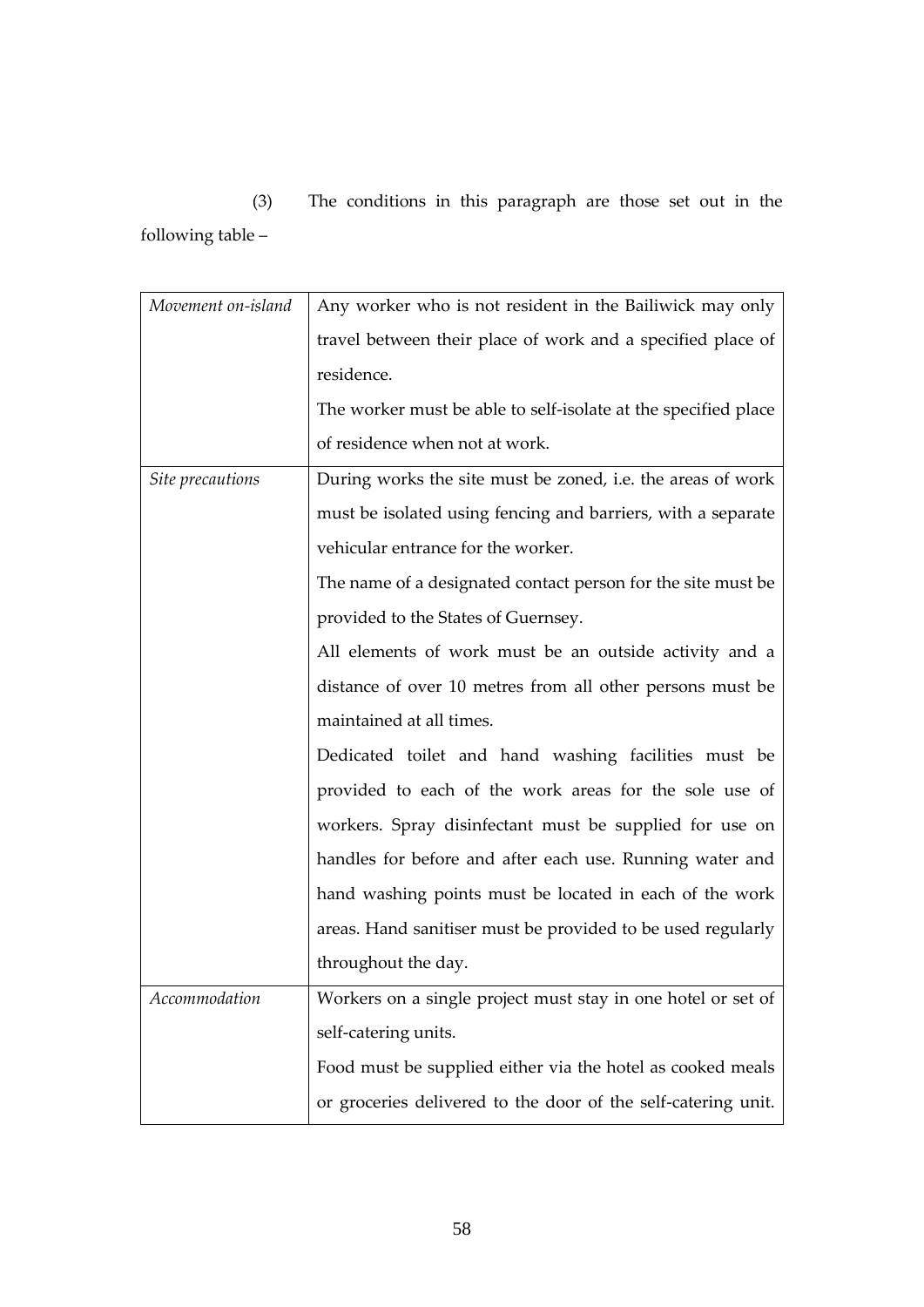|                     | The cooked food must be supplied on a 'closed tray' system.             |
|---------------------|-------------------------------------------------------------------------|
|                     | Collection of the used plates will be at pre-arranged times.            |
|                     | Towelling and bedding must be left outside self-catering                |
|                     | units if used in a sealed bag to all direct loading into a              |
|                     | washing machine.                                                        |
|                     | At the end of the self-isolation period a specialist cleaner            |
|                     | must be employed to complete a deep clean using a ULV                   |
|                     | Microbial fogging method.                                               |
| Health requirements | No-one in the worker's household has, nor has had during                |
|                     | the previous 14 days, any of the symptoms of COVID-19.                  |
|                     | Workers must undertake testing at an accredited testing                 |
|                     | centre 72 hours prior to travel.                                        |
|                     | Workers must undertake a test for COVID-19 on the 5 <sup>th</sup> day   |
|                     | and the 13 <sup>th</sup> day after arrival in the Bailiwick, or on such |
|                     | other days as the MOH may require.                                      |
|                     | The business meets the cost of all testing in Guernsey.                 |

# *Applications and reviews*

# **Application process.**

**9.** An applicant for a Critical Worker Exemption must make an application in such form and providing such information as may from time to time be required, both generally by the Authority by publication on the States of Guernsey website, and by a determining officer in the applicant's particular case including (but not limited to) information sufficient to allow a determination to be made as to whether –

> (a) the person named in the application meets the definition of a Critical Worker as set out in this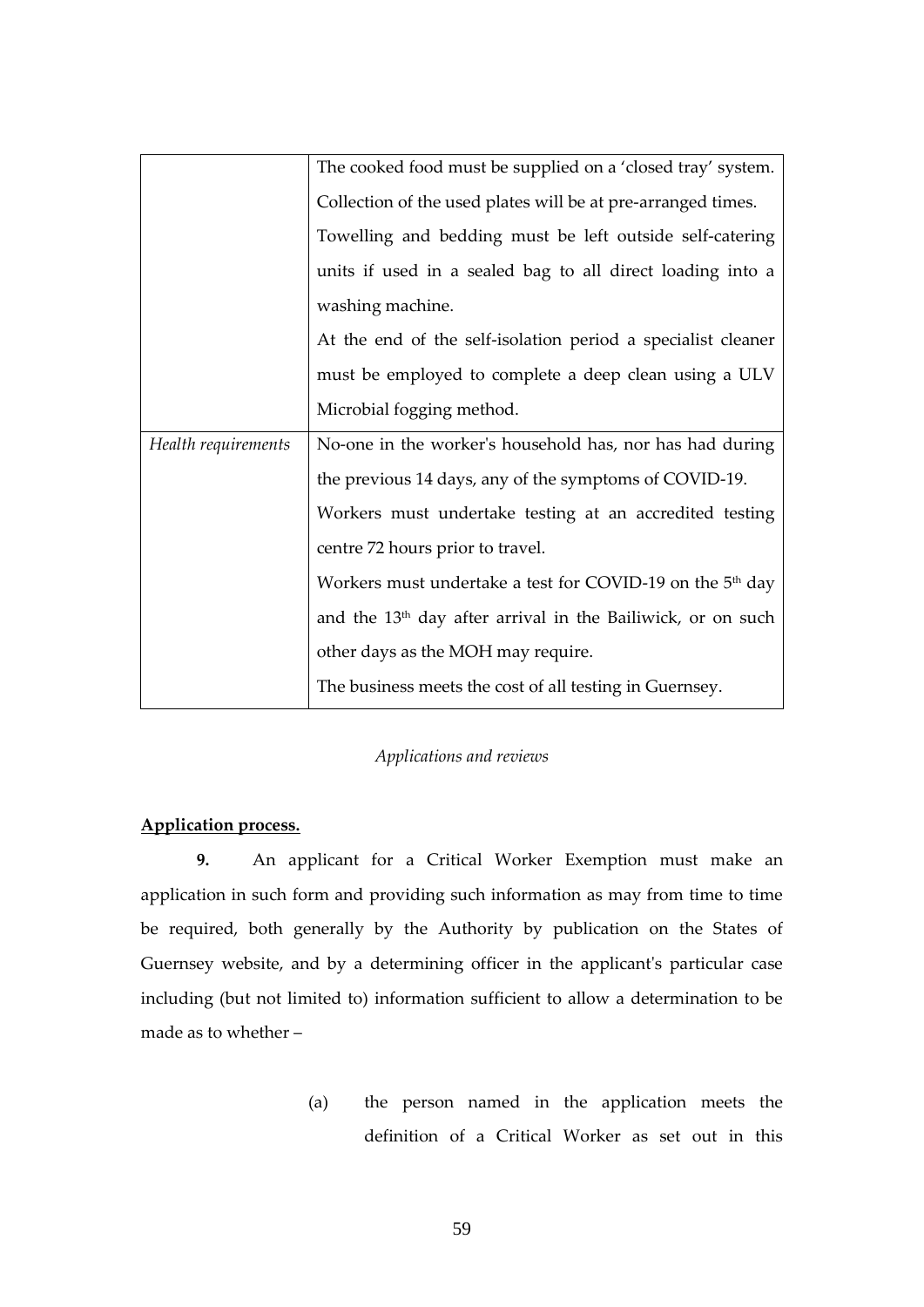Schedule,

- (b) the resource the applicant represents is not already available in the Bailiwick, and
- (c) the person named in the application does not have, and has not had during the previous 14 days, any of the symptoms of COVID-19, however mild.

## **Amendment, revocation and review.**

**10.** A determining officer may amend a Critical Worker Exemption on a request being made by the holder, or on the officer's own volition.

**11.** An officer authorised by the Authority to review the determination of applications under this Schedule (a **"reviewing officer"**) may revoke a Critical Worker Exemption if he or he is satisfied that –

- (a) it was granted in error,
- (b) any false, deceptive or misleading statement was made, or information or document provided or furnished, by the applicant in the course of his or her application, or
- (c) any condition of it has been contravened.

**12.** (1) An applicant for a Critical Worker Exemption who is aggrieved by a decision to refuse the application, to grant the application subject to the imposition of further specific conditions under paragraph 6(2), and a holder of a Critical Worker Exemption who is aggrieved by a decision to amend it under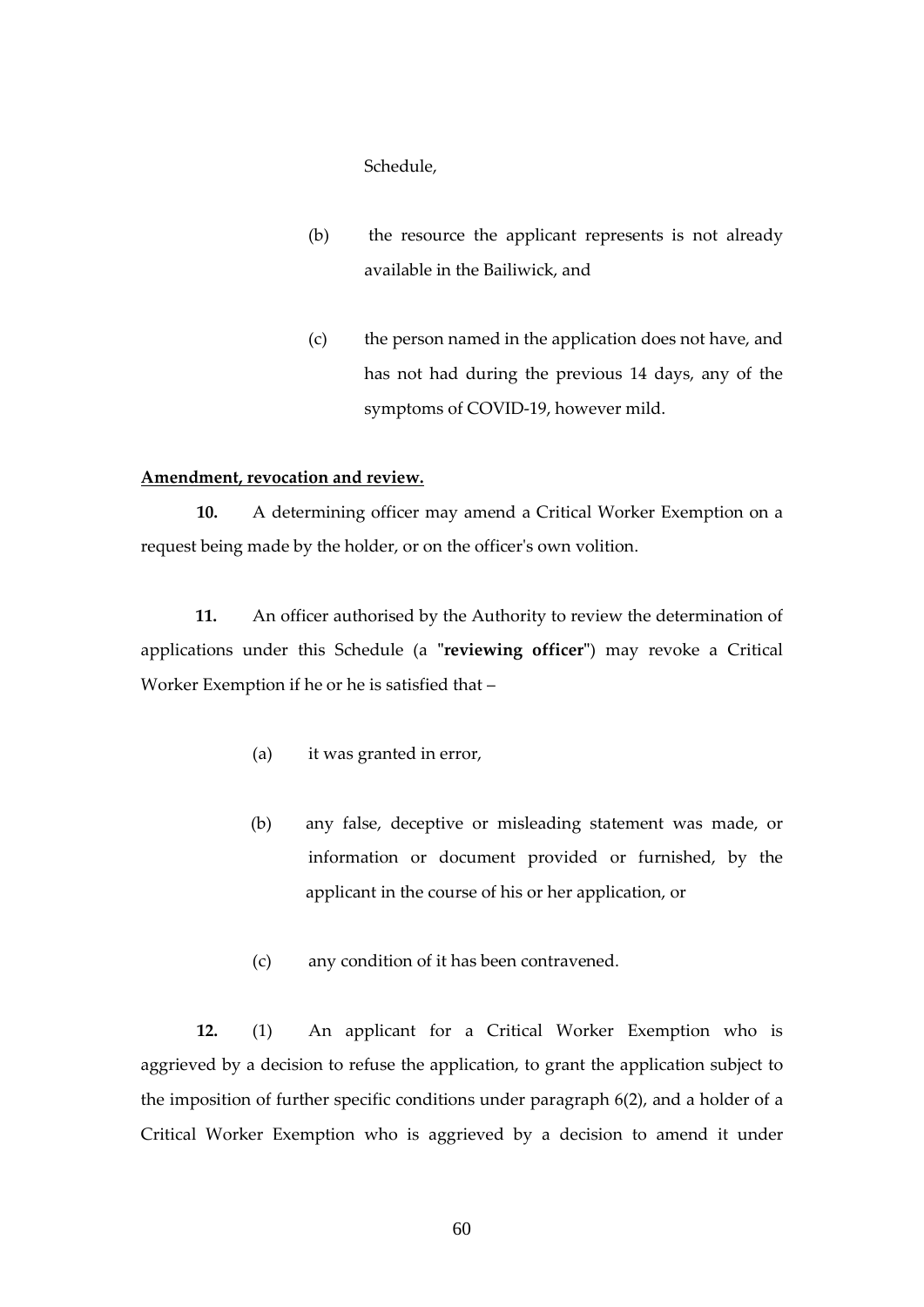paragraph 10 or to revoke it under paragraph 11, may make written representations to an officer authorised by the Authority to review the determination of applications under this Schedule (a **"reviewing officer"**) concerning the outcome of his her application within 14 days of being notified of that decision, by emailing those representations to [critical.travel@gov.gg.](mailto:critical.travel@gov.gg)

(2) If a person exercises his or her right under subparagraph (1), the reviewing officer must consider those representations and shall –

- (a) uphold the decision of the determining officer, or
- (b) make a different decision (including the imposition of different, or no, specific conditions),

and must, within 14 days of receipt of the applicant's written representations, inform the applicant in writing of –

- (i) his or her decision,
- (ii) the reasons for that decision, and
- (iii) if the decision is to impose different specific conditions, the applicant's right to make an application to the Royal Court under regulation 14 to vary or revoke those conditions.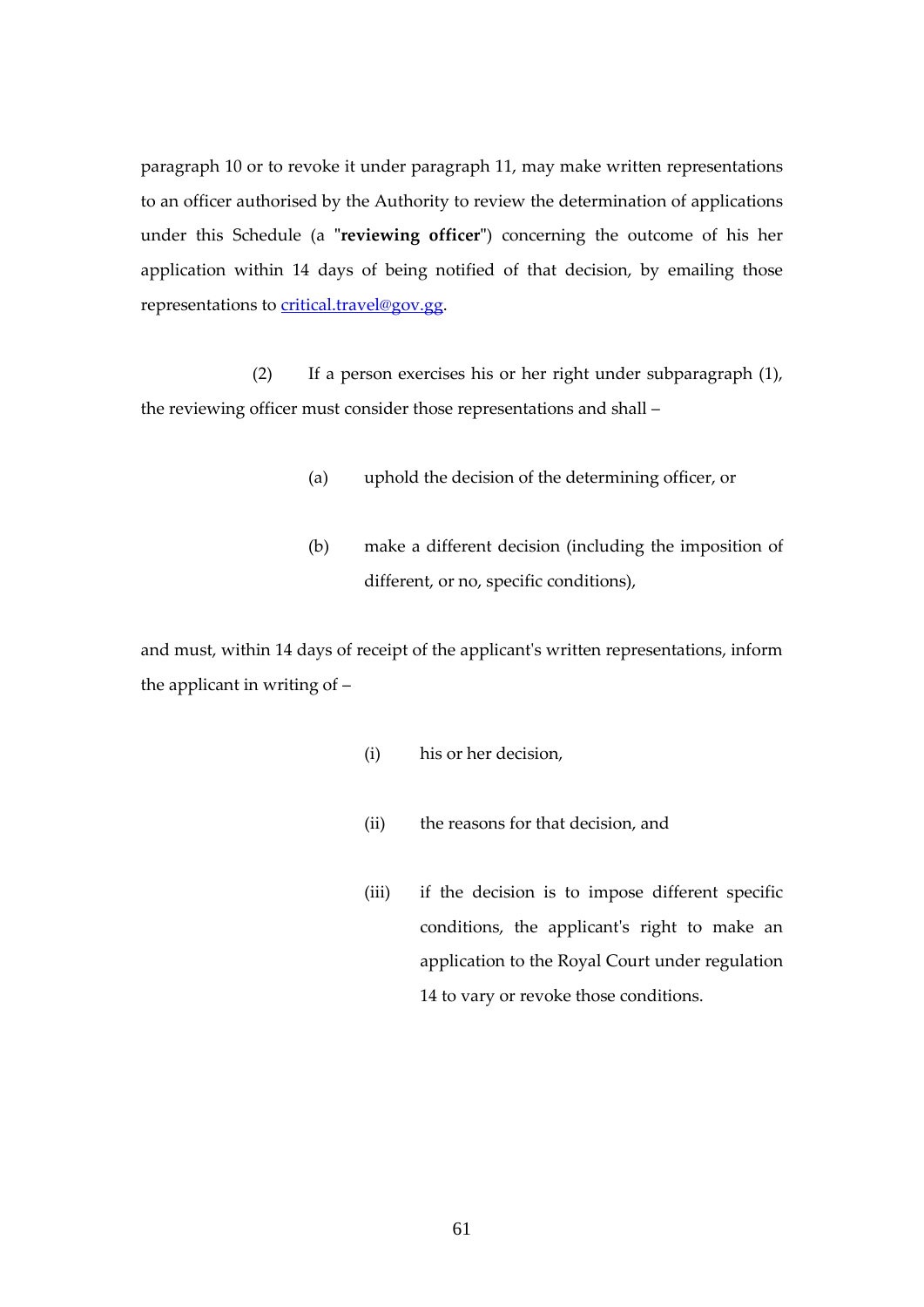#### SCHEDULE 2

Regulation 5(1).

# COUNTRY CATEGORIES

#### <span id="page-61-0"></span>**Introductory.**

**1.** (1) This Schedule provides for an exception to the requirement to self-isolate on arrival in the Bailiwick set out in regulation 5(1) –

- (a) in respect only of persons who have been assessed to be eligible for, and have elected to take part in, the reduced self-isolation option, within the meaning of that term in this Schedule, and
- (b) to the extent only set out in this Schedule.

(2) A person who is assessed to be eligible for, and has elected to take part in, the reduced self-isolation option is referred to herein as a **"Relevant Person"**.

(3) If a Relevant Person fails to comply with any of the conditions and restrictions which apply to him or her in respect of the reduced self-isolation option, the reduced self-isolation option shall cease to apply to that person, and he or she may be liable to prosecution under these Regulations.

(4) Under regulation 16(2), the employer of a Relevant Person may be liable to prosecution if the Relevant Person fails to comply with any of the conditions and restrictions which apply to him or her in respect of the reduced selfisolation option.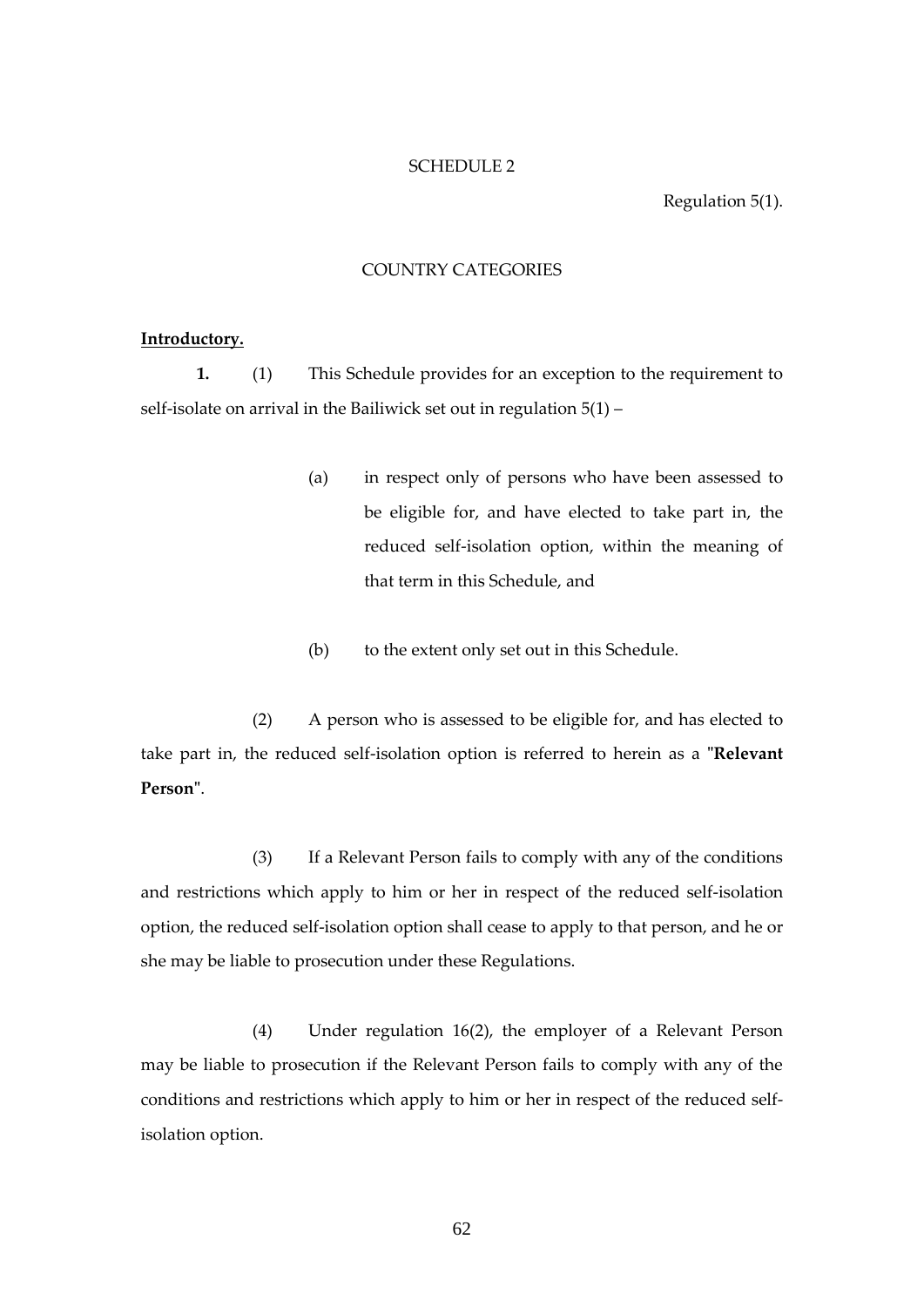(5) Failure without reasonable excuse to comply with the requirement to self-isolate under regulation 5(1) (as it has effect under this Schedule) is an offence under regulation 16(2), and this Schedule shall be construed accordingly.

(6) In this Schedule, **"the 14 day period"** in respect of a person means the period of 14 days starting from the day of that person's arrival in the Bailiwick.

(7) For the avoidance of doubt, a person may elect to take part in the reduced self-isolation option on the States of Guernsey Travel Tracker website.

### **Eligibility.**

**2.** (1) To be eligible to take part in the reduced self-isolation option, a person (**"P"**) must not have spent any of the period of 14 days immediately before P's arrival in the Bailiwick in a place which is a Category 4 country at the time of P's arrival in the Bailiwick.

(2) For the avoidance of doubt, and subject to paragraph 5 (direct transit), if P has spent any of the previous 14 days (or any part thereof) in a place that is, at the relevant time, a Category 4 country, P will not be eligible to take part in the reduced self-isolation option – even if that place was not specified as a Category 4 country when the person was in it.

- (3) For the avoidance of doubt
	- (a) a person not wishing to take part in the reduced selfisolation option or assessed to be ineligible to do so
		- 63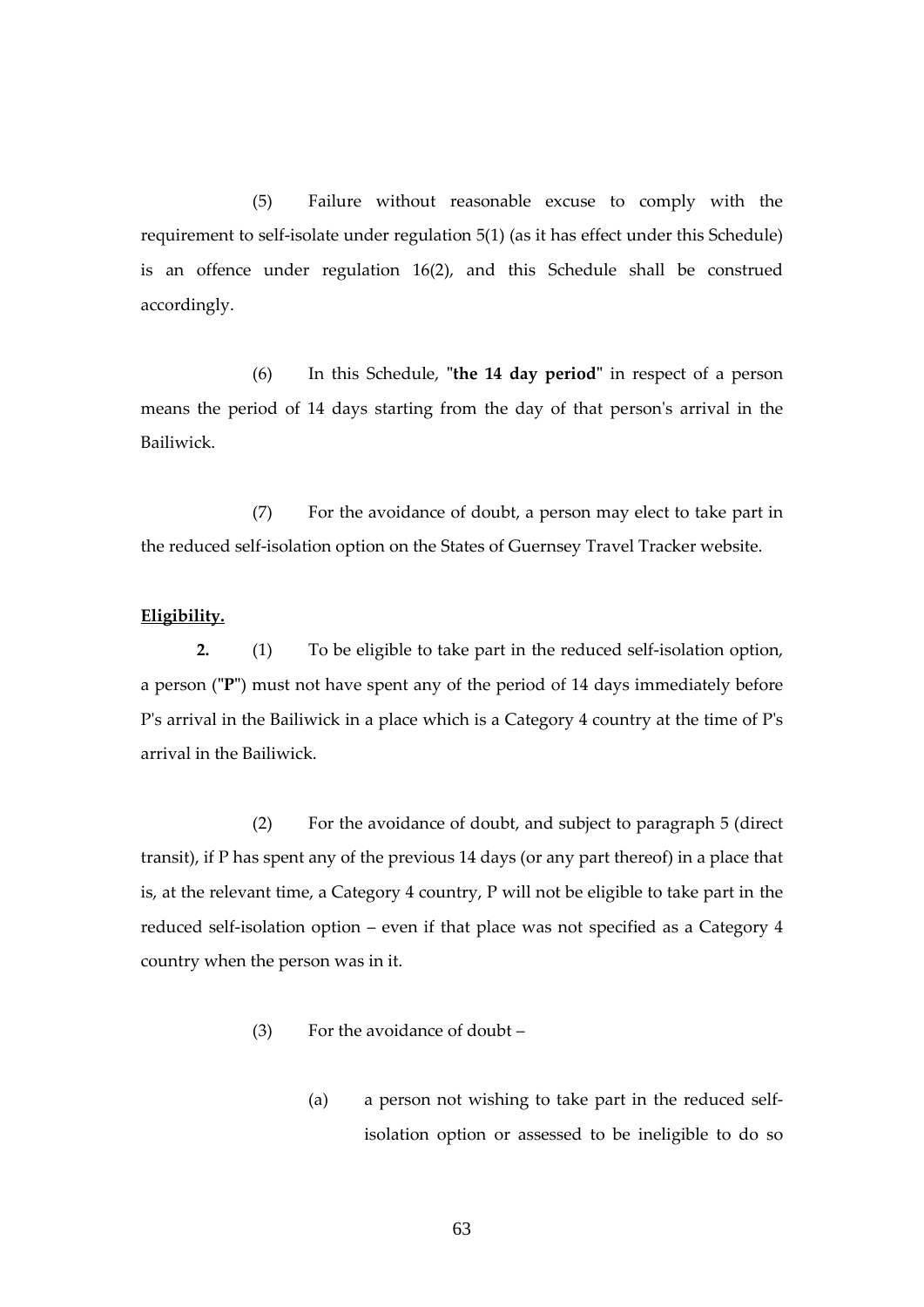must self-isolate pursuant to, and in accordance with, the requirement imposed by regulation 5(1), and

- (b) a person who
	- (i) elects to take part in the reduced self-isolation option, and
	- (ii) subsequently decides that he or she does not wish to take a test for COVID-19,

will not be required to undertake that test, but he or she will be required to self-isolate pursuant to, and in accordance with, the requirement imposed by regulation 5(1);

and references (however expressed) in paragraphs 3 and 4 to a Relevant Person being required, or not being required, to take a test for COVID-19, shall be construed accordingly.

(4) In this paragraph and paragraphs 3 and 4, **"the relevant time"** means when P provides the information as to his or her travel history (which may be 48 hours before travel) or, if the information is not provided before, on P's arrival in the Bailiwick.

# **Category 3 country arrivals.**

**3.** (1) A Relevant Person who has spent any time in the period of 14 days immediately before his or her arrival in the Bailiwick in a place that is a Category 3 country at the relevant time (and who has not spent any time in that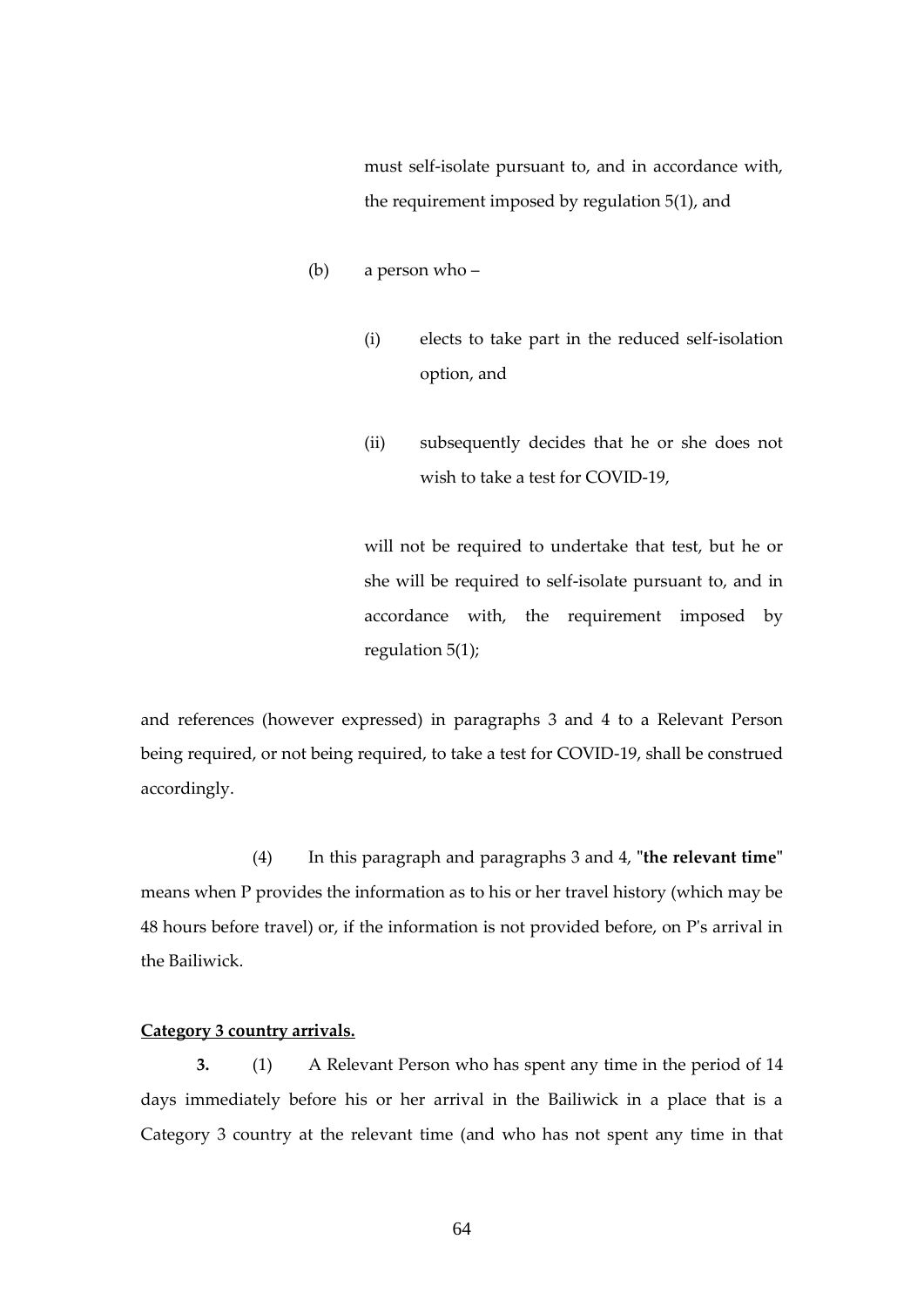period in a Category 4 country) will be required to take a test for COVID-19 directly on arrival in the Bailiwick (in this Schedule, a **"day of arrival test"**).

(2) If the result of that day of arrival test is positive, the Relevant Person must continue to self-isolate in accordance with instructions from the MOH and to comply with all other restrictions and requirements imposed on him or her by the MOH.

(3) If the result of that day of arrival test is negative, the Relevant Person must continue to self-isolate, and will be required to take another test for COVID-19 seven days after his or her date of arrival (or at such other time as the MOH may direct) (in this Schedule, a **"Day 7 test"**).

(4) If the result of that Day 7 test is positive, the Relevant Person must continue to self-isolate in accordance with instructions from the MOH, and comply with all other restrictions and requirements imposed on him or her by the MOH.

(5) If the result of that Day 7 test is negative, the Relevant Person will not be required to self-isolate for the remainder of the 14 day period, subject to him or her complying with the conditions and restrictions specified in paragraph 8 (Conditions and restrictions: Passive Follow-Up) during that period.

# **Category 2 country arrivals.**

**4.** (1) A Relevant Person who has spent any of the period of 14 days immediately before his or her arrival in the Bailiwick in a place that is a Category 2 country at the relevant time (and who has not spent any time in that period in a Category 4 country or a Category 3 country) will be required to take a day of arrival test.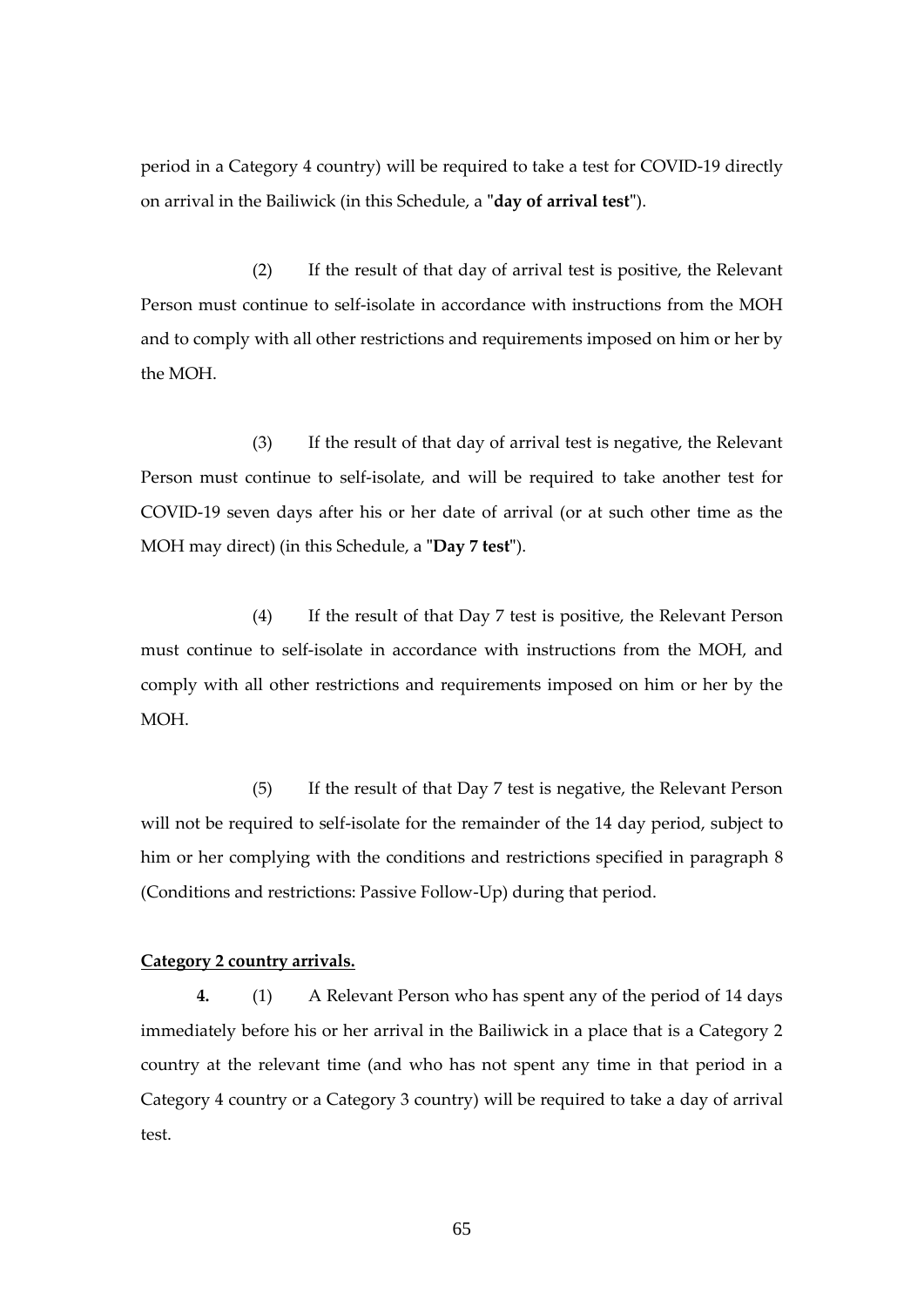(2) If the result of that day of arrival test is positive, the Relevant Person must continue to self-isolate in accordance with instructions from the MOH and to comply with all other restrictions and requirements imposed on him or her by the MOH.

(3) If the result of that day of arrival test is negative, the Relevant Person will not be required to self-isolate, subject to him or her complying with the conditions and restrictions specified in paragraph 8 (Conditions and restrictions: Passive Follow-Up), but he or she will be required to take a Day 7 test.

(4) If the result of that Day 7 test is positive, the Relevant Person must self-isolate in accordance with instructions from the MOH, and comply with all other restrictions and requirements imposed on him or her by the MOH.

(5) If the result of that Day 7 test is negative, the Relevant Person will not be required to self-isolate for the remainder of the 14 day period, subject to him or her continuing to comply with the conditions and restrictions specified in paragraph 8 (Conditions and restrictions: Passive Follow-Up) during that period.

## **Direct Transit.**

- **5.** (1) Direct transit
	- (a) in a private vehicle or private vessel, or
	- (b) in public transport,

through a Category 4 or Category 3 country is not spending time in that Category 4 country or Category 3 country (as the case may be) for the purposes of this Schedule.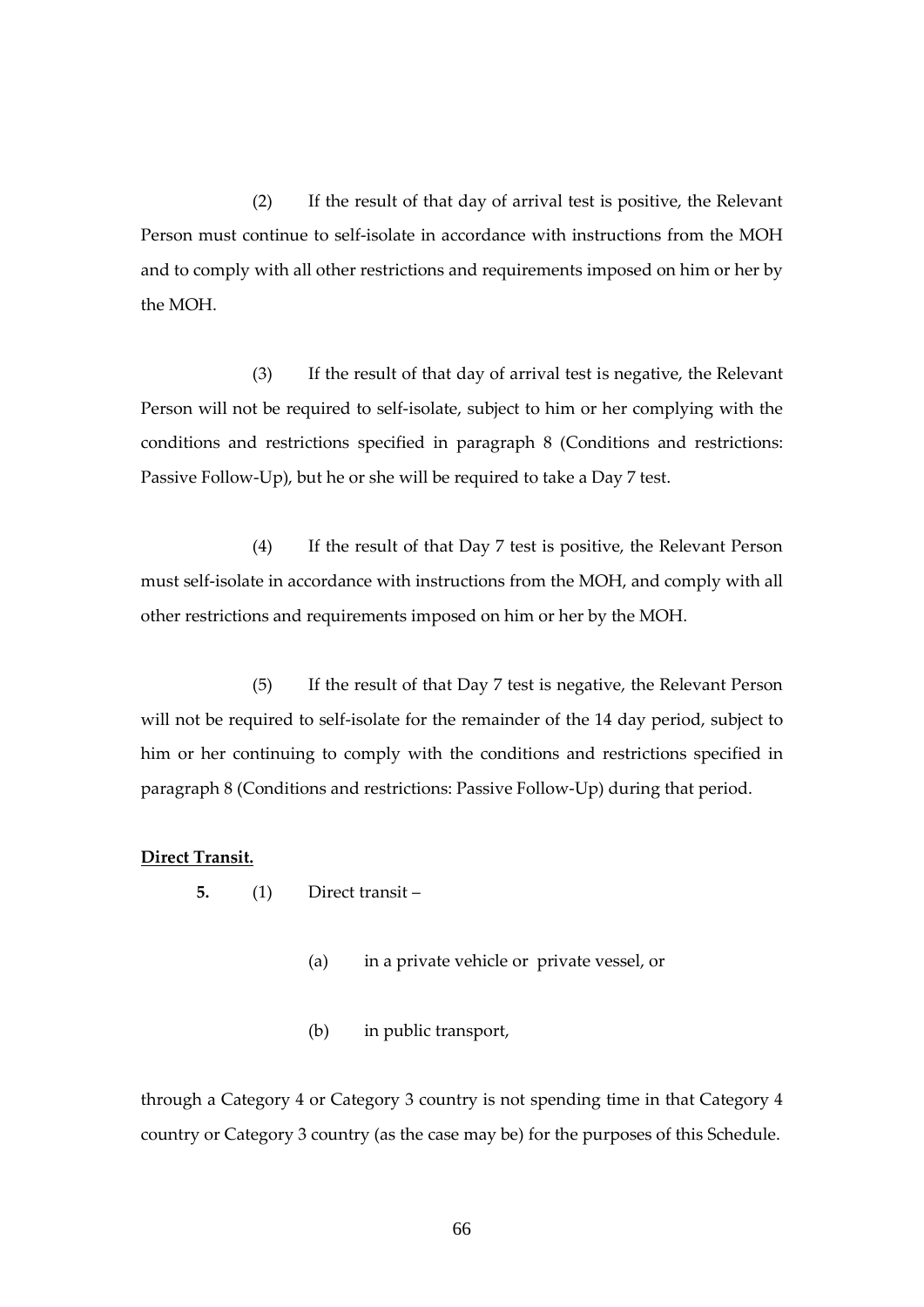# (2) In this paragraph –

- (a) a **"private vehicle"** includes a taxi,
- (b) references to a private vehicle or private vessel stopping are to such a vehicle or vessel stopping in circumstances where one or more persons alight from, or get into, the vehicle or vessel, and
- (c) references to a Category 4 or Category 3 country include its internal waters, and the territorial waters adjacent thereto.

(3) In this paragraph, **"direct transit in a private vehicle or private vessel"** means –

- (a) travel in a private vehicle or private vessel that does not stop at all in the Category 4 country or Category 3 country, or
- (b) travel in a private vehicle or private vessel that only stops in the Category 4 country or Category 3 country (as the case may be) in circumstances where –
	- (i) no new people get into the vehicle or vessel, and
	- (ii) no-one in the vehicle or vessel gets out, comes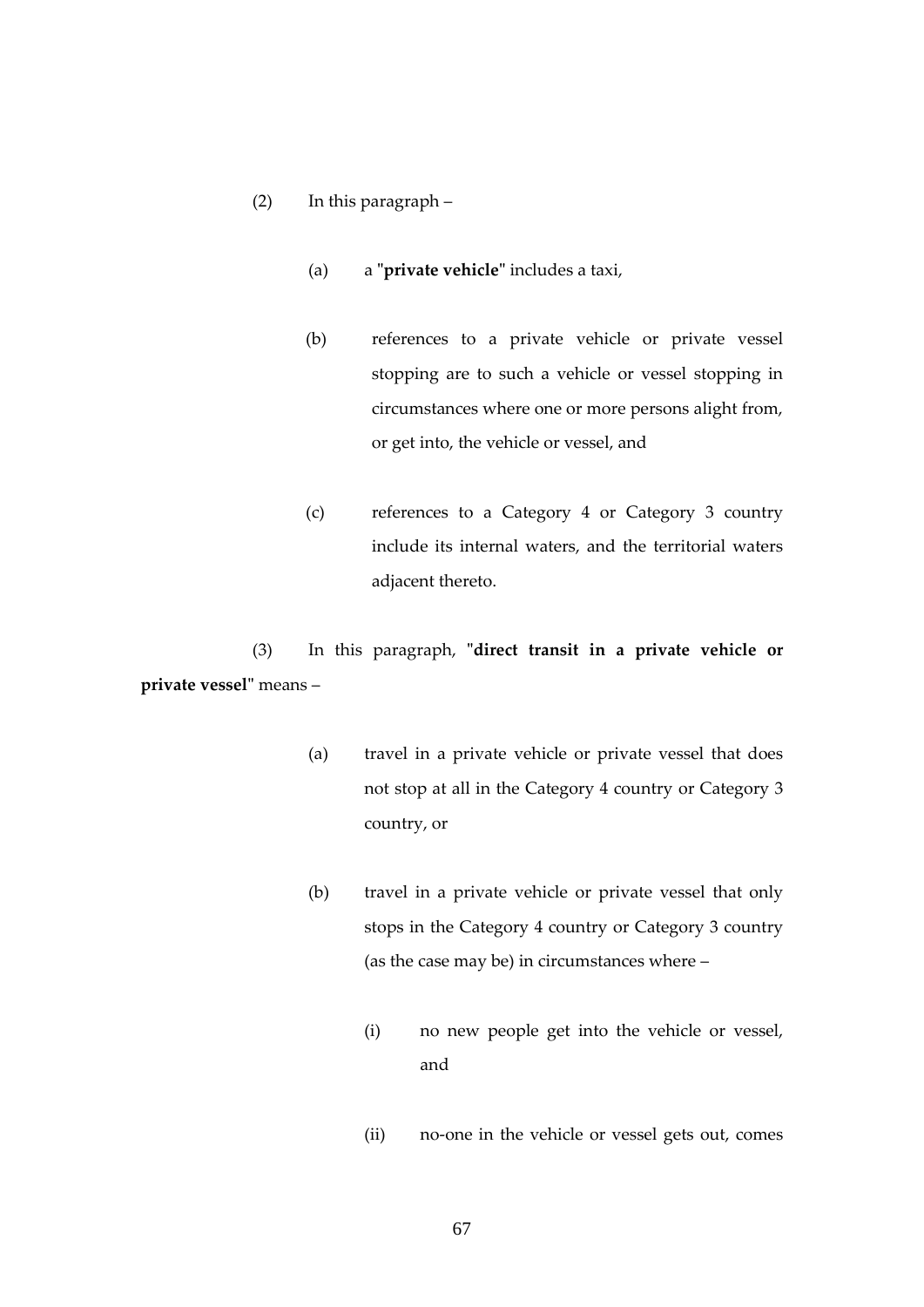within two metres of any other person (other than another occupant of the vehicle or vessel), and then gets back in again.

(4) In this paragraph, **"direct transit in public transport"** means travel on any form of public transport that does not stop at all in the Category 4 country or Category 3 country (as the case may be).

## **Children.**

**6.** (1) Subject to advice and any contrary direction from the MOH in particular cases, and to the provisions of this paragraph, a child may take part in the reduced self-isolation option.

(2) Where a child takes part in the reduced self-isolation option, the person with parental responsibility for the child or who has the care or charge of the child for the time being (the child's **"responsible adult"**) is responsible for ensuring that the child complies with the restrictions and conditions set out herein so far as he or she is reasonably able to do so; and a person who fails so to ensure may be liable to prosecution under the Regulations.

(3) For the avoidance of doubt, a child's responsible adult must, in respect of that child –

- (a) provide the information required under paragraph  $7(2)$ ,
- (b) so far as reasonably practicable, keep the record of people referred to at paragraph 8(9), and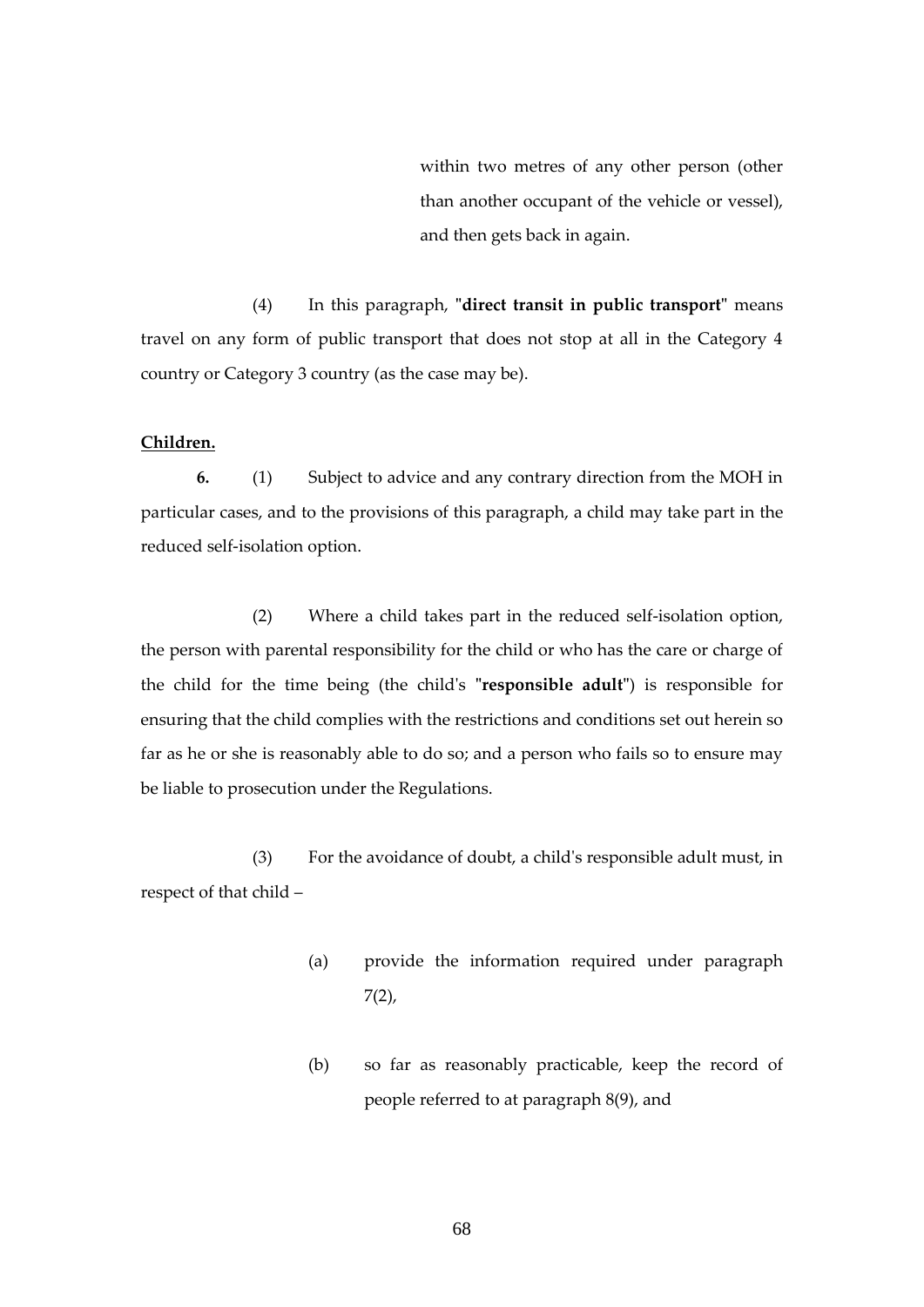(c) ensure the child does not return to school in accordance with paragraph 8(11), where that restriction applies.

## **Conditions and restrictions: general, and offences.**

**7.** (1) A Relevant Person must self-isolate pursuant to, and in accordance with, the requirement imposed by regulation 5(1) unless and until that requirement to self-isolate is lifted in accordance with the provisions of paragraphs 3 and 4 above; and so a Relevant Person who fails to undergo a day of arrival test, or (in the case of a Relevant Person who has arrived from a Category 3 country) a Day 7 test, must self-isolate in accordance with that regulation.

(2) A Relevant Person must provide such information to officers from the MOH, the Guernsey Border Agency and Guernsey Police, and to any other persons authorised in this behalf by the Chief Officer of Customs & Excise, as those officers and persons may require in connection with the operation and enforcement of the reduced self-isolation option, and must comply with any other direction from those officers in that connection.

(3) For the avoidance of doubt, failure to comply, without reasonable excuse, with the requirement to self-isolate set out in subparagraph (1) is a criminal offence under regulation 16(2).

(4) Failure to comply, without reasonable excuse, with any of the conditions and restrictions set out in –

- (a) in subparagraph (2), or
- (b) paragraphs  $8(2)$  to  $(12)$ ,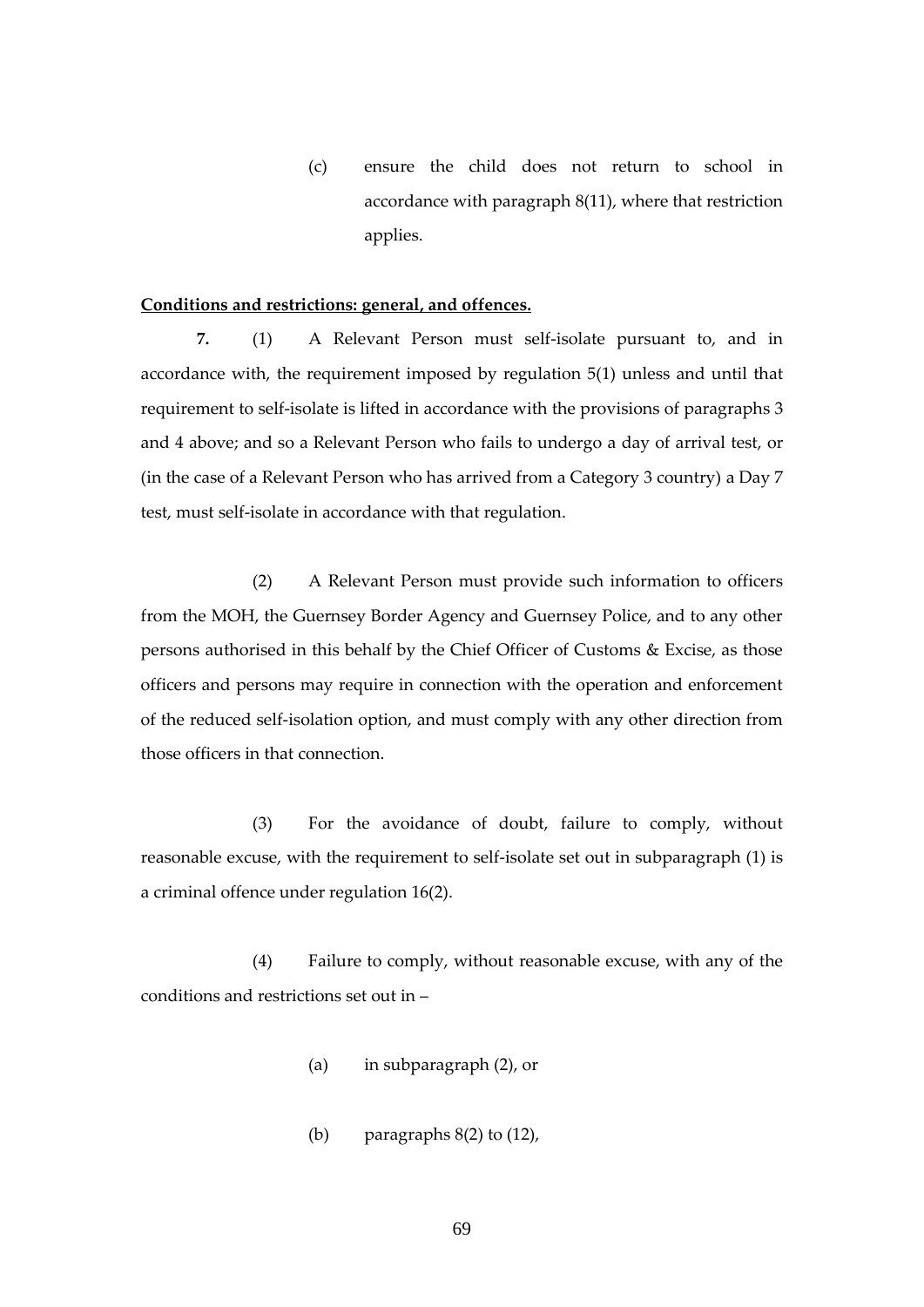is an offence, punishable by a fine not exceeding level 5 on the uniform scale.

#### **Conditions and restrictions: Passive Follow-Up.**

**8.** (1) Where the requirement to self-isolate has been lifted in relation to a Relevant Person following a negative Day 7 test under and in accordance with paragraph 3 or following a negative day of arrival test under and in accordance with paragraph 4 (as the case may be), that Relevant Person must comply with each of the following restrictions during the remainder of the 14 day period.

(2) The Relevant Person must at all times be vigilant for symptoms, however mild, of COVID-19, must report any such symptoms immediately to the MOH, and must comply with any instructions given by the MOH thereafter (which may, for the avoidance of doubt, include an immediate resumption of self-isolation).

(3) Subject to subparagraph (4), the Relevant Person must not enter a nursing, care or residential home without the prior agreement of the manager of the home, received after having informed the manager of the home of his or her status as being subject to these restrictions.

(4) If the Relevant Person is a worker at a nursing, care or residential home and the manager of the home agrees, the Relevant Person may enter that home to work, but such work may be carried out only in accordance with a method statement that has been agreed with the MOH.

(5) Subject to subparagraphs (6) and (7), the Relevant Person must not, other than in an emergency, enter the Princess Elizabeth Hospital, and in an emergency must give prior notification of his or her status as being subject to these

70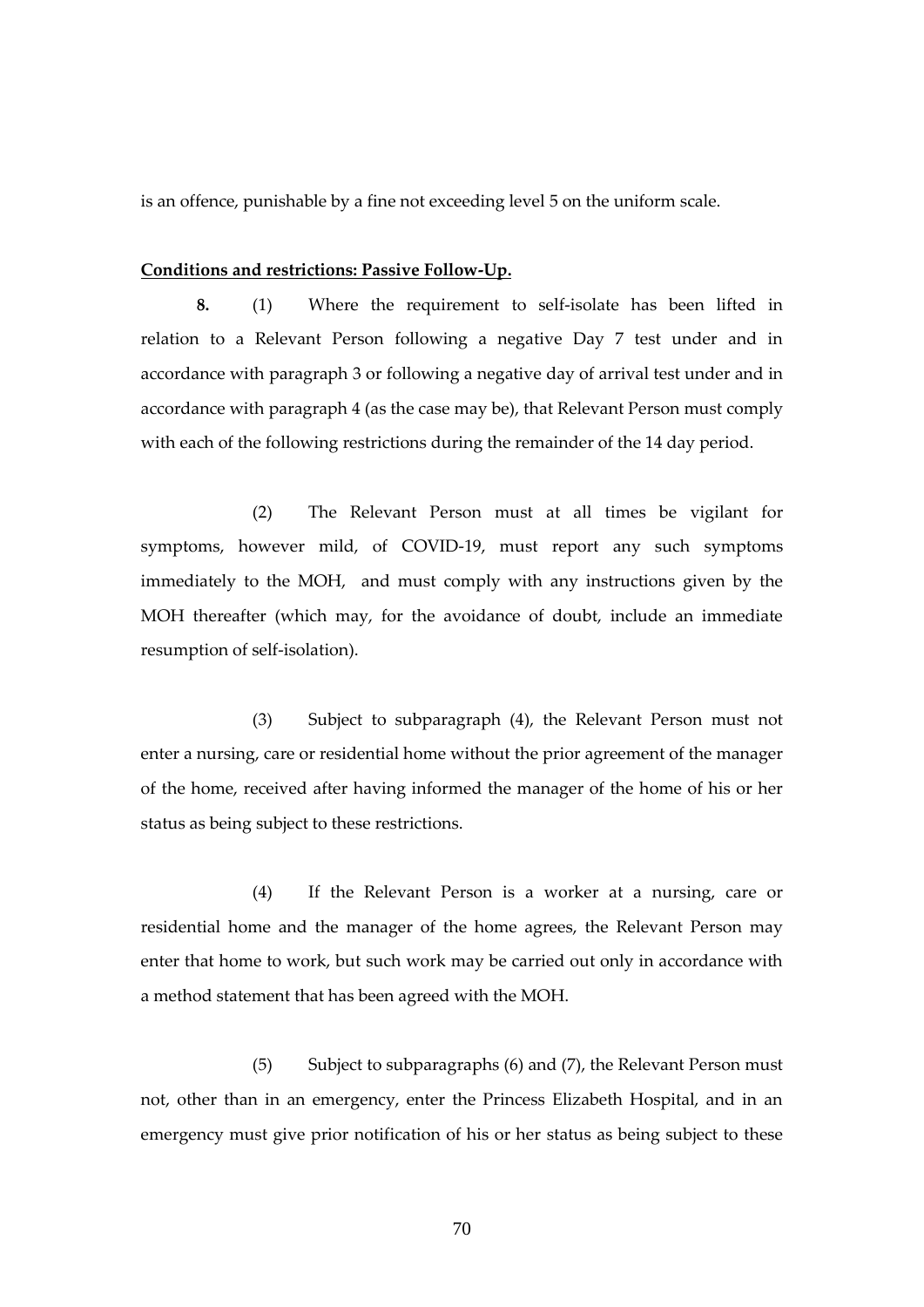restrictions before entering the Princess Elizabeth Hospital, if reasonably practicable in all the circumstances.

(6) The Relevant Person may enter the Princess Elizabeth Hospital to visit a patient who is seriously ill if the management of the hospital agrees, but such a visit may be undertaken only in accordance with a method statement that has been agreed with the management of the Hospital and the MOH.

(7) If the Relevant Person is a worker at the Princess Elizabeth Hospital and his or her line manager agrees, the Relevant Person may enter the hospital to work, but such work may be undertaken only in accordance with a method statement that has been agreed with the MOH.

(8) The Relevant Person must inform any other healthcare provider of his or her status as being subject to these restrictions when making any appointment for care.

(9) The Relevant Person must, so far as reasonably practicable, keep a record of people met and places visited (to assist with contact tracing if necessary).

(10) If the Relevant Person works at a school or college or otherwise works with or cares for children as part of his or her work, he or she must not return to that work unless he or she has received a negative test result for COVID-19 within the previous 48 hours.

(11) If the Relevant Person is a child or otherwise in full-time or part-time education, he or she must not return to school or college unless he or she has received a negative test result for COVID-19 within the previous 48 hours.

71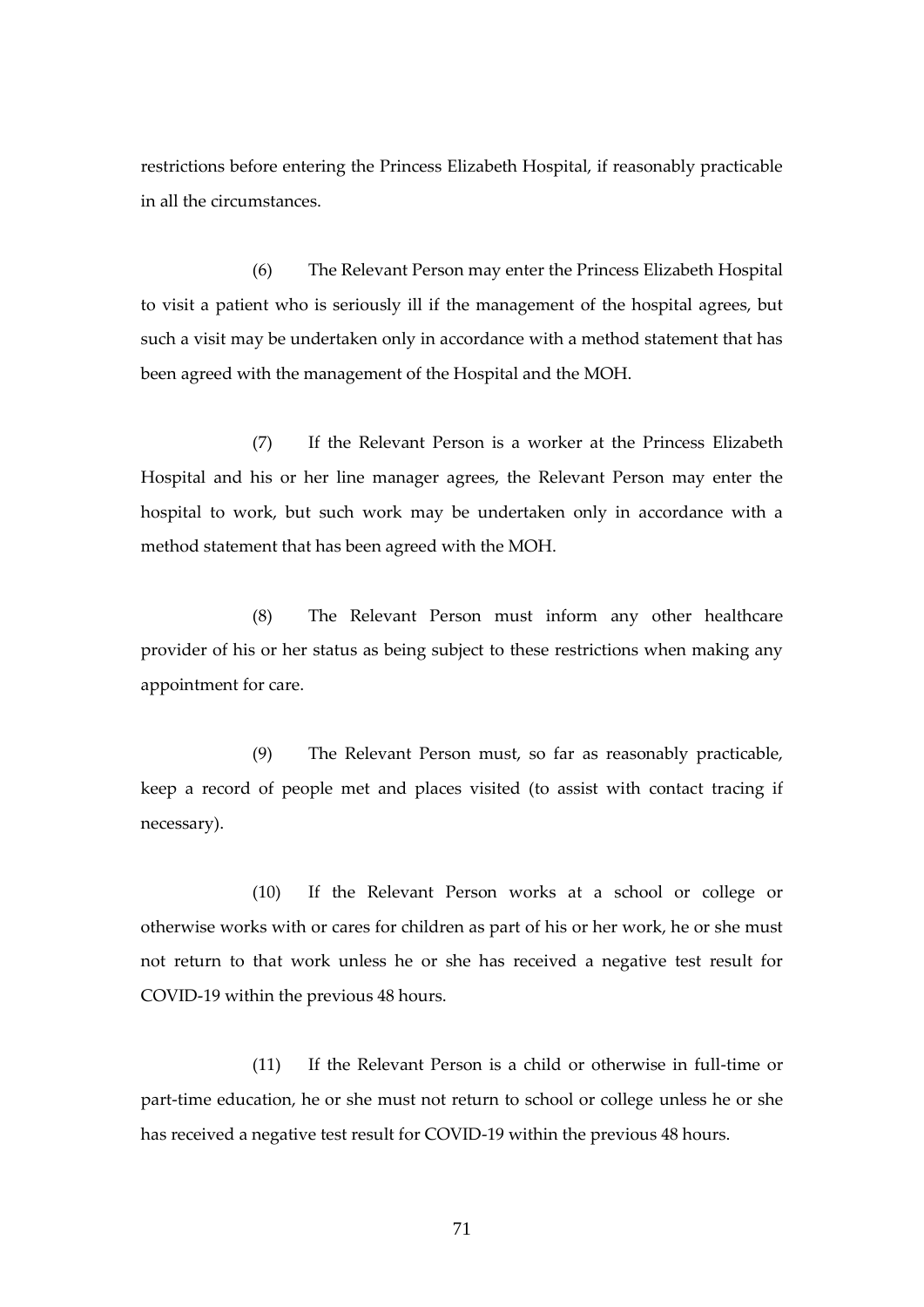(12) The Relevant Person must comply with any additional conditions and restrictions imposed from time to time by the MOH.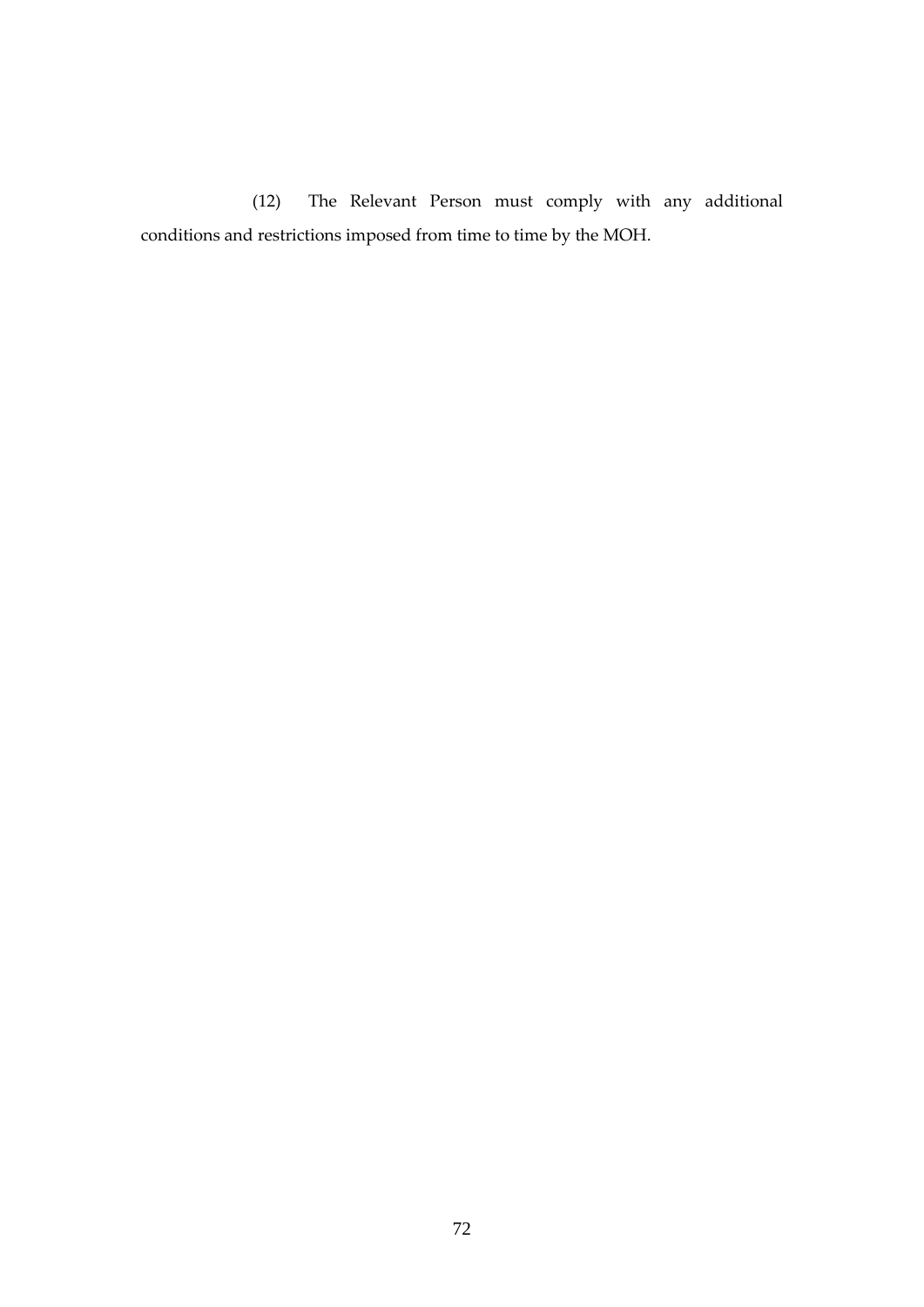### SCHEDULE 3

#### Regulation 21.

#### MODIFICATION OF LEGISLATION RELATING TO MENTAL HEALTH

### **Interpretation.**

- **1.** References in this Schedule to
	- (a) sections are to sections of the Mental Health (Bailiwick of Guernsey) Law, 2010 (**"the 2010 Law"**), and
	- (b) rules are to rules of the Mental Health Review Tribunal Procedure Rules, 2012 (**"the 2012 Rules"**).

**2.** Expressions in this Schedule and in the 2010 Law or the 2012 Rules shall have the same meaning as in that Law or those Rules (as the case may be).

#### **Forms.**

**3.** Where any form prescribed in the Mental Health (Treatment and Forms) Regulations, 2013 or under the 2012 Rules is inconsistent with a modification made by these Regulations, the form –

- (a) may, in connection with that modification, be used with appropriate amendments, and
- (b) is otherwise, for use in that connection, to be read with such amendments as are necessary to reflect that modification.

73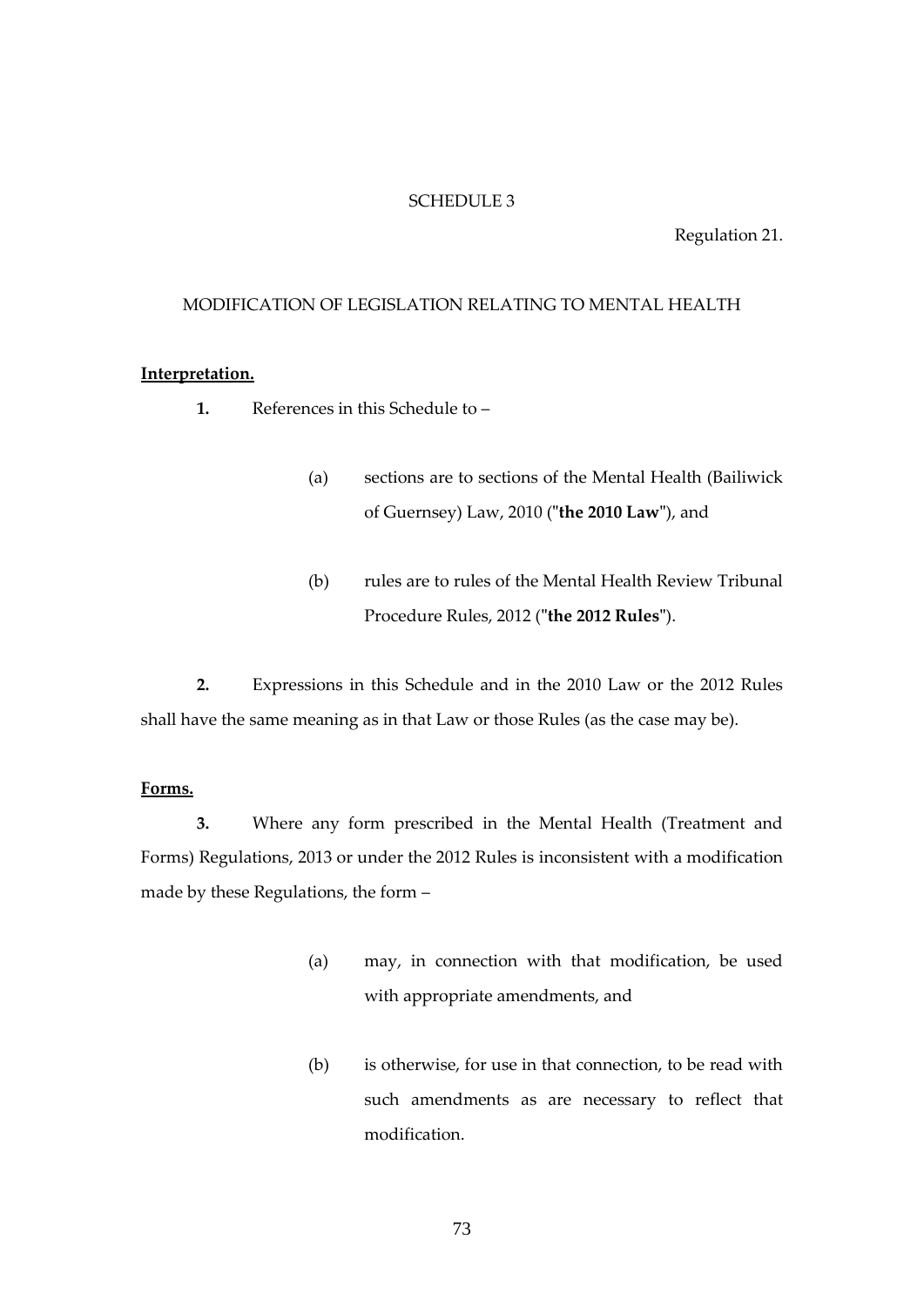#### **Modification of the 2012 Rules.**

- **4.** For the purposes of any hearing subject to the 2012 Rules
	- (a) the Tribunal is deemed to be properly constituted by the members of the Tribunal sitting within or without the Bailiwick, or a combination thereof,
	- (b) where the legally qualified member is of the opinion that it is not reasonably practicable or would involve unreasonable delay for one, or both, of the other members of the Tribunal to participate in the hearing, the Tribunal is deemed to be properly constituted by the legally qualified member –
		- (i) sitting with the other member able to participate, or
		- (ii) sitting alone,

(as the case may be),

(c) notwithstanding subparagraph (b), where, after hearing from the patient's legal representative or the patient (if unrepresented), the legally qualified member is of the opinion that it is in the patient's interests that the hearing takes place before a single member of the Tribunal (including, but not limited to, where the patient's mental disorder might be adversely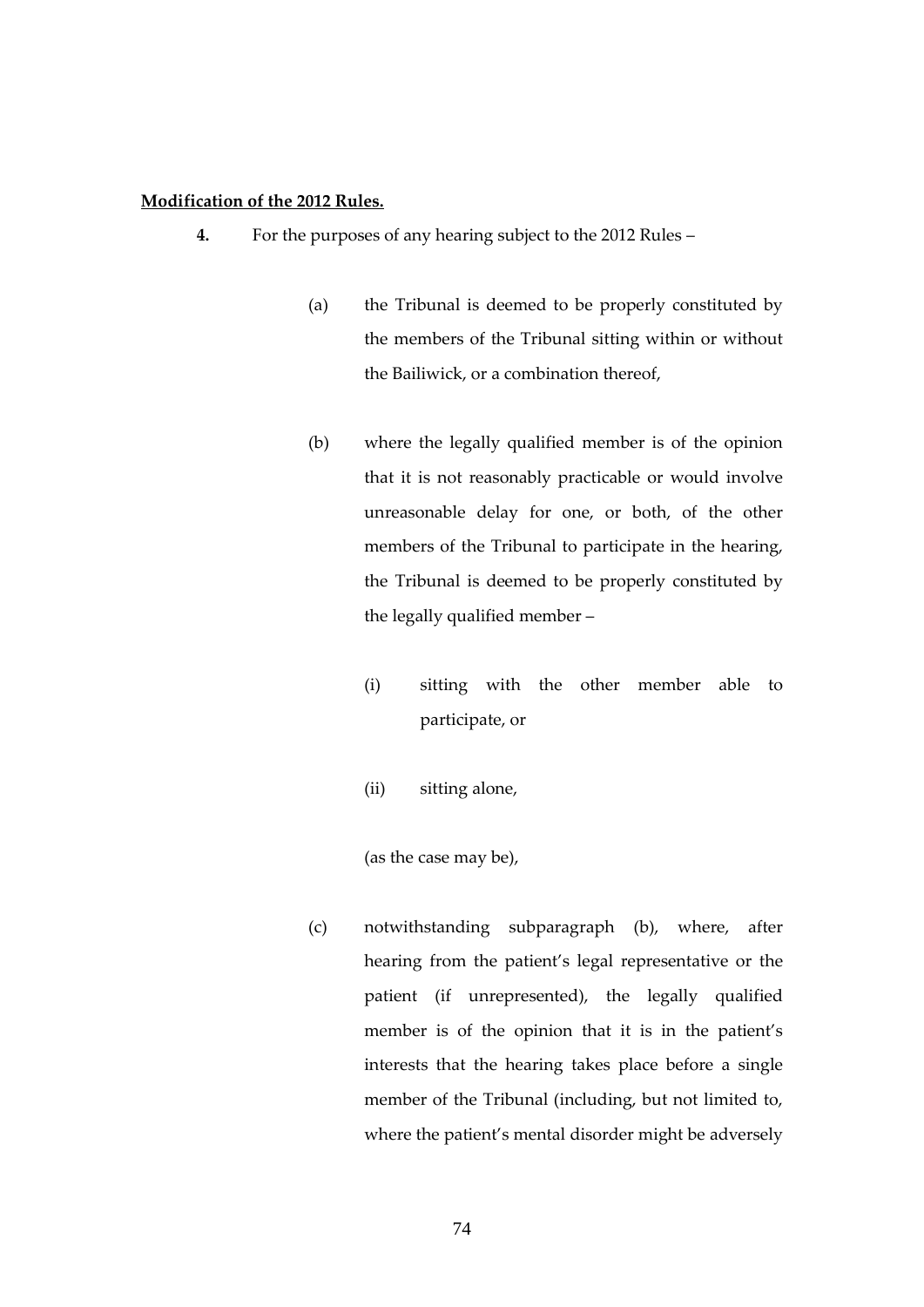affected by the participation of multiple members of the Tribunal by telephone), the Tribunal is deemed to be properly constituted by the legally qualified member sitting alone, and that member may consult with the other members of the Tribunal where it is in the interests of justice to do so, and

(d) for the avoidance of doubt, the Tribunal may exercise any or all of its powers under the 2010 Law where it is constituted in accordance with this paragraph.

**5.** Any hearing which takes place in accordance with paragraph 4 shall be deemed for all purposes (including that of determining the *lex fori*) to have taken place in Guernsey and the courts of Guernsey accordingly have jurisdiction in accordance with Part VI of the Law, and sections 46 and 47 have effect accordingly.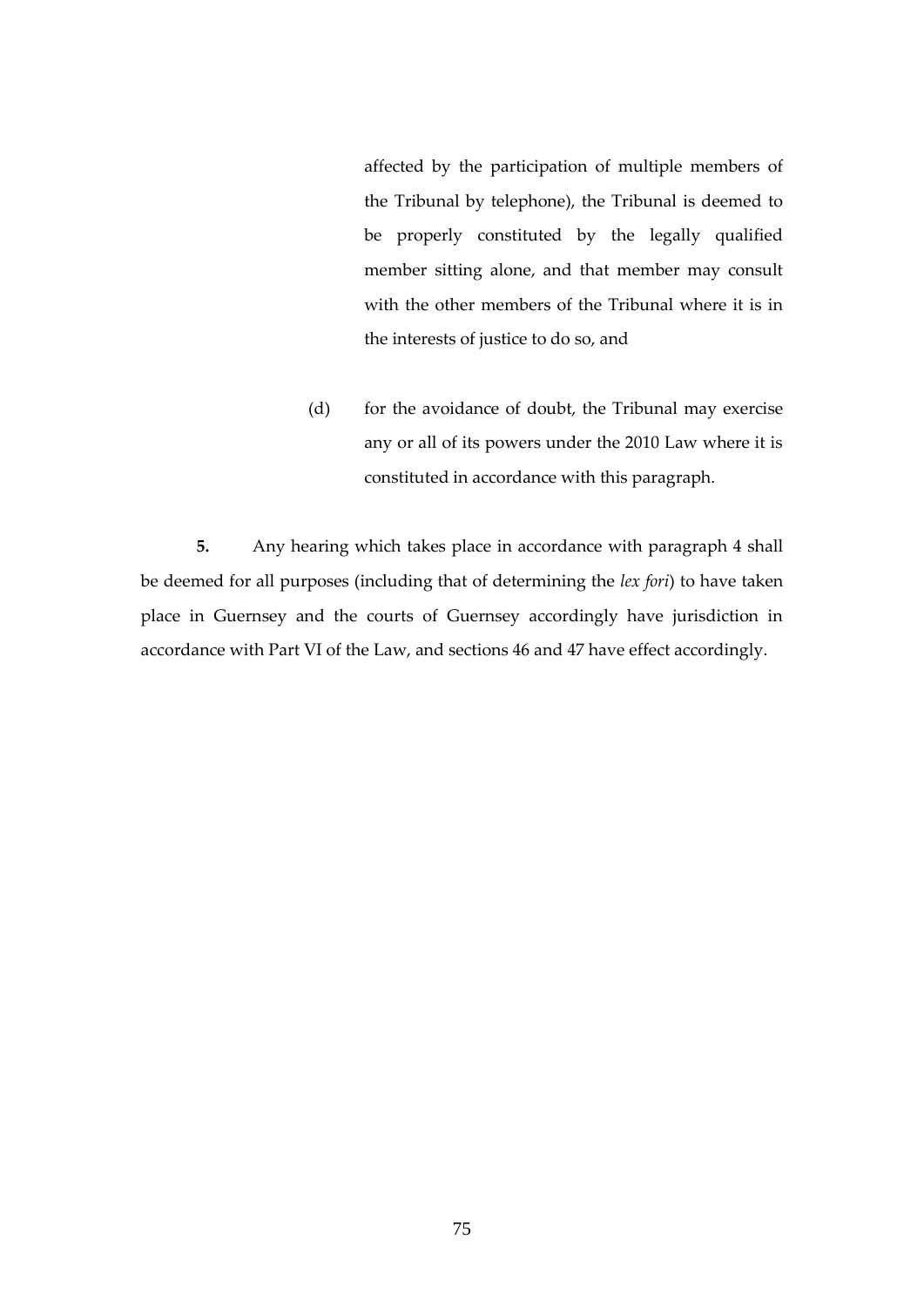# **EXPLANATORY NOTE**

### (*This note is not part of the Regulations*)

These Regulations are emergency regulations made by the Civil Contingencies Authority under Part 3 of the Civil Contingencies (Bailiwick of Guernsey) Law, 2012 (**"the Law"**). They are made on the occurrence of an emergency, within the meaning of the Law, in the Bailiwick, arising from the urgent need to prevent, control or mitigate the spread of the virus Severe Acute Respiratory Syndrome Coronavirus 2 and the disease caused thereby, COVID-19 (referred to together in these regulations as coronavirus). They are prefaced with a statement by the Civil Contingencies Authority, as required by section 12(2) of the Law. COVID-19 was made a notifiable disease for the purposes of the Public Health Ordinance, 1936 on 10<sup>th</sup> February 2020.

These Regulations revoke and re-enact (with modifications) regulations previously made by the Civil Contingencies Authority in respect of the coronavirus pandemic.

These Regulations will come into force on the  $16<sup>th</sup>$  July, 2021 and shall have temporary effect only in accordance with the provisions of section 16 (duration and scrutiny of emergency regulations) of the Law.

# *Part I - screening, assessment and powers to detain etc*.

This Part places a requirement to self-isolate on persons arriving in the Bailiwick, enables the Medical Officer of Health to place restrictions and requirements on other persons who are or who may be infected with coronavirus, and makes provision in respect of related matters, including powers for the Medical Officer of Health to impose screening requirements, to detain people and to require people to self-isolate. The provisions also create criminal offences and confer powers of enforcement on police officers, and provide for applications to vary or revoke requirements or restrictions imposed under this part to be made to the Royal Court.

Regulation 4 gives effect to Schedule 1, which makes provision in respect of Critical Workers. A person who has been granted a Critical Worker Exemption will have to self-isolate in accordance with, and otherwise comply with, the provisions of Schedule 1.

Schedule 2 to these regulations, which is given effect by regulation 5, provides for shorter periods of self-isolation to be undertaken by persons who arrive from a place specified as a Category 2 country or a Category 3 country on the States of Guernsey website, and who elect to comply with the restrictions and requirements set out therein.